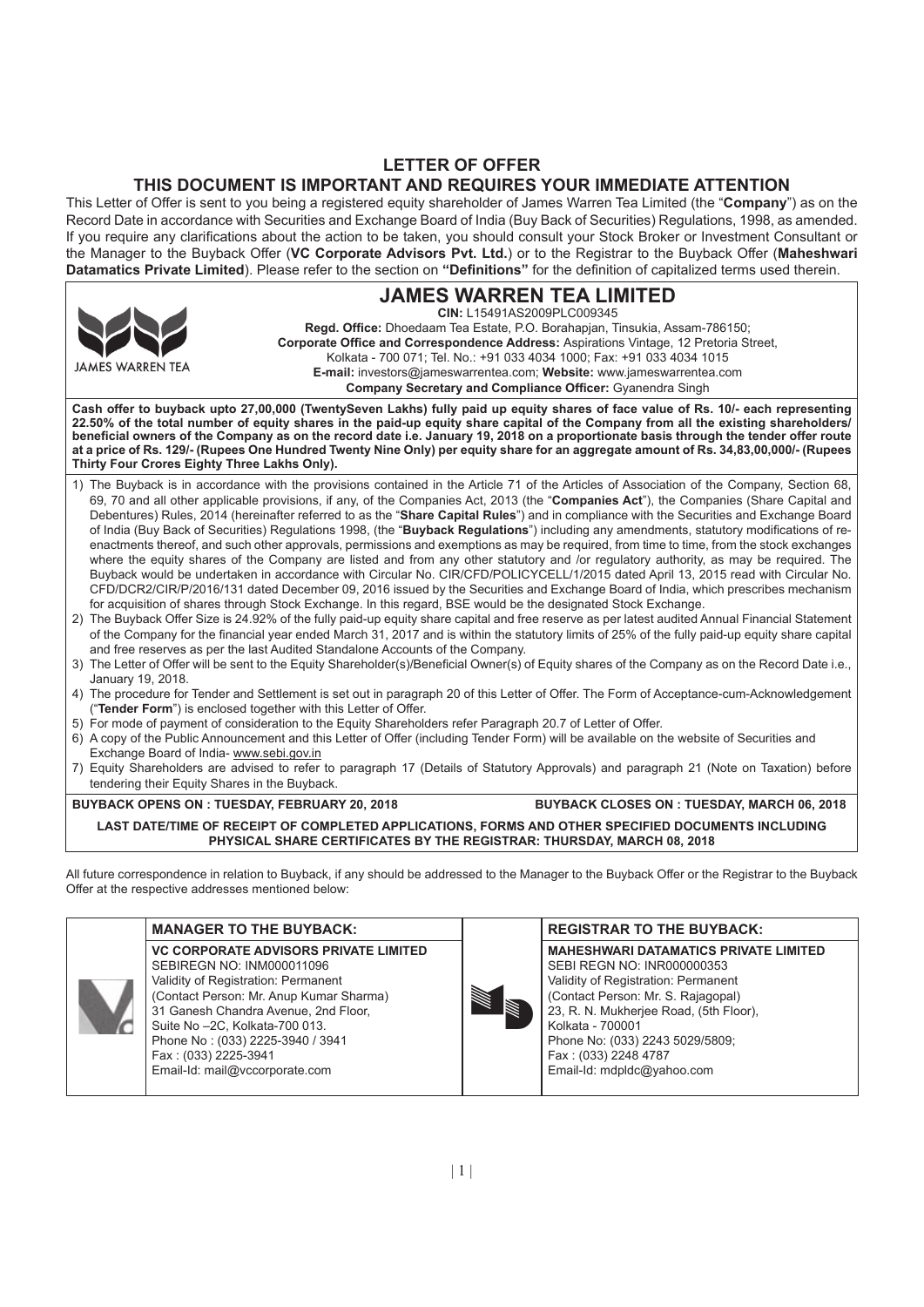# **TABLE OF CONTENTS**

| Sr. No.        | Subject                                                                                          | Page No.       |
|----------------|--------------------------------------------------------------------------------------------------|----------------|
| $\mathbf{1}$ . | Schedule of Activities of the Offer                                                              | 2              |
| 2.             | Definition of Key Terms                                                                          | 3              |
| 3.             | Disclaimer Clause                                                                                | 4              |
| 4.             | Text of the Resolution passed at the Board Meeting                                               | 5              |
| 5.             | Details of Public Announcement                                                                   | 7              |
| 6.             | Details of the Buyback                                                                           | $\overline{7}$ |
| 7 <sub>1</sub> | Authority for the Buyback                                                                        | 11             |
| 8.             | Necessity of the Buyback                                                                         | 11             |
| 9.             | Management Discussions and Analysis of the Likely Impact of Buyback on the Company               | 12             |
| 10.            | Basis of Calculating Buyback Price                                                               | 13             |
| 11.            | Sources of funds for the Buyback                                                                 | 14             |
| 12.            | Details of the Escrow account and the Amount to be deposited therein                             | 14             |
| 13.            | Capital Structure and Shareholding Pattern                                                       | 14             |
| 14.            | Brief Information of the Company                                                                 | 15             |
| 15.            | Financial Information about the Company                                                          | 17             |
| 16.            | Stock Market data                                                                                | 18             |
| 17.            | Details of the statutory approvals                                                               | 19             |
| 18.            | Details of the Registrar to the Buyback                                                          | 20             |
| 19.            | Process and methodology for Buyback                                                              | 20             |
| 20.            | Procedure for Tender/offer and Settlement                                                        | 23             |
| 21.            | Note on Taxation                                                                                 | 26             |
| 22.            | Declaration by the Board of Directors                                                            | 29             |
| 23.            | <b>Auditors Certificate</b>                                                                      | 30             |
| 24.            | Documents for Inspection                                                                         | 31             |
| 25.            | Details of the Compliance Officer                                                                | 31             |
| 26.            | Details of the Remedies available to the Shareholders/ Beneficial Owners                         | 32             |
| 27.            | Details of the Investor Service Centres                                                          | 32             |
| 28.            | Details of the Manager to the Buyback                                                            | 32             |
| 29.            | Declaration by the directors regarding the authenticity of the information in the offer document | 32             |

# **1. SCHEDULE OF ACTIVITIES OF THE OFFER**

| <b>ACTIVITY</b>                                                                                                                                       | <b>DATE</b>       | <b>DAY</b> |
|-------------------------------------------------------------------------------------------------------------------------------------------------------|-------------------|------------|
| Date of Board Meeting approving the proposal of the Buyback                                                                                           | November 18, 2017 | Saturday   |
| Date of declaration of results of the Postal ballot for special resolution by the equity<br>shareholders of the Company, approving the Buyback Offer. | January 01, 2018  | Monday     |
| Date of Public Announcement for the buyback                                                                                                           | January 02, 2018  | Tuesday    |
| Date of publication of Public Announcement for Buyback                                                                                                | January 03, 2018  | Wednesday  |
| Record date for determining the Buyback entitlement and the names of the eligible<br>shareholders                                                     | January 19, 2018  | Friday     |
| Date of Opening of the buyback Offer                                                                                                                  | February 20, 2018 | Tuesdav    |
| Date of Closing of the Buyback Offer                                                                                                                  | March 06, 2018    | Tuesday    |
| Last date of receipt of the completed tender forms and other specified documents<br>including physical Ordinary share certificates by the Registrar   | March 08, 2018    | Thursday   |
| Last Date of verification by the Registrar                                                                                                            | March 13, 2018    | Tuesday    |
| Last date of providing acceptance to the Stock Exchange by the Registrar                                                                              | March 14, 2018    | Wednesday  |
| Last date of Settlement of Bids on the Stock Exchange                                                                                                 | March 15, 2018    | Thursday   |
| Last date of dispatch of Share certificate(s)/return of unaccepted demat shares by<br>Stock Exchange to Selling Member                                | March 15, 2018    | Thursday   |
| Last date of Extinguishment of equity shares                                                                                                          | March 22, 2018    | Thursday   |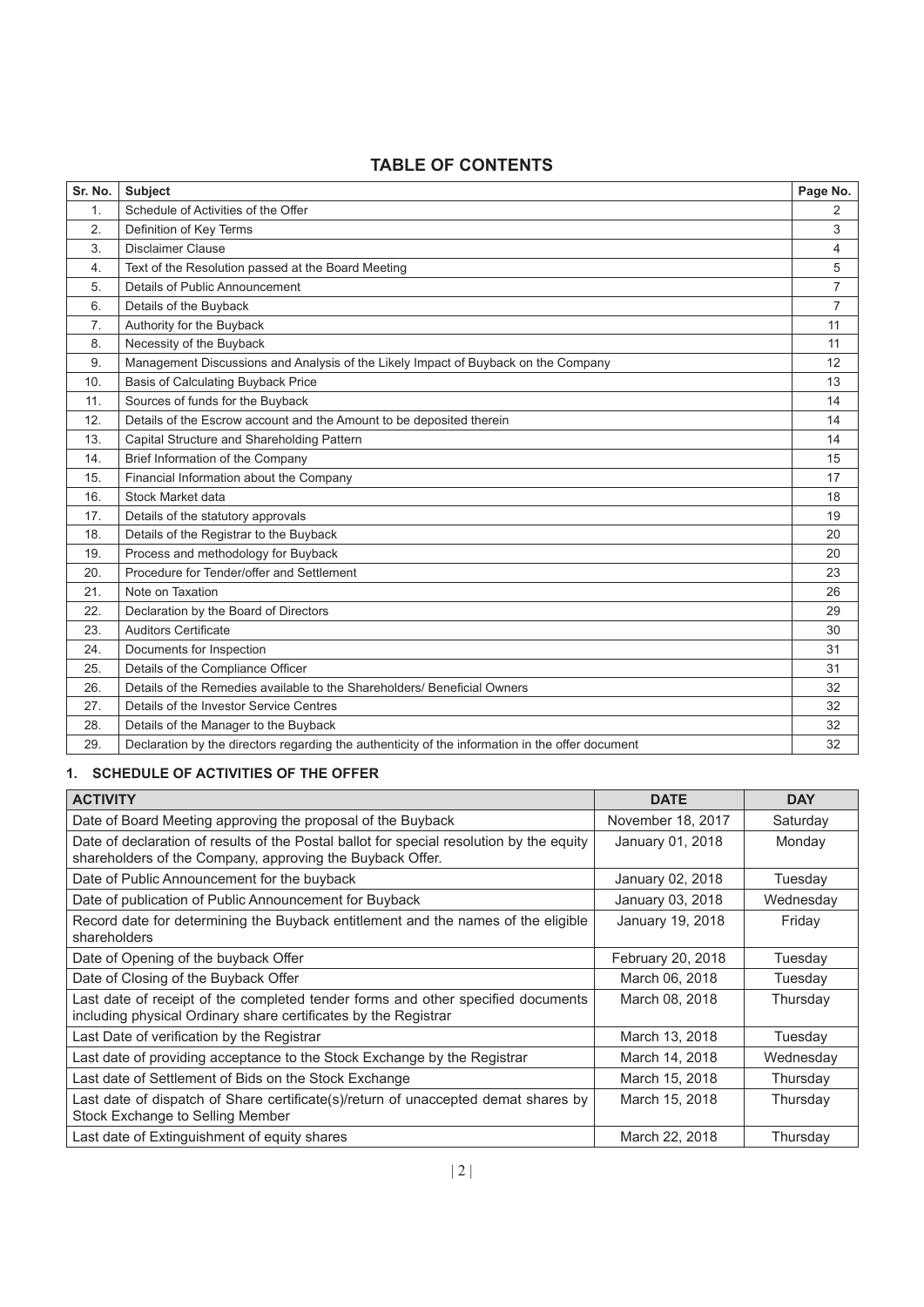# **2. DEFINITION OF KEY TERMS**

| Acceptance                                                       | Acceptance of Equity Shares, tendered by Eligible Persons in the Buyback Offer                                                                                                                                                                                                               |
|------------------------------------------------------------------|----------------------------------------------------------------------------------------------------------------------------------------------------------------------------------------------------------------------------------------------------------------------------------------------|
| Act                                                              | The Companies Act, 2013 and the Rules made thereunder                                                                                                                                                                                                                                        |
| <b>Additional Shares /</b><br>Additional<br><b>Equity Shares</b> | Eligible Equity Shares tendered by an Eligible Person over and above the Buyback Entitlement<br>of such shareholder.                                                                                                                                                                         |
| Company /<br>the Company                                         | James Warren Tea Limited                                                                                                                                                                                                                                                                     |
| Board of Directors/ Board                                        | Board of Directors of the Company, or the Committee of Directors or Buyback Committee for the<br>purpose of the Buyback.                                                                                                                                                                     |
| <b>BSE</b>                                                       | <b>BSE Limited</b>                                                                                                                                                                                                                                                                           |
| <b>CSE</b>                                                       | The Calcutta Stock Exchange Limited                                                                                                                                                                                                                                                          |
| <b>Buyback Entitlement</b>                                       | The number of Equity Shares that a Shareholder is entitled to tender in the Buyback Offer, based<br>on the number of Equity Shares held by that Shareholder, on the Record date and the Ratio of<br>Buyback applicable in the category, to which such Shareholder belongs to.                |
| Buyback Offer / Buyback /<br>Offer                               | Cash Offer by James Warren Tea Limited to buyback up to maximum of 27,00,000 fully paid-up<br>Equity Shares of face value of Rs. 10/- each at a price of Rs. 129/- per Equity Share from all the<br>Equity Shareholders of the Company through Tender Offer route, on a proportionate basis. |
| <b>CDSL</b>                                                      | Central Depository Services (India) Limited                                                                                                                                                                                                                                                  |
| <b>DP</b>                                                        | <b>Depository Participant</b>                                                                                                                                                                                                                                                                |
| Eligible Person(s)                                               | Person(s) eligible to participate in the Buyback Offer and would mean all Equity Shareholders /<br>Beneficial Owner(s) of Equity Shares of the Company as on the Record Date i.e., January 19,<br>2018.                                                                                      |
| Equity Shares / Shares                                           | Fully paid up Equity Shares of face value of Rs. 10/- each of James Warren Tea Limited                                                                                                                                                                                                       |
| <b>Escrow Account</b>                                            | The Escrow Account titled "JWTL- Buyback Offer Escrow Account" opened with the HDFC Bank<br>Limited in terms of Escrow Agreement                                                                                                                                                             |
| Form/ Tender Form                                                | Form of Acceptance-cum-Acknowledgement                                                                                                                                                                                                                                                       |
| <b>LOF/ Offer Document</b>                                       | Letter of Offer                                                                                                                                                                                                                                                                              |
| Non-Resident Shareholders                                        | Includes Non-Resident Indians (NRI), Foreign Institutional Investors (FII) and Overseas<br>Corporate Bodies (OCB)                                                                                                                                                                            |
| <b>NSDL</b>                                                      | National Securities Depository Limited                                                                                                                                                                                                                                                       |
| Offer Price / Buyback Price                                      | Price at which Equity Shares will be bought back from the Shareholders i.e. Rs. 129/- per fully<br>paid up Equity Share, payable in cash                                                                                                                                                     |
| Offer Size / Buyback Offer<br>Size                               | Number of Equity Shares proposed to be bought back (i.e. 27,00,000 Equity Shares) multiplied<br>by the Offer Price (i.e. Rs. 129/- per Equity Share) aggregating to Rs. 34,83,00,000/- (Rupees<br>Thirty Four Crores Eighty Three Lakhs Only).                                               |
| PA / Public Announcement                                         | Public Announcement regarding the Buyback dated January 02, 2018, issued in Business<br>Standard (English), Business Standard (Hindi) and Asomiya Khabar(Assam Daily) on January<br>03, 2018.                                                                                                |
| <b>RBI</b>                                                       | Reserve Bank of India                                                                                                                                                                                                                                                                        |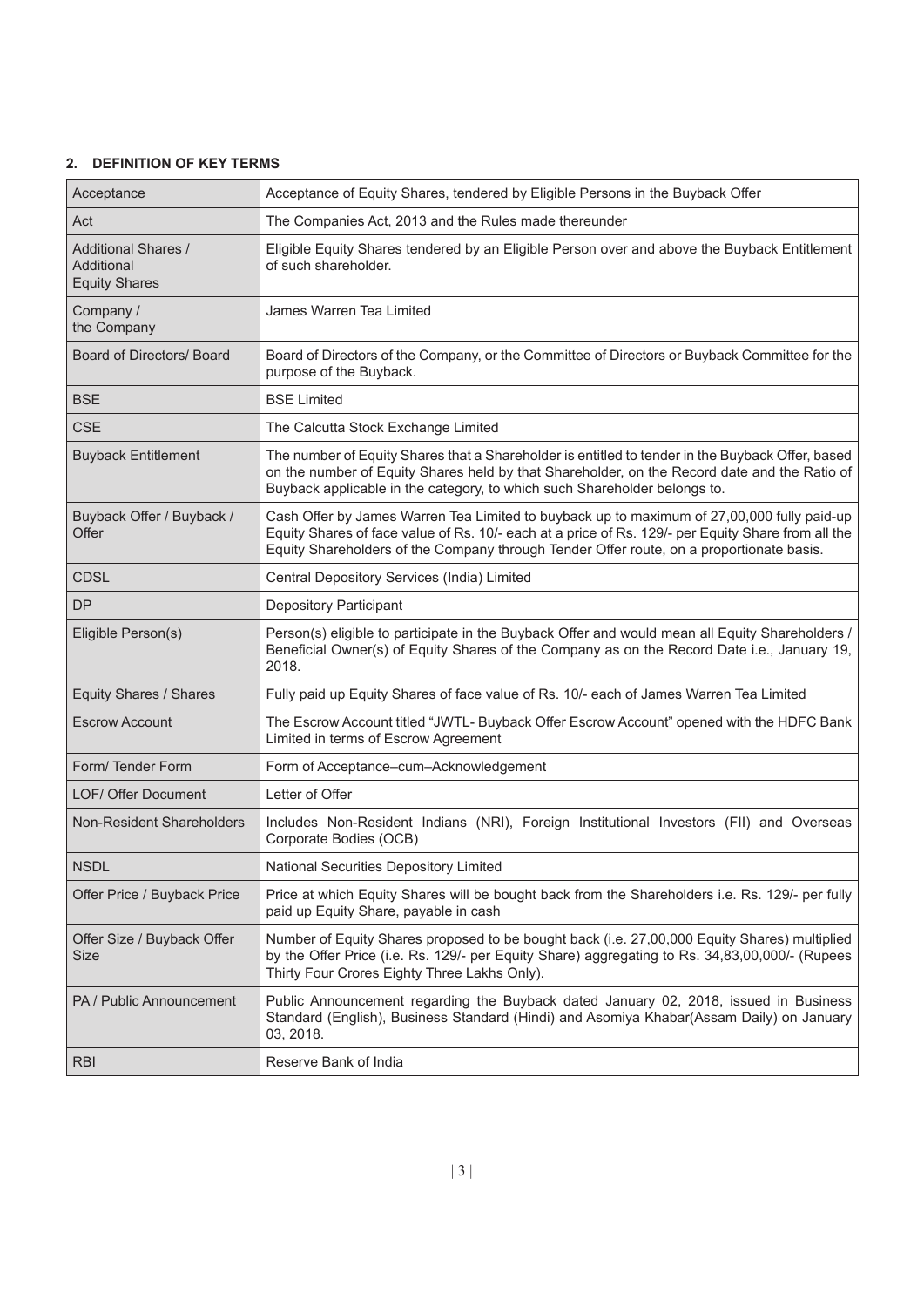| <b>Record Date</b>                                                                              | The date for the purpose of determining the entitlement and the names of the Shareholders, to<br>whom the Letter of Offer and Tender Offer Form will be sent and who are eligible to participate<br>in the proposed Buyback offer in accordance with the Regulations. The Record Date in this<br>Buyback Offer is January 19, 2018. |
|-------------------------------------------------------------------------------------------------|-------------------------------------------------------------------------------------------------------------------------------------------------------------------------------------------------------------------------------------------------------------------------------------------------------------------------------------|
| Registrar to the Offer /<br>Registrar to the Buyback                                            | Maheshwari Datamatics Private Limited                                                                                                                                                                                                                                                                                               |
| Regulations / SEBI<br>Regulations /<br>SEBI Buyback Regulations /<br><b>Buyback Regulations</b> | Securities and Exchange Board of India (Buyback of Securities) Regulations, 1998 including any<br>statutory modifications or re-enactments thereof                                                                                                                                                                                  |
| <b>SEBI</b>                                                                                     | The Securities and Exchange Board of India                                                                                                                                                                                                                                                                                          |
| Small Shareholder                                                                               | A Shareholder, who holds Equity Shares whose market value, on the basis of closing price on<br>the BSE as on Record Date i.e. January 19, 2018 is not more than two lakh rupees.                                                                                                                                                    |
| Stock Exchanges/Stock<br>Exchange                                                               | BSE and CSE being the Stock Exchanges where the shares of the Company are listed.                                                                                                                                                                                                                                                   |
| <b>TRS</b>                                                                                      | <b>Transaction Registration Slip</b>                                                                                                                                                                                                                                                                                                |
| VCAPL/ Manager to the<br><b>Buyback</b>                                                         | VC Corporate Advisors Private Limited                                                                                                                                                                                                                                                                                               |

# **3. DISCLAIMER CLAUSE**

As required, a copy of this Letter of Offer has been submitted to Securities and Exchange Board of India (SEBI). It is to be distinctly understood that submission of the Letter of Offer to SEBI should not, in any way be deemed or construed that the same has been cleared or approved by SEBI. SEBI does not take any responsibility either for the financial soundness of the Company to meet the Buyback commitments or for the correctness of the statements or opinions expressed in the Offer document. The Manager to the Buyback Offer, M/s VC Corporate Advisors Pvt Ltd has certified that the disclosures made in the Offer document are generally adequate and are in conformity with the provisions of Companies Act and Buyback Regulations. This requirement is to facilitate investors to take an informed decision for tendering their Equity Shares in the Buyback.

It should be clearly understood that while the company is primarily responsible for the correctness, adequacy and disclosures of all relevant information in the Offer Document, the Manager to the Buyback Offer is expected to exercise due diligence to ensure that the Company discharges its duty adequately in this behalf and towards this purpose, the Manager to the Buyback Offer, M/s. VC Corporate Advisors Pvt. Ltd. has furnished to SEBI a Due Diligence Certificate dated January 08, 2018 in accordance with Buyback Regulations which read as follows:

"We have examined various documents and materials contained in the annexure to this letter, as part of the due-diligence carried out by us in connection with the finalization of the Public Announcement and the Draft Letter of Offer. On the basis of such examination and the discussions with the Company, we hereby state that:

- The Public Announcement and the Letter of Offer are in conformity with the documents, materials and papers relevant to the Buyback offer;
- All the legal requirements connected with the said offer including SEBI (Buy Back of Securities) Regulations, 1998, as amended, have been duly complied with;
- The disclosures in the Public Announcement and the Letter of Offer are, to the best of our knowledge, true, fair and adequate in all material respects for the shareholders of the Company to make a well informed decision in respect of the captioned Buyback offer.
- Funds used for buy back shall be as per the provisions of the Companies Act, 2013."

The filing of Offer Document with SEBI, does not, however, absolve the Company from any liabilities under the provisions of the Companies Act, 2013, as amended or from the requirement of obtaining such statutory or other clearances as may be required for the purpose of the proposed Buyback.

Promoters / Directors declare and confirm that no information / material likely to have a bearing on the decision of investors has been suppressed / withheld and / or incorporated in the manner that would amount to mis-statement / misrepresentation and in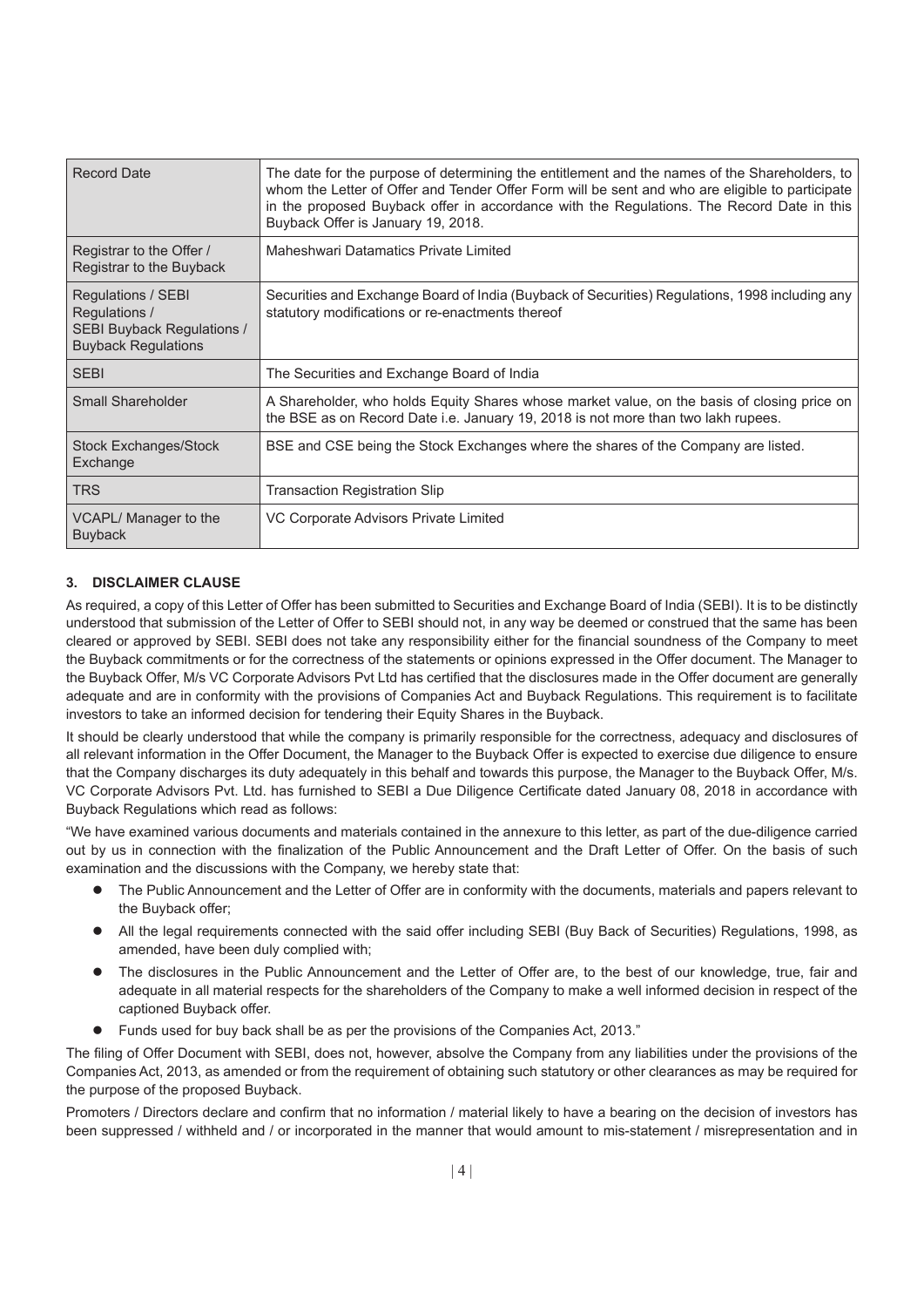the event of it transpiring at any point of time that any information / material has been suppressed / withheld and / or amounts to a mis-statement/ misrepresentation, the Promoters / Directors and the Company shall be liable for penalty in terms of the provisions of the Companies Act, 2013 as amended and the SEBI (Buy Back of Securities) Regulations, 1998, as amended.

Promoters / Directors also declare and confirm that funds borrowed from Banks and Financial Institutions will not be used for the Buyback.

# **4. TEXT OF THE RESOLUTION PASSED AT THE BOARD MEETING**

The Board of Directors passed a resolution on November 18, 2017 to approve the proposal for Buyback of equity shares, subject to the approval of shareholders of the Company. The shareholders approved the Buyback, by way of special resolution, through postal ballot by way of a postal ballot notice dated November 18, 2017 (the **"Notice"**), the results of which were announced on January 01, 2018. The text of the relevant resolution passed by Board of Directors is given below:

**"RESOLVED THAT** pursuant to the provisions of Sections 68, 69 and 70 and all other applicable provisions, if any, of the Companies Act, 2013, (the Act), the Companies (Share Capital and Debentures) Rules, 2014, the Companies (Management and Administration) Rules, 2014 and in compliance with Securities and Exchange Board of India (Buy Back of Securities) Regulations, 1998, ("Buyback Regulations"), Articles of Association of the Company and other applicable laws, if any, including any amendments, statutory modifications or re-enactments for the time being in force, and subject to approval of members of the Company by way of Special Resolution through Postal Ballot (Physical & E-voting) process and all other applicable statutory approvals, the consent of Board Members of the company be and is hereby accorded for the buyback by the Company of 27,00,000 (Twenty Seven Lakhs) Equity shares of Rs. 10/- each fully paid-up(representing 22.50% of the total paid up equity share capital of the Company as on 31st March, 2017) at a price of Rs. 129/- (Rupees One Hundred Twenty Nine Only) per equity share ("**Buyback Price**") aggregating to Rs. 34,83,00,000/- (Rupees Thirty Four Crores Eighty Three Lakhs only)(excluding Company's transaction costs viz. brokerage, securities transaction tax, GST, stamp duty, etc.) ("**Buyback Size**"), not exceeding 25% of the paid-up equity share capital and free reserves of the Company as per the latest Standalone Audited Financials for the financial year ended 31<sup>st</sup> March, 2017on a proportionate basis through the tender offer route ("**Tender Offer**") as prescribed under the Buyback Regulations, from all of the shareholders/ beneficial owners who hold Equity Shares as on the cut-off date, to be determined in due course of time.

**RESOLVED FURTHER THAT** the buyback is being proposed in keeping with the Company's desire to enhance overall shareholders value and the buyback would lead to reduction in total number of equity shares.

**RESOLVED FURTHER THAT** all of the shareholders/ beneficial owners of the Company who hold Equity Shares as on the Record Date, to be announced later, will be eligible to participate in the Buyback, including promoters and members of promoter group of the Company and persons in control, who have expressed their intention to participate in the proposed Buy-back offer.

**RESOLVED FURTHER THAT** as required by Regulation 6 of the SEBI Buyback Regulations, the Company may buyback equity Shares from the existing shareholders on a proportionate basis through tender offer mechanism, provided 15% of the number of equity shares which the Company proposes to buyback or number of equity shares entitled as per the shareholding of small shareholders, whichever is higher, shall be reserved for the small shareholders, as defined in the SEBI Buyback Regulations.

**RESOLVED FURTHER THAT** the calendar of events as placed before the members of the Board, be and is hereby approved.

**RESOLVED FURTHER THAT** the Board of Directors hereby confirms that:

- a) all equity shares of the Company are fully paid up;
- b) the Company has noted that it shall not issue and allot any equity shares including by way of bonus, till the date of closure of this Buyback;
- c) the Company shall not buy back its shares from any person through negotiated deal whether on or off the stock exchanges or through spot transactions or through any private arrangement in the implementation of the Buyback;
- d) that the aggregate amount of the Buyback i.e. Rs. 34,83,00,000 (Rupees Thirty Four Crores Eighty Three Lakhs Only) does not exceed 25% of the total paid-up capital and free reserves as per the latest Annual Standalone audited balance sheet as on March 31, 2017;
- e) that the maximum number of equity shares proposed to be purchased under the Buyback i.e. 27,00,000 (Twenty Seven Lakhs) equity shares, does not exceed 25% of the total number of shares in the paid-up equity capital as per the audited balance sheet as on March 31, 2017;
- f) no default, has been made by the Company in the repayment of deposits accepted either before or after the commencement of the Companies Act, 2013, interest payment thereof, redemption of debentures or preference shares or payment of dividend to any shareholder, or repayment of any term loan or interest payable to thereon to any financial institution or banking company;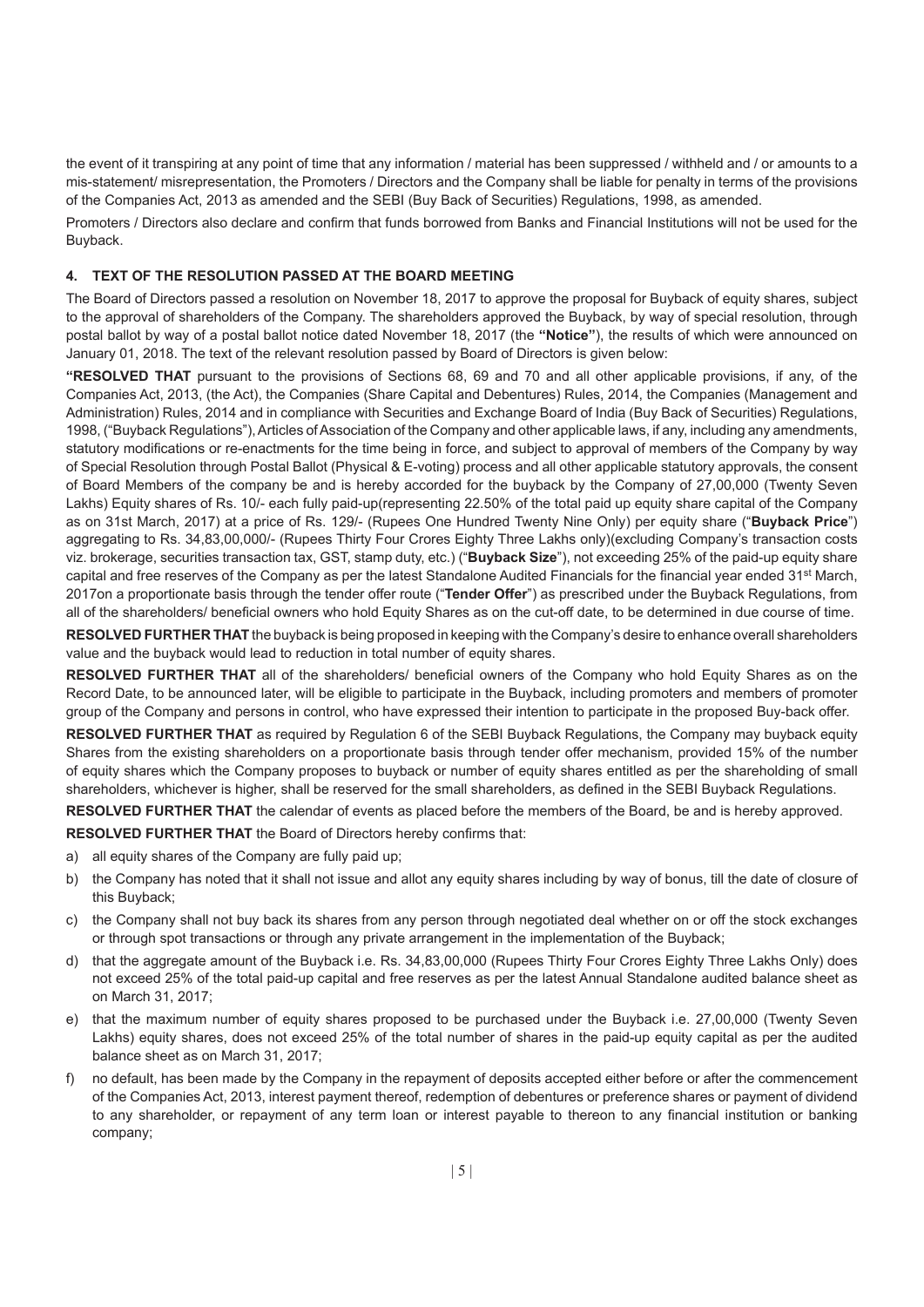g) the debt equity ratio of the Company after the Buyback will be well within the limit of 2:1 as prescribed under the Companies Act, 2013 (to the extent applicable), as the case may be.

**RESOLVED FURTHER THAT** as required by Clause (x) of Part A of Schedule II of the SEBI Buyback Regulations, the Board hereby confirms that they have made a full enquiry into the affairs and prospects of the Company and that they have formed the opinion:

- (a) That immediately following the date of the Board Meeting held on 18.11.2017 and the date on which the results of the postal ballot will be declared, there will be no grounds, on which the Company can be found unable to pay its debts;
- b) That as regards the Company's prospects for the year immediately following the date of the Board Meeting as well as the year immediately following date on which the results of the postal ballot will be declared approving the Buyback and having regards to the Board's intentions with respect to the management of the Company's business during that year and to the amount and character of the financial resources which will, in Board's view, be available to the Company during that year, the Company will be able to meet its liabilities as and when they fall due and will not be rendered insolvent within a period of one year from date of the Board meeting approving the Buyback as well as within a period of one year from the date on which the results of the postal ballot will be declared as the case may be;
- c) In forming its opinion aforesaid, the Board has taken into account the liabilities as if the Company were being wound up under the provisions of the Companies Act, 2013 (including prospective and contingent liabilities).

**RESOLVED FURTHER THAT** the Company shall implement the Buyback using the Mechanism for acquisition of shares through Stock Exchange" notified by SEBI vide circular CIR/CFD/POLICYCELL/1/2015 dated April 13, 2015 read with circular CFD/DCR2/ CIR/P/2016/131 dated December 9, 2016 and BSE notice no. 20170202-34 dated February 2, 2017, including any modification or amendment, for the time being in force.

**RESOLVED FURTHER THAT** the proposed Buyback be implemented from the existing shareholders including Promoters, Promoters Group and Persons Acting in concert (such shareholders herein after collectively known as "Persons in Control") that persons in control will be such persons as have been disclosed under the filings made by the Company from time to time under Securities and Exchange Board of India (Substantial Acquisition of Shares and Takeover) Regulations 2011 ("SEBI Takeover Regulations") as the Board may consider appropriate, from out of its free reserves and/or Share Premium Account and/or cash balances and/ or internal accruals and/or such other sources or by such mechanisms as may be permitted by Law, and on such terms and conditions as the Board may decide from time to time, and in the absolute discretion of the Board, as it may deem fit.

**RESOLVED FURTHER THAT** the amount required by the Company for the Buyback will be met out of the Company's current balances of cash and cash equivalents and / or accumulated internal accruals shall not use borrowed funds, directly or indirectly, whether secured or unsecured, of any form and nature, from banks and financial institutions.

**RESOLVED FURTHER THAT** the Company shall not Buyback the locked-in equity shares or other specified securities, if any and non-transferable equity shares or other specified securities, if any, till the pendency of the lock-in or till the equity shares or other specified securities become transferable;

**RESOLVED FURTHER THAT** as per the provisions of Section 68(8) of the Companies Act, 2013, the Company will not issue same kind of shares or other specified securities shares within a period of 6 months after the completion of the Buyback except by way of bonus shares or equity shares issued in the discharge of subsisting obligations such as conversion of warrants, stock option schemes, sweat equity or conversion of preference shares or debentures into equity shares.

**RESOLVED FURTHER THAT** as per the provisions of Regulation 19(f) of SEBI Buyback Regulations, the Company shall not raise any further capital for a period of one year from the date of closure of the buyback offer, except in discharge of its subsisting obligations.

**RESOLVED FURTHER THAT** the Buyback from the shareholders who are residents outside India including Foreign Corporate Bodies (including erstwhile Overseas Corporate Bodies) and Foreign Institutional Investors, shall be subject to such approvals, if any and to the extent required from the concerned authorities including approvals from the Reserve Bank of India (RBI) under Foreign Exchange Management Act, 1999 and the rules and regulations framed there under, and that such approvals shall be required to be taken by such non-resident shareholders.

**RESOLVED FURTHER THAT** the powers of the Board of Directors in respect of the buyback be delegated to a committee (**"Buy Back Committee"**) consisting of the following directors/Authorised Representative of the company namely Mr. Akhil Kumar Ruia, Whole Time Director, Mr. Arup Kumar Chowdhuri, Independent Director, Mr. Vikram Saraogi, Chief Financial Officer and Mr. Gyanendra Singh, Company Secretary and Compliance Officer of the Company and the quorum for the meeting of the Buy Back Committee shall be presence of two members at the meeting.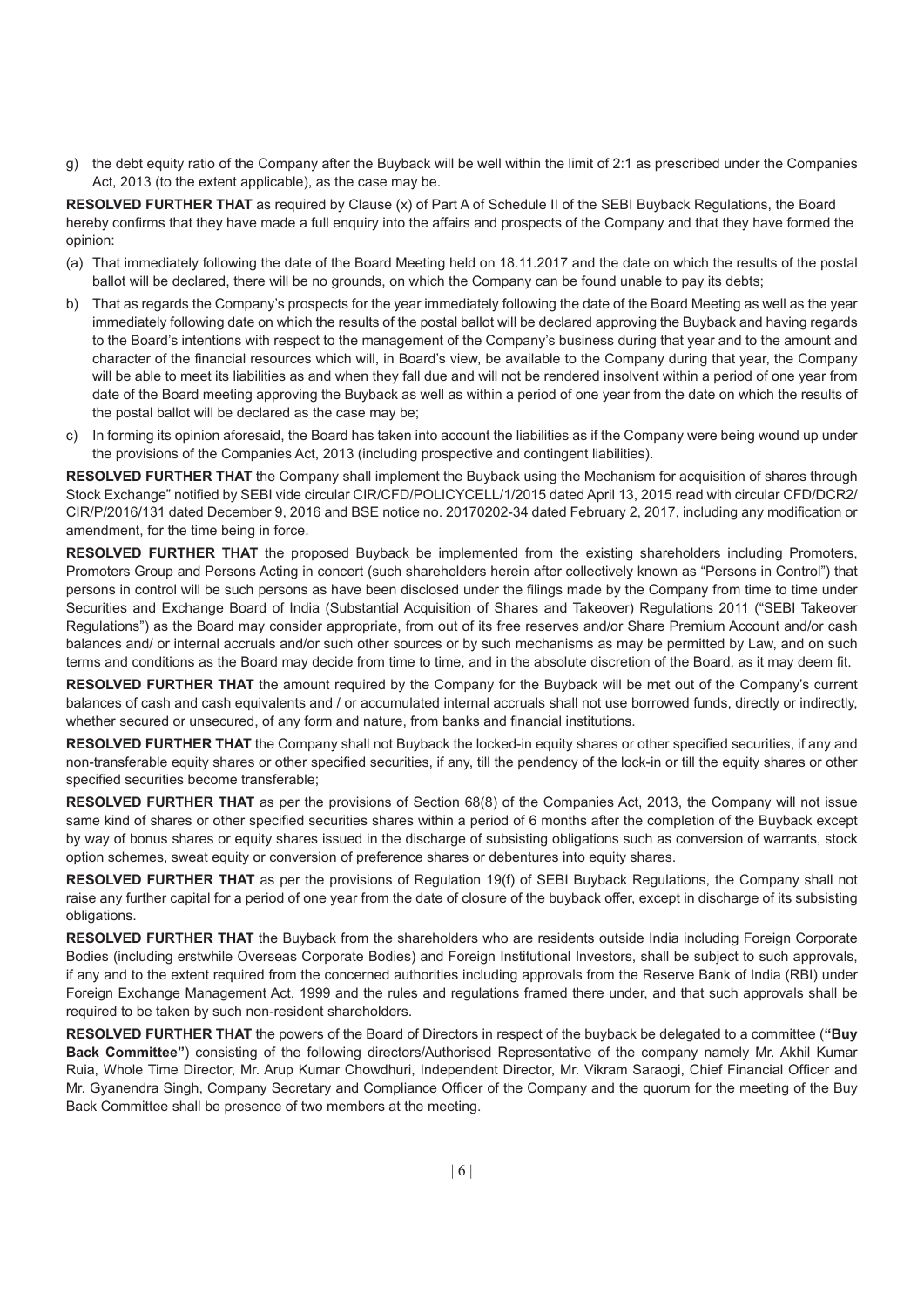| Sr. No         | Name of Directors/Officers/Authorized<br><b>Representatives</b> | <b>Designation</b> | Nature of relationship with the Company  |
|----------------|-----------------------------------------------------------------|--------------------|------------------------------------------|
|                | Mr. Akhil Kumar Ruja                                            | Chairman           | Whole Time Director                      |
| $\overline{2}$ | Mr. Arup Kumar Chowdhuri                                        | Member             | Non - Executive Independent Director     |
| 3              | Mr. Vikram Saraogi                                              | Member             | <b>Chief Financial Officer</b>           |
| $\overline{4}$ | Mr. Gyanendra Singh                                             | Member             | Company Secretary and Compliance Officer |

**RESOLVED FURTHER THAT** the Buy Back Committee is hereby authorized to do all such acts, deeds, matters and things as it may in its absolute discretion deem necessary, expedient, usual or proper as the Buyback Committee may consider to be in the best interests of the shareholders, including but not limited to finalizing the terms of the Buyback, record date, entitlement ratio, the specific price for the Buyback, the actual number of Equity Shares to be bought back, mechanism for the Buyback, opening of Escrow Bank Account and Special Bank Account or Special Demat Account, authorizing the persons to operate the said accounts, appointment of intermediaries or agencies for the implementation of the Buyback and sign and execute the incidental documentation as also to prefer applications to the appropriate authorities for their requisite approvals and to initiate all necessary actions for preparation and issue of various documents including but not limited to Public Announcement, Declaration of Solvency, Draft Letter of Offer, Letter of Offer, Corporate Actions with Depositories, extinguishment of Share Certificates and filing with appropriate authorities in connection with the Buyback on behalf of Board of Directors.

**RESOLVED FURTHER THAT** the Buyback Committee be and is hereby authorized to decide the related issues as may be required to regulate its working, to delegate all or any of the authorities conferred upon it to any Director(s) or Officer or authorized representative of the Company.

**RESOLVED FURTHER THAT** a register of securities bought back shall be maintained wherein the details of equity shares bought back, consideration paid for the equity shares bought back, date of cancellation of equity shares and date of extinguishing and physically destroying of equity shares and such other particulars as may be prescribed, shall be entered and that any Director of the Company be and is hereby authorized to authenticate the entries made in the said register."

# **5. DETAILS OF PUBLIC ANNOUNCEMENT**

The Public Announcement dated January 02, 2018 published on January 03, 2018 was made in the following newspapers, in accordance with Regulation 8(1) of the Buyback Regulations, within Two working days from the date of passing of the Special Resolution by the Equity Shareholders of the Company approving the Buyback through Postal ballot, results of which were declared on January 01, 2018.

| <b>Publication</b>       | Language    | <b>Edition</b> |
|--------------------------|-------------|----------------|
| <b>Business Standard</b> | English     | All editions   |
| <b>Business Standard</b> | Hindi       | All editions   |
| Asomiya Khabar           | Assam Daily | Assam Edition  |

For compliances with the requirements of the Buyback Regulations, The Company will publish further notices or corrigenda, if required in the above 3 newspapers in the editions as mentioned above i.e., Business Standard (English- All Editions), Business Standard(Hindi- All Editions) and AsomiyaKhabar(Assam daily)

The Public Announcement is available on the SEBI website- www.sebi.gov.in

# **6. DETAILS OF THE BUYBACK**

The Board of Directors (the **"Board"**) of James Warren Tea Limited (the **"Company"**) at its meeting held on November 18, 2017 (**"Board Meeting"**) passed a resolution to Buyback equity shares of the Company and sought approval from the shareholders of the Company by way of special resolution through Postal Ballot notice dated November 18, 2017. The shareholders of the Company through postal ballot the results of which were declared on January 01, 2018 approved the proposal for Buyback of not exceeding 27,00,000 fully paid up equity shares of face value of Rs. 10/- each (the **"Buyback"**) from all the existing shareholders/ beneficial owners of Equity Shares of the Company as on Record Date (hereinafter defined), on a proportionate basis, through the **"Tender Offer"** route at a price of Rs. 129/- (Rupees One Hundred Twenty Nine Only) per equity share (**"Buyback Offer Price"**) payable in cash for an aggregate consideration not exceeding Rs. 34,83,00,000/- (Rupees Thirty Four Crores Eighty Three Lakhs Only) (excluding Company's transaction cost such as brokerage, securities transaction tax, GST, stamp duty, filling fees, advisors' fees, brokerage, etc) (**"Buyback Offer Size"**) being 24.92% of the fully paid-up equity share capital and free reserves as per the latest audited Annual Financial Statement of the Company for the financial year ended March 31, 2017.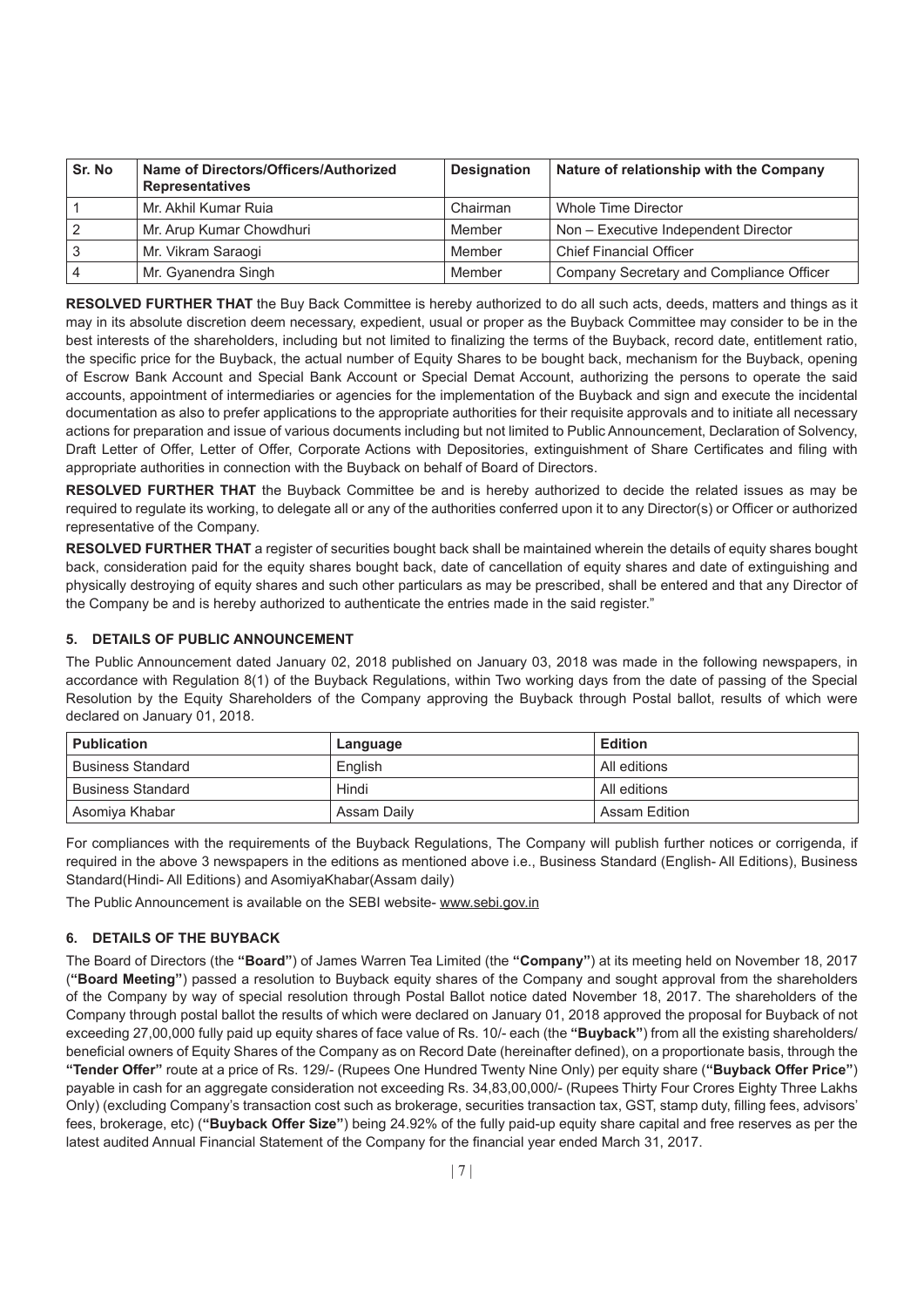The Buyback is in accordance with the provisions contained in Article 71 of the Articles of Association of the Company, section 68, 69, 70 and all other applicable provisions, if any, of the Companies Act, 2013 (the **"Companies Act"**), the Companies (Share Capital and Debentures) Rules, 2014 (hereinafter referred to as the **"Share Capital Rules"**) as amended and in compliance with the Securities and Exchange Board of India (Buy Back of Securities) Regulations, 1998 (the **"Buyback Regulations"**) and such other approvals, permissions and exemptions as may be required, from time to time, from the BSE Limited (**"BSE"**) and the Calcutta Stock Exchange Limited (**"CSE"**) i.e., the stock exchanges where the equity shares of the Company are listed and from any other statutory and /or regulatory authority, as may be required and which may be agreed to by the Board and/ or any committee thereof. The Buyback would be undertaken in accordance with Circular No. CIR/CFD/POLICYCELL/1/2015 dated April 13, 2015 read with Circular No. CFD/DCR2/CIR/P/2016/131 dated December 09, 2016 issued by the Securities and Exchange Board of India, which prescribes mechanism for acquisition of shares through Stock Exchange. For the purpose of this Buyback, BSE would be the designated Stock Exchange.

The Buyback Offer Size is 24.92% of the fully paid-up equity share capital and free reserve as per latest audited Annual Financial Statement of the Company for the financial year ended March 31, 2017 which is within the statutory limits of 25% of the fully paidup equity share capital and free reserves as per the last audited accounts of the Company. The maximum number of equity shares proposed to be bought back represents 22.50% of the total number of shares in the paid-up equity capital of the Company.

The Buyback shall be on a proportionate basis from all the equity shareholders of the Company through the Tender Offer route, as prescribed under Regulation 4(1)(a) of the Buyback Regulations. Please see paragraph 19.4 below for details regarding the record date and share entitlement for tender in the Buyback.

The aggregate shareholding of the Promoters, Promoter Group, directors of the Promoter Group companies holding shares in the Company and of Persons who are in control of the Company as on the date of the Public Announcement (i.e., January 02, 2018) is as follows:

| SI. No         | <b>Name</b>              | <b>Equity shares held</b> | % of the total equity share capital |
|----------------|--------------------------|---------------------------|-------------------------------------|
|                | Mr. Akhil Kumar Ruja     | 24,800                    | 0.21                                |
| $\overline{2}$ | Mr. Ankit Govind Ruia    | 24,800                    | 0.21                                |
| 3              | Mrs. Maulshree Ruia      | 100                       | 0.00                                |
| 4              | Mrs. Darshana Saraf      | 100                       | 0.00                                |
| 5              | Mrs. Vartika Agarwalla   | 100                       | 0.00                                |
| 6              | Mr. Rajat Agarwalla      | 100                       | 0.00                                |
| $\overline{7}$ | Ashdene Investments Ltd  | 23,63,010                 | 19.69                               |
| $\,8\,$        | Isis Enterprises Ltd     | 21, 13, 144               | 17.61                               |
| 9              | Enez Investments Ltd     | 11,02,692                 | 9.19                                |
| 10             | Maygrove Investments Ltd | 12,60,212                 | 10.50                               |
| 11             | Maru Ltd                 | 10,50,636                 | 8.75                                |
| 12             | Woodcutter Ltd           | 10,57,505                 | 8.81                                |
|                | <b>TOTAL</b>             | 89,97,199                 | 74.97                               |

a) Shareholding of the Companies/entities forming part of the Promoter Group

b) Shareholding of the directors of the Promoter Group Companies mentioned in point 3.1 above as on the date of notice of postal ballot (i.e., November 18, 2017) is given below:

| <b>Name</b>                                                                                                                                                                                                                         | <b>Equity shares held</b> | % of the total paid up equity<br>share capital |
|-------------------------------------------------------------------------------------------------------------------------------------------------------------------------------------------------------------------------------------|---------------------------|------------------------------------------------|
| <b>Ankit Govind Ruia</b><br>- Ashdene Investments Limited<br>- Maygrove Investments Limited<br>- Maru Limited<br>- Woodcutter Limited<br>- Enez Enterprises Limited w.e.f 10.01.2018<br>- Isis Enterprises Limited w.e.f 10.01.2018 | 24.800                    | 0.21%                                          |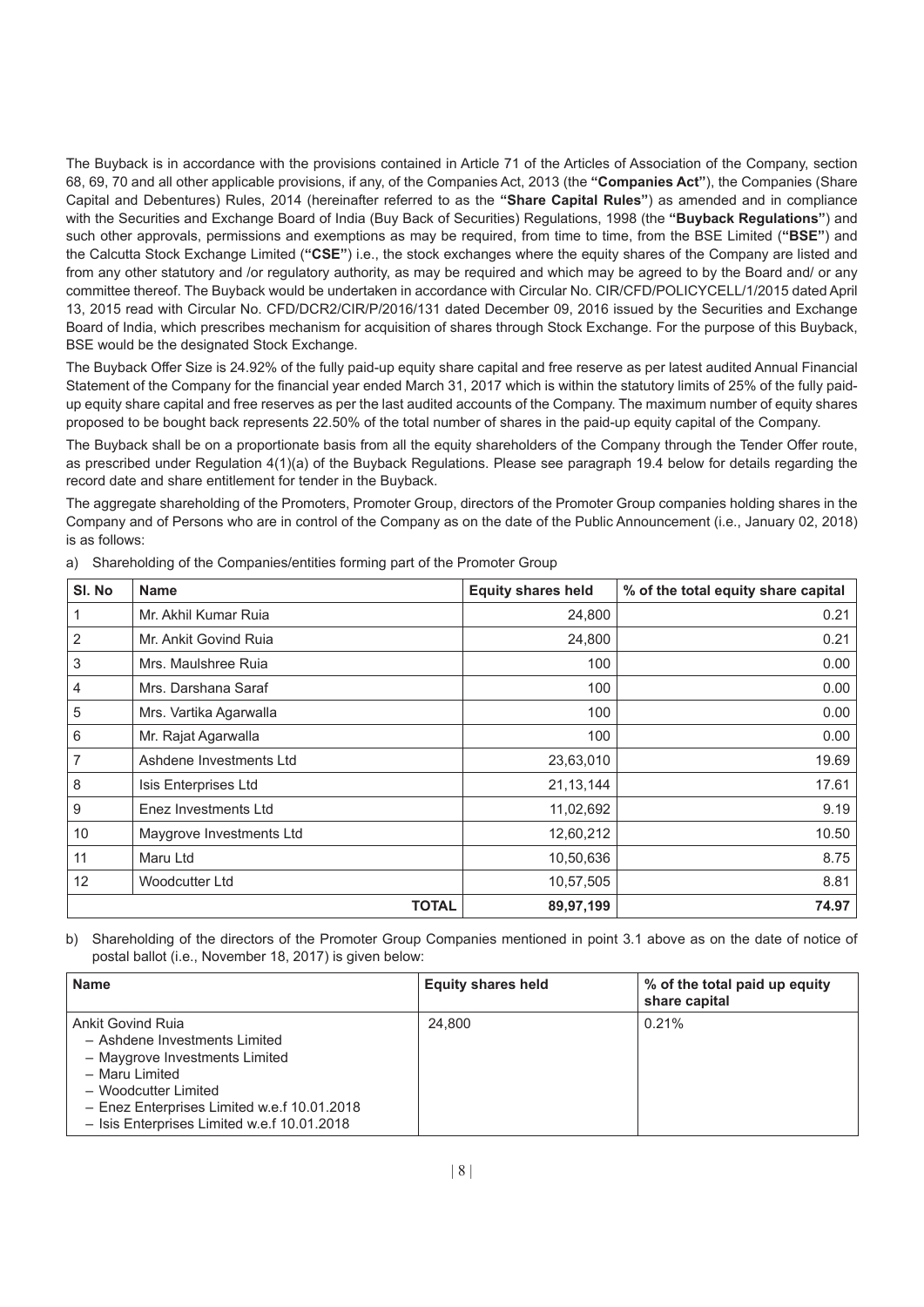c) Shareholding of Directors and Key Managerial Personnel of the Company

| <b>DIN/PAN</b><br><b>Name</b> |                      | <b>Equity shares</b><br>held | % of the total paid up<br>equity share capital |  |
|-------------------------------|----------------------|------------------------------|------------------------------------------------|--|
| 03600526                      | Akhil Kumar Ruja     | 24.800                       | $0.21\%$                                       |  |
| 00473105                      | Abhiram Kastur Sheth | 34                           | $0.00\%$                                       |  |
| ALAPS1955K                    | Vikram Saraogi       |                              | $0.00\%$                                       |  |
| <b>Total</b>                  |                      | 24,835                       | 0.21%                                          |  |

d) No shares or other specified securities in the Company were either purchased or sold by the Promoter during a period of six months preceding the date of Board Meeting at which the Buyback was approved and from that date till the date of the public announcement.

# **e) Intention of the Promoters and Persons in Control of the Company to tender equity shares in the Buyback:**

In terms of the Buyback Regulations, under the Tender Offer, the Promoter and Promoter Group, being in control of the Company, have an option to participate in the Buyback. In this regard, the Promoters have expressed their intention vide their letters dated November 18, 2017 to participate in the Buyback Offer and tender an aggregate of 89,97,199 (Eighty Nine Lakhs Ninety Seven Thousand One Hundred and Ninety Nine) equity shares.

The details of the date and price of acquisition of the equity shares that the promoters intend to tender are stated below:

| <b>Name</b>             | Date of<br>transaction | Nature of transaction    | <b>Face Value</b><br>per share $(Rs.)$ | No. of equity<br>shares | <b>Consideration</b><br>(in Rs.) |
|-------------------------|------------------------|--------------------------|----------------------------------------|-------------------------|----------------------------------|
| Mr. Akhil Kumar<br>Ruia | 28.06.2012             | Purchase of Shares       | $10/-$                                 | 3000                    | 30,000                           |
|                         | 07.08.2012             | Gift                     | $10/-$                                 | 2000                    | Not Applicable                   |
|                         | 19.11.2012             | <b>Private Placement</b> | $10/-$                                 | 19,800                  | 198,000                          |
|                         |                        |                          | Total                                  | 24,800                  |                                  |

| <b>Name</b>              | Date of<br>transaction | Nature of transaction    | Face Value per<br>share (Rs.) | No. of equity<br>shares | <b>Consideration</b><br>(in Rs.) |
|--------------------------|------------------------|--------------------------|-------------------------------|-------------------------|----------------------------------|
| Mr. Ankit Govind<br>Ruia | 28.06.2012             | Purchase of Shares       | $10/-$                        | 3000                    | 30,000                           |
|                          | 07.08.2012             | Gift                     | $10/-$                        | 2000                    | Not Applicable                   |
|                          | 19.11.2012             | <b>Private Placement</b> | $10/-$                        | 19,800                  | 198,000                          |
|                          |                        |                          | <b>Total</b>                  | 24,800                  |                                  |

| <b>Name</b>            | Date of<br>transaction | <b>Nature of transaction</b> | Face Value per   No. of equity<br>share (Rs.) | shares | <b>Consideration</b><br>(in Rs.) |
|------------------------|------------------------|------------------------------|-----------------------------------------------|--------|----------------------------------|
| Mrs. Maulshree<br>Ruia | 19.11.2012             | l Private Placement          | $10/-$                                        | 100    | 1.000                            |

| <b>Name</b>            | Date of<br>transaction | Nature of transaction    | Face Value per   No. of equity<br>share (Rs.) | shares | <b>Consideration</b><br>(in Rs.) |
|------------------------|------------------------|--------------------------|-----------------------------------------------|--------|----------------------------------|
| Mrs. Darshana<br>Saraf | 19.11.2012             | <b>Private Placement</b> | $10/-$                                        | 100    | 1.000                            |

| <b>Name</b>               | Date of<br>transaction | <b>Nature of transaction</b> | Face Value per   No. of equity<br>share (Rs.) | shares | <b>Consideration</b><br>(in Rs.) |
|---------------------------|------------------------|------------------------------|-----------------------------------------------|--------|----------------------------------|
| Mrs. Vartika<br>Agarwalla | 19.11.2012             | <b>Private Placement</b>     | $10/-$                                        | 100    | 1.000                            |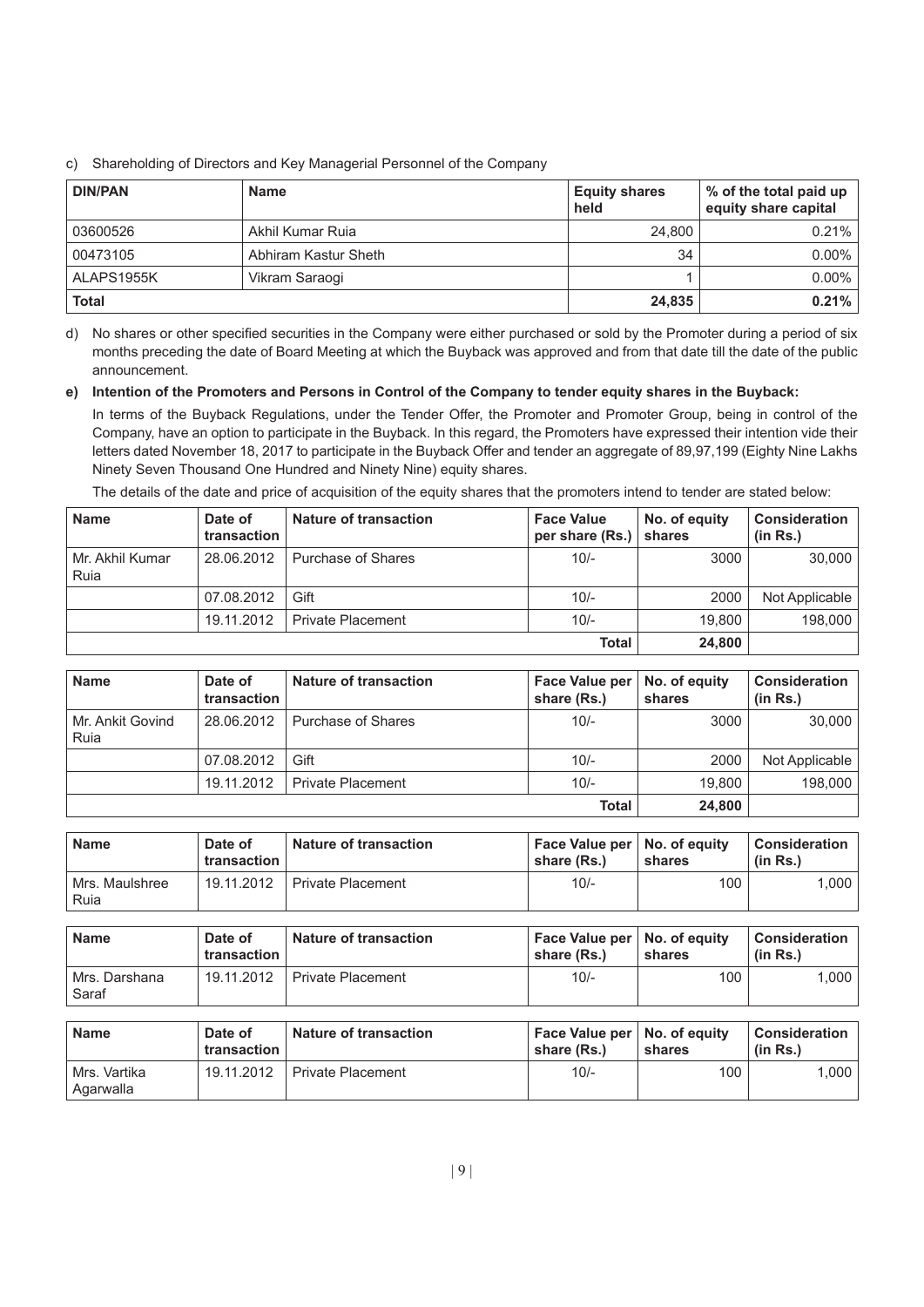| <b>Name</b>            | Date of<br>transaction | <b>Nature of Transaction</b> | Face Value per   No. of equity<br>share (Rs.) | shares | <b>Consideration</b><br>(in Rs.) |
|------------------------|------------------------|------------------------------|-----------------------------------------------|--------|----------------------------------|
| Mr. Rajat<br>Agarwalla | 19.11.2012             | <b>Private Placement</b>     | $10/-$                                        | 100    | 1.000                            |

| <b>Name</b>                | Date of<br>transaction | Nature of transaction                                                                                           | Face Value per<br>share (Rs.) | No. of equity<br>shares | <b>Consideration</b><br>(in Rs.) |
|----------------------------|------------------------|-----------------------------------------------------------------------------------------------------------------|-------------------------------|-------------------------|----------------------------------|
| Ashdene<br>Investments Ltd | 14.02.2014             | Allotment made pursuant to the<br>Scheme of Arrangement, as<br>approved by Guwahati High Court.                 | $10/-$                        | 11,81,505               | Not Applicable                   |
|                            | 08.03.2017             | Pursuant to Scheme of Arrangement,<br>as approved by Guwahati High Court<br>and acquisition made in open market | $10/-$                        | 11,81,505               | 16,60,01,453/-                   |
|                            | 23,63,010              |                                                                                                                 |                               |                         |                                  |

| <b>Name</b>                    | Date of<br>transaction | Nature of transaction                                                                                           | <b>Face Value per</b><br>share (Rs.) | No. of equity<br>shares | <b>Consideration</b><br>(in Rs.) |
|--------------------------------|------------------------|-----------------------------------------------------------------------------------------------------------------|--------------------------------------|-------------------------|----------------------------------|
| <b>Isis Enterprises</b><br>Ltd | 14.02.2014             | Allotment made pursuant to the<br>Scheme of Arrangement, as approved<br>by Guwahati High Court                  | $10/-$                               | 11.02.785               | Not Applicable                   |
|                                | 14.03.2017             | Pursuant to Scheme of Arrangement,<br>as approved by Guwahati High Court<br>and acquisition made in open market | $10/-$                               | 7,38,438                | 10,41,19,758/-                   |
|                                | 24.03.2017             | Pursuant to Scheme of Arrangement.<br>as approved by Guwahati High Court<br>and acquisition made in open market | $10/-$                               | 2.71.921                | $3,44,65,987/-$                  |
|                                |                        |                                                                                                                 | <b>Total</b>                         | 21, 13, 144             |                                  |

| <b>Name</b>             | Date of<br>transaction | <b>Nature of transaction</b>                                                                                    | <b>Face Value per</b><br>share (Rs.) | No. of equity<br>shares | <b>Consideration</b><br>(in Rs.) |
|-------------------------|------------------------|-----------------------------------------------------------------------------------------------------------------|--------------------------------------|-------------------------|----------------------------------|
| Enez<br>Investments Ltd | 14.02.2014             | Allotment made pursuant to the<br>Scheme of Arrangement, as approved<br>by Guwahati High Court                  | $10/-$                               | 5,51,346                | Not Applicable                   |
|                         | 08.03.2017             | Pursuant to Scheme of Arrangement,<br>as approved by Guwahati High Court<br>and acquisition made in open market | $10/-$                               | 5,51,346                | 7,74,64,113/-                    |
| <b>Total</b>            |                        |                                                                                                                 |                                      | 11,02,692               |                                  |

| <b>Name</b>                 | Date of<br>transaction | <b>Nature of transaction</b>                                                                                    | <b>Face Value per</b><br>share (Rs.) | No. of equity<br>shares | <b>Consideration</b><br>(in Rs.) |
|-----------------------------|------------------------|-----------------------------------------------------------------------------------------------------------------|--------------------------------------|-------------------------|----------------------------------|
| Maygrove<br>Investments Ltd | 14.02.2014             | Allotment made pursuant to the<br>Scheme of Arrangement, as approved<br>by Guwahati High Court                  | $10/-$                               | 6.30.106                | Not Applicable                   |
|                             | 14.03.2017             | Pursuant to Scheme of Arrangement,<br>as approved by Guwahati High Court<br>and acquisition made in open market | $10/-$                               | 6,30,106                | 8,88,44,946/-                    |
| <b>Total</b>                |                        |                                                                                                                 | 12,60,212                            |                         |                                  |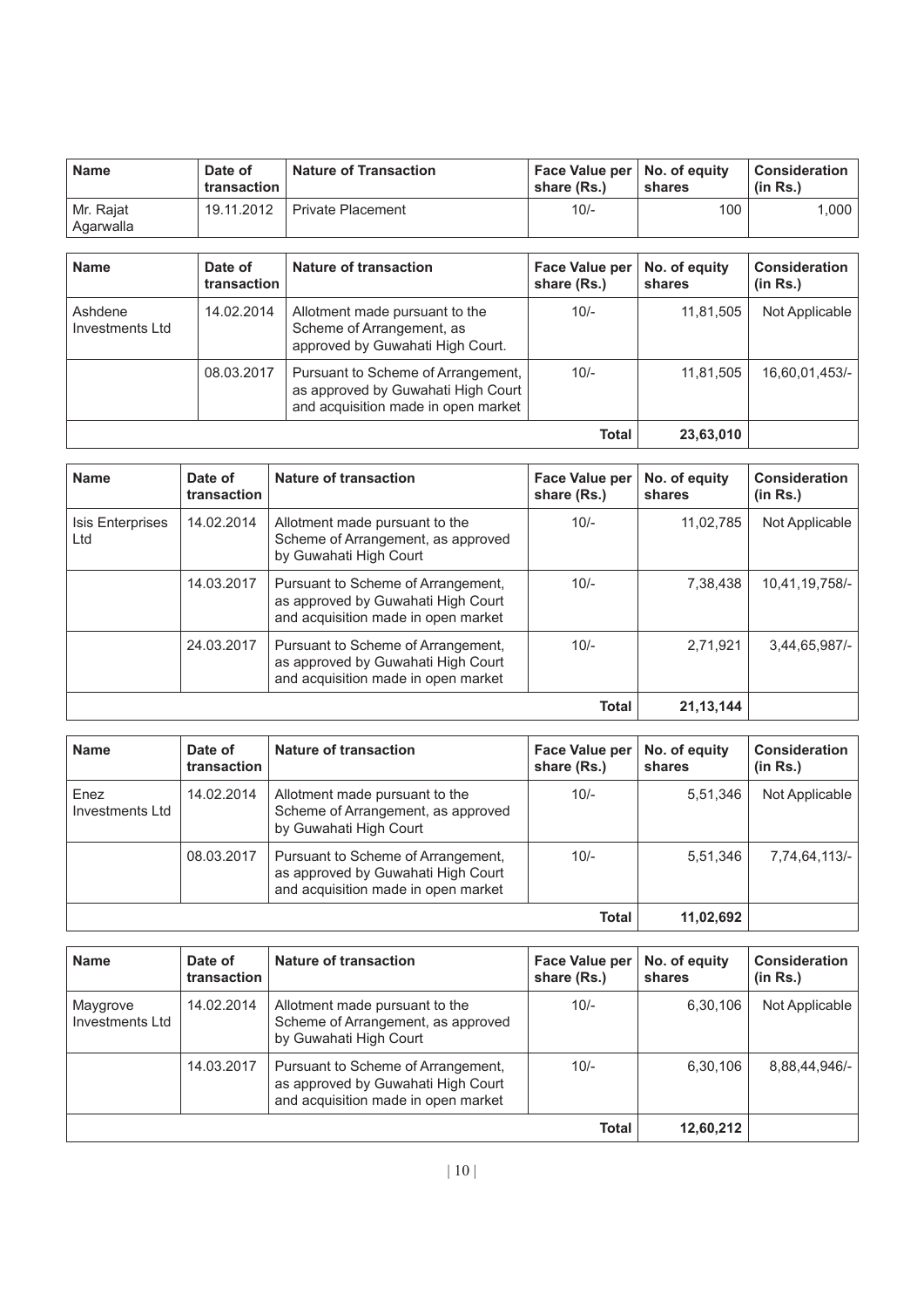| <b>Name</b> | Date of<br>transaction | <b>Nature of transaction</b>                                                                                    | <b>Face Value per</b><br>share (Rs.) | No. of equity<br>shares | <b>Consideration</b><br>(in Rs.) |
|-------------|------------------------|-----------------------------------------------------------------------------------------------------------------|--------------------------------------|-------------------------|----------------------------------|
| Maru Ltd    | 14.02.2014             | Allotment made pursuant to the<br>Scheme of Arrangement, as approved<br>by Guwahati High Court                  | $10/-$                               | 5,25,318                | Not Applicable                   |
|             | 08.03.2017             | Pursuant to Scheme of Arrangement,<br>as approved by Guwahati High Court<br>and acquisition made in open market | $10/-$                               | 5,25,318                | 7,38,07,179/-                    |
|             |                        |                                                                                                                 | <b>Total</b>                         | 10,50,636               |                                  |

| <b>Name</b>    | Date of<br>transaction | <b>Nature of transaction</b>                                                                                    | <b>Face Value per</b><br>share (Rs.) | No. of equity<br>shares | Consideration<br>(in Rs.) |
|----------------|------------------------|-----------------------------------------------------------------------------------------------------------------|--------------------------------------|-------------------------|---------------------------|
| Woodcutter Ltd | 14.02.2014             | Allotment made pursuant to the<br>Scheme of Arrangement, as approved<br>by Guwahati High Court                  | $10/-$                               | 5.35.945                | Not Applicable            |
|                | 14.03.2017             | Pursuant to Scheme of Arrangement,<br>as approved by Guwahati High Court<br>and acquisition made in open market | $10/-$                               | 5,21,560                | 7,35,39,960/-             |
|                |                        |                                                                                                                 | <b>Total</b>                         | 10,57,505               |                           |

f) Assuming response to the Buyback is to the extent of 100% (full acceptance) from all the Eligible Shareholders up to their entitlement, the aggregate shareholding of the Promoter and Promoter Group Companies after the completion of the Buyback shall increase to 76.79% of the post-Buyback total paid-up equity share capital of the Company from 74.97% of the pre-Buyback total paid-up equity share capital of the Company and the aggregate shareholding of the public in the Company shall decrease to 23.21% of the post-Buyback total paid-up equity share capital of the Company from 25.03% of the pre-Buyback total paid-up equity share capital of the Company. The promoters of the Company are already in control over the Company and therefore such further increase in shareholding/voting rights of the promoters will not result in any change in control over the Company. In the event, after the completion of the Buyback, the non-promoter shareholding of the Company falls below the minimum level required as per the LODR Regulations the Company along with the Promoters' confirm that necessary steps will be taken to reduce the shareholding/voting rights of the promoters in accordance with the provisions contained under Rule 19A of the Securities Contract (Regulation) Rules, 1957, as amended, within a period of twelve months from the date of completion of the Buyback so that the Company is in due compliance of the minimum public shareholding requirement.

# **7. AUTHORITY FOR THE BUYBACK**

The Buyback is in accordance with the provisions contained in Article 71 of the Articles of Association of the Company, section 68, 69,70 and all other applicable provisions, if any, of the Companies Act, 2013 (the **"Companies Act"**), the Companies (Share Capital and Debentures) Rules, 2014 (hereinafter referred to as the **"Share Capital Rules"**) as amended and in compliance with the Securities and Exchange Board of India (Buy Back of Securities) Regulations, 1998 (the **"Buyback Regulations"**) and such other approvals, permissions and exemptions as may be required, from time to time, from the BSE Limited (**"BSE"**) and the Calcutta Stock Exchange Limited (**"CSE"**) i.e., the stock exchanges where the equity shares of the Company are listed and from any other statutory and /or regulatory authority, as may be required and which may be agreed to by the Board and/ or any committee thereof. The Buyback would be undertaken in accordance with Circular No. CIR/CFD/POLICYCELL/1/2015 dated April 13, 2015 read with Circular No. CFD/DCR2/CIR/P/2016/131 dated December 09, 2016 issued by the Securities and Exchange Board of India, which prescribes mechanism for acquisition of shares through Stock Exchange. In this regard, the Company will request BSE to provide the Acquisition Window. For the purpose of this Buyback, BSE would be the designated Stock Exchange.

On November 18, 2017, the Board of Directors passed a resolution to Buyback Equity shares of the company and sought approval of its shareholders, as a special Resolution through the Postal Ballot notice dated November 18, 2017, the results of which were declared on January 01, 2018.

# **8. NECESSITY OF THE BUYBACK**

8.1 Share Buyback is the acquisition by a Company of its own shares. The objective is to return surplus cash to the shareholders holding equity shares of the Company. The Board at its meeting held on November 18, 2017, considered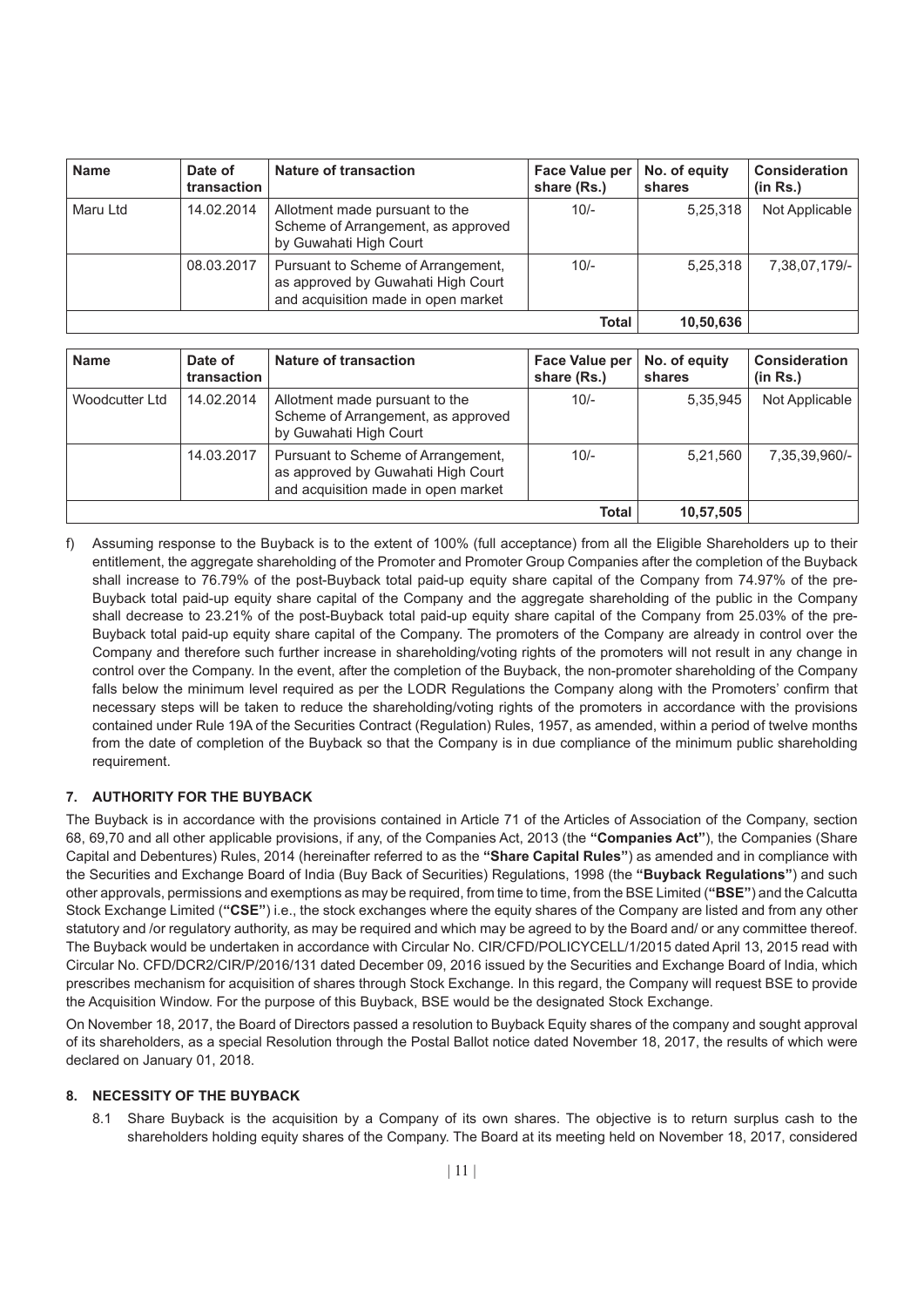the amount in accumulated free reserves as well as the cash liquidity reflected in the audited accounts for the latest audited Annual Financial Statement for the financial year ending March 31, 2017 and considering these, the Board decided to allocate a sum of Rs. 34,83,00,000/- (Rupees Thirty Four Crores Eighty Three Lakhs Only) (excluding Company's transaction cost such as brokerage, securities transaction tax, GST, stamp duty, filling fees, advisors' fees, brokerage, etc) for distributing to the public shareholders holding equity shares of the Company through the Buyback.

- 8.2 After considering several factors and benefits to the shareholders holding equity shares of the Company, the Board decided to recommend Buyback of not exceeding 27,00,000 (Twenty Seven Lakhs Only) equity shares (22.50% of the total number of shares in the paid-up equity share capital of the Company) at a price of Rs. 129/- (Rupees One Hundred Twenty Nine only) per equity share for an aggregate consideration of Rs. 34,83,00,000 (Rupees Thirty Four Crores Eighty Three Lakhs Only). Buyback is a more efficient form of distributing surplus cash to the shareholders holding equity shares of the Company, inter-alia, for the following reasons:
	- a. The Buyback will help the Company to distribute surplus cash to its shareholders holding equity shares broadly in proportion to their shareholding, thereby, enhancing the overall return to them;
	- b. The Buyback, which is being implemented through the Tender Offer route as prescribed under the Buyback Regulations, would involve allocation of 15% of the outlay to small shareholders. The Company believes that this reservation of 15% for small shareholders would benefit a large number of shareholders, who would get classified as "small shareholder";
	- c. The Buyback would help in improving return on equity, by reduction in the equity base;
	- d. The Buyback gives an option to the shareholders holding equity shares of the Company, who can choose to participate and get cash in lieu of equity shares to be accepted under the Buyback Offer or they may choose to not participate and enjoy a resultant increase in their percentage shareholding, post the Buyback Offer, without additional investment;
	- e. Optimizes the capital structure;

The Buyback Offer Price of Rs. 129/- per equity share represents a premium of 4.16% over the average closing prices of the Company's equity shares on BSE Limited for 3 months preceding the date of intimation to the BSE for the Board Meeting to consider the proposal of the Buyback and 4.19% over the average closing prices of the Company's equity shares on BSE Limited for 2 weeks preceding the date of intimation to the BSE Limited for the Board Meeting to consider the proposal of the Buyback

# **9. MANAGEMENT DISCUSSION AND ANALYSIS OF THE LIKELY IMPACT OF THE BUYBACK ON THE COMPANY**

- 9.1 The Buyback is not likely to cause any material impact on the profitability/earnings of the Company except a reduction in the investment income, which the Company could have otherwise earned on the amount distributed towards Buyback. Assuming there is full response to the buyback, the funds deployed by the Buyback would be Rs. 34,83,00,000 (Rupees Thirty Four Crores Eighty Three Lakhs Only) excluding Company's transaction cost such as brokerage, securities transaction tax, GST, stamp duty, filling fees, advisors' fees, brokerage, etc. This shall impact the investment Income earned by the Company, on account of the reduced amount of funds available for investments.
- 9.2 The buyback will not in any manner impair the ability of the Company in meeting to pursue growth opportunities or meet its cash requirements for business operations.
- 9.3 The Promoter and Promoter Group of the Company have expressed their intention to participate in the proposed Buyback.
- 9.4 The Buyback of Equity shares of the Company will not result in a change in control or otherwise affect the existing management structure of the Company.
- 9.5 Assuming response to the Buyback is to the extent of 100% (full acceptance) from all the Equity Shareholders upto their entitlement, the aggregate shareholding of the Promoter Group/Persons in Control, post Buyback will increase from 74.97% (Pre- Buyback shareholding) to 76.79% (Post- Buyback shareholding) and the aggregate shareholding of the Public in the Company shall decrease from 25.03% (Pre Buyback shareholding) to 23.21% (Post Buyback shareholding).
- 9.6 Consequent to the Buyback and based on the number of Equity shares bought back from the Non- resident Shareholders,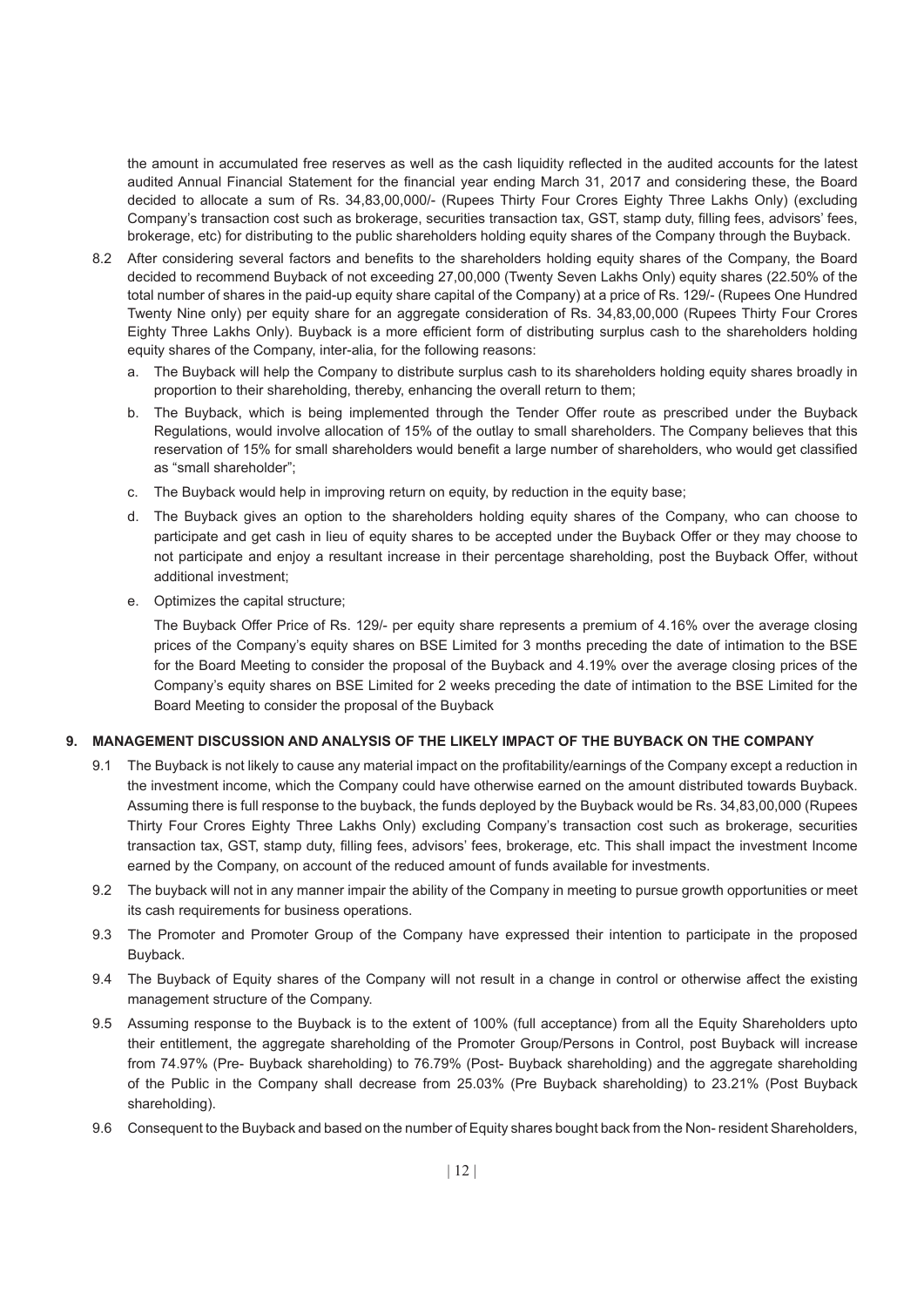Indian Financial Institutions, Mutual Funds and the Public including other bodies corporate, their shareholding would undergo a change.

- 9.7 The debt-equity ratio post buyback will be compliant with the permissible limit of 2:1 prescribed by the Companies Act, even if the response to the buyback is to the extent of 100% (full acceptance).
- 9.8 The Promoters and Promoter Group of the Company shall not deal in the Equity Shares of the Company on Stock Exchanges or off market, including by way of inter-se transfer(s) of Equity Shares among the Promoters and Promoter Group during the period from the date of Shareholders resolution approving the Buyback till the closing of the Offer.
- 9.9 The Company shall not issue any equity shares or other securities (including by way of Bonus) till the date of closure of buyback.
- 9.10 The Company shall not raise further capital for a period of one year from the closure of Buyback except in discharge of subsisting obligations.
- 9.11 Salient Financial Parameters consequent to the Buyback based on the latest audited results as on March 31, 2017 are as under:

| <b>Parameters</b>                                            | Amount (Rs. In lakhs) |              |  |  |
|--------------------------------------------------------------|-----------------------|--------------|--|--|
|                                                              | Pre-Buyback           | Post-Buyback |  |  |
| Networth <sup>^</sup> (Rs in lacs)                           | 13,978.73             | 10,495.73    |  |  |
| Return on Networth <sup>^</sup> (%)                          | 4.35                  | 5.79         |  |  |
| Earnings Per Equity Share (net of tax) (basic & Diluted) Rs. | 5.06                  | 6.53         |  |  |
| Book value per share (Rs) <sup>^</sup>                       | 116.48                | 112.85       |  |  |
| P/E based as on latest audited financial results *           | 29.43                 | 22.80        |  |  |
| Total Debt/Equity Ratio                                      |                       |              |  |  |

# *Notes:*

*^Pre and post Buyback calculations are based on the financial numbers as on March 31, 2017. The post Buyback numbers are calculated by reducing the net worth by the proposed Buyback amount (assuming full acceptance) without factoring in any impact on the statement of profit & loss. Net worth used excludes revaluation reserves.*

*Return on net worth is computed as profit after tax for the relevant year divided by closing net worth as at March 31, 2017.*

*Earnings per share is calculated as profit after tax for the relevant year divided by total number of shares pre Buy Back and total number of shares post Buyback.*

*Book value per Share is calculated as pre Buyback net worth divided by total number of shares pre Buyback and post Buyback net worth divided by total number of shares post Buyback.*

*\*Price/Earnings is calculated on the closing market price of Equity Shares on BSE as on January 03, 2018 i.e., date of publication of Public Announcement being Rs. 148.90 divided by Earnings per share pre and post Buyback respectively. Since the Company has not been tradingat CSE hence the closing market price of Equity Shares on CSE is not available.*

*Total debt/equity ratio is calculated as total debt divided by net worth. As there is no debt in the Company, the ratio cannot be determined.*

### **10. BASIS OF CALCULATING THE BUYBACK PRICE**

- 10.1 The Buyback Offer Price has been arrived at after considering various factors such as the volume weighted average market prices of the equity shares of the Company on BSE, the net worth of the Company and the impact of the Buyback on the key financial ratios of the Company. The Buyback Offer price of Rs. 129/- (Rupees One Hundred Twenty Nine only) per equity share represents a premium of 4.16% over the average closing prices of the equity shares on BSE for a period of 3 months preceding the date of intimation to BSE for the Board Meeting to consider the proposal for Buyback and 4.19% over the average closing prices of the Company's Equity shares on BSE for 2 weeks preceding the date of intimation to BSE for the Board Meeting to consider the proposal of Buyback. There has not been any trading in the equity shares of the Company at CSE.
- 10.2 For trends in the Market price of the equity shares please refer to paragraph 16.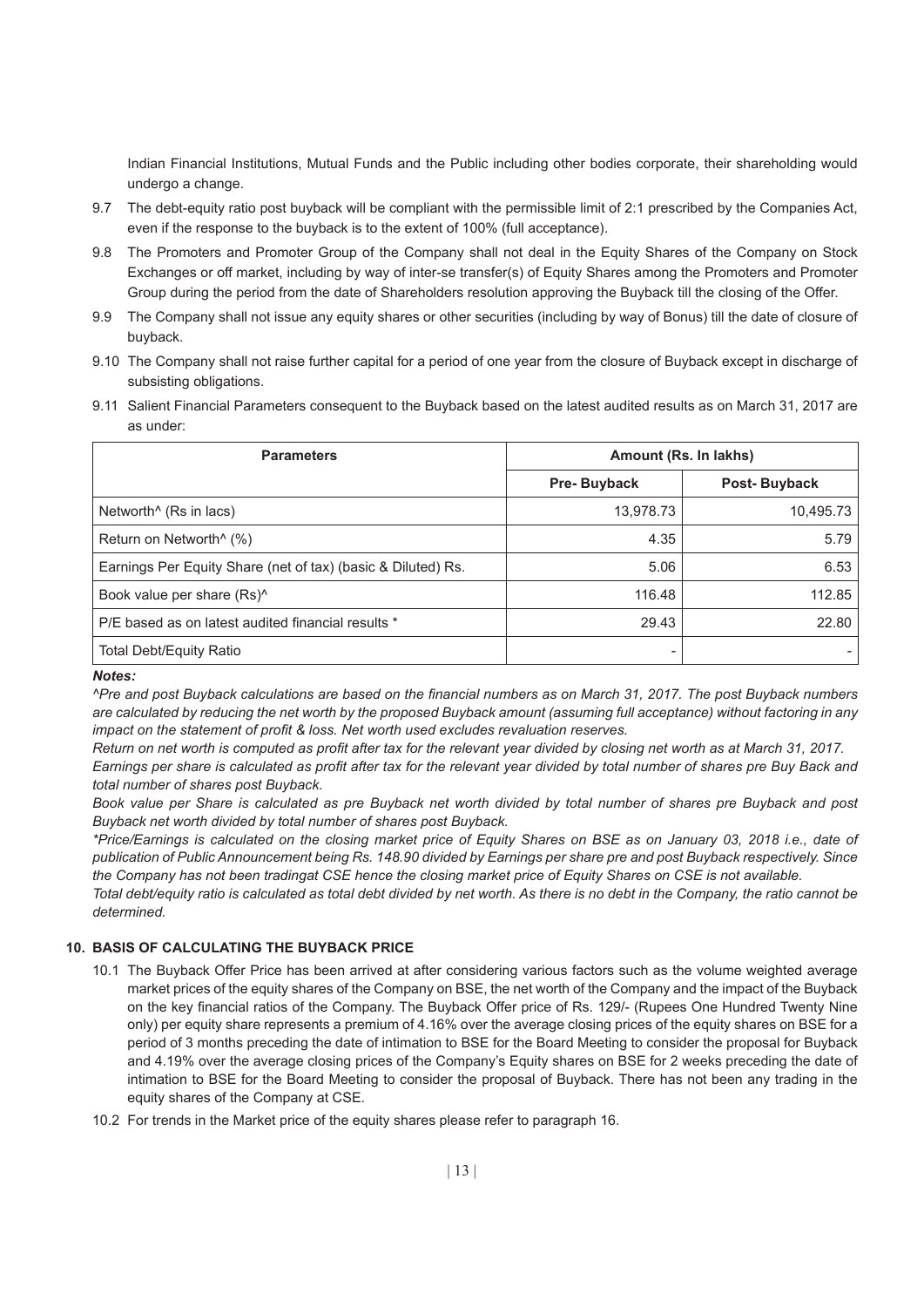- 10.3 The closing Market Price of equity Shares as on the date of intimation to BSE for the Board Meeting for considering the Buyback was Rs. 126.25.
- 10.4 The Buyback Price is higher by 10.75% of the book value per Equity Share of the Company, which preBuyback, as on March 31, 2017, is 116.48 as calculated at Clause 9.11 above.
- 10.5 The Earnings per share of the Company Pre- Buyback as on March 31, 2017 is Rs. 5.06which will increase to Rs.6.53Post buyback assuming full acceptance of the Buyback.
- 10.6 The Return of net worth of the Company Pre- Buyback as on March 31, 2017 is 4.35% which will increase to 5.79% Post Buyback, assuming full acceptance.

# **11. SOURCES OF FUNDS FOR THE BUYBACK**

Assuming full acceptances, the funds that will be employed by the Company for the purpose of Buyback of 27,00,000 equity shares at a price of Rs. 129/-per equity share would be Rs. 34,83,00,000/- (Rupees Thirty Four Crores Eighty Three Lakhs Only) excluding Company's transaction cost such as brokerage, securities transaction tax, GST, stamp duty, filling fees, advisors' fees, brokerage etc.

The funds for the Buyback will be sourced from cash balances available with the Company and/or liquidation of financial instruments held by the Company. These funds have been generated through internal accruals. The Company does not intend to raise additional debt for the explicit purposes of the Buyback. Accordingly, borrowed funds will not be used for the Buyback. However, if required, the Company may borrow funds in the ordinary course of its business.

# **12. DETAILS OF THE ESCROW ACCOUNT AND THE AMOUNT TO BE DEPOSITED THEREIN**

- 12.1 In accordance with the Regulation 10 of the Buyback Regulations, an Escrow Agreement will be entered into between the Company, VC Corporate Advisors Private Limited and HDFC Bank Limited (**"Escrow agent"**) having its branch at Central Plaza, 2/6 Sarat Bose Road, Kolkata- 700 020.
- 12.2 In accordance with the Escrow agreement, the Company has opened an Escrow account in the name and style "**JWTL-Buyback Offer Escrow Account**" bearing Account No: 57500000140513 with HDFC Bank Limited ("Escrow Agent") having its branch at Central Plaza, 2/6 Sarat Bose Road, Kolkata- 700 020. In accordance with Regulation 10 of the Buy Back Regulations, the Company has deposited in cash an amount of Rs. 8,70,75,000 (Rupees Eight Crores Seventy Lakhs Seventy Five Thousand). In accordance with the Buyback Regulations; the Managers to the Buyback will be empowered to operate the Escrow Account.
- 12.3 M/s. **AAN & Associates LLP,** Chartered Accountants (Firm Registration No. E300018), located at 18, RabindraSarani, Poddar Court, Gate- 4, 2<sup>nd</sup> Floor, Room No. 1, Kolkata- 700 001through itsPartner Mr. Ankit Chowdhary (Membership Number: 305621) have certified, vide their certificate dated 02.01.2018, that the Company has adequate funds for the purposes of buyback of 27,00,000 Equity Shares at Rs. 129/- (Rupees One Hundred Twenty Nine only) per equity share.
- 12.4 The Manager to the Buyback Offer has satisfied itself in regard to the ability of the Company to Implement the Buyback Offer in accordance with the Buyback Regulations.

# **13. CAPITAL STRUCTURE AND SHAREHOLDING PATTERN**

13.1 The capital Structure of the Company as on the date of the Public announcement is as follows:

| <b>Particulars</b>                           | No. of Equity Shares | Amount (Rs. Lacs) |
|----------------------------------------------|----------------------|-------------------|
| Authorized Equity Share Capital              | 1.30.00.000          | 1300.00           |
| Issued, Subscribed and Paid-up Equity Shares | 1.20.00.804          | 1200.08           |

- 13.2 The Company has not bought back any equity shares under any buyback programme, during the 3 years preceding the date of the Public Announcement.
- 13.3 As on the date of the Public Announcement there are no outstanding preference shares, partly paid-up equity shares or outstanding convertible instruments or calls in arrears.
- 13.4 The shareholding pattern of the Company pre- buyback, taken on Record Date i.e., January 19, 2018, as well as Post Buyback shareholding pattern, is as shown below: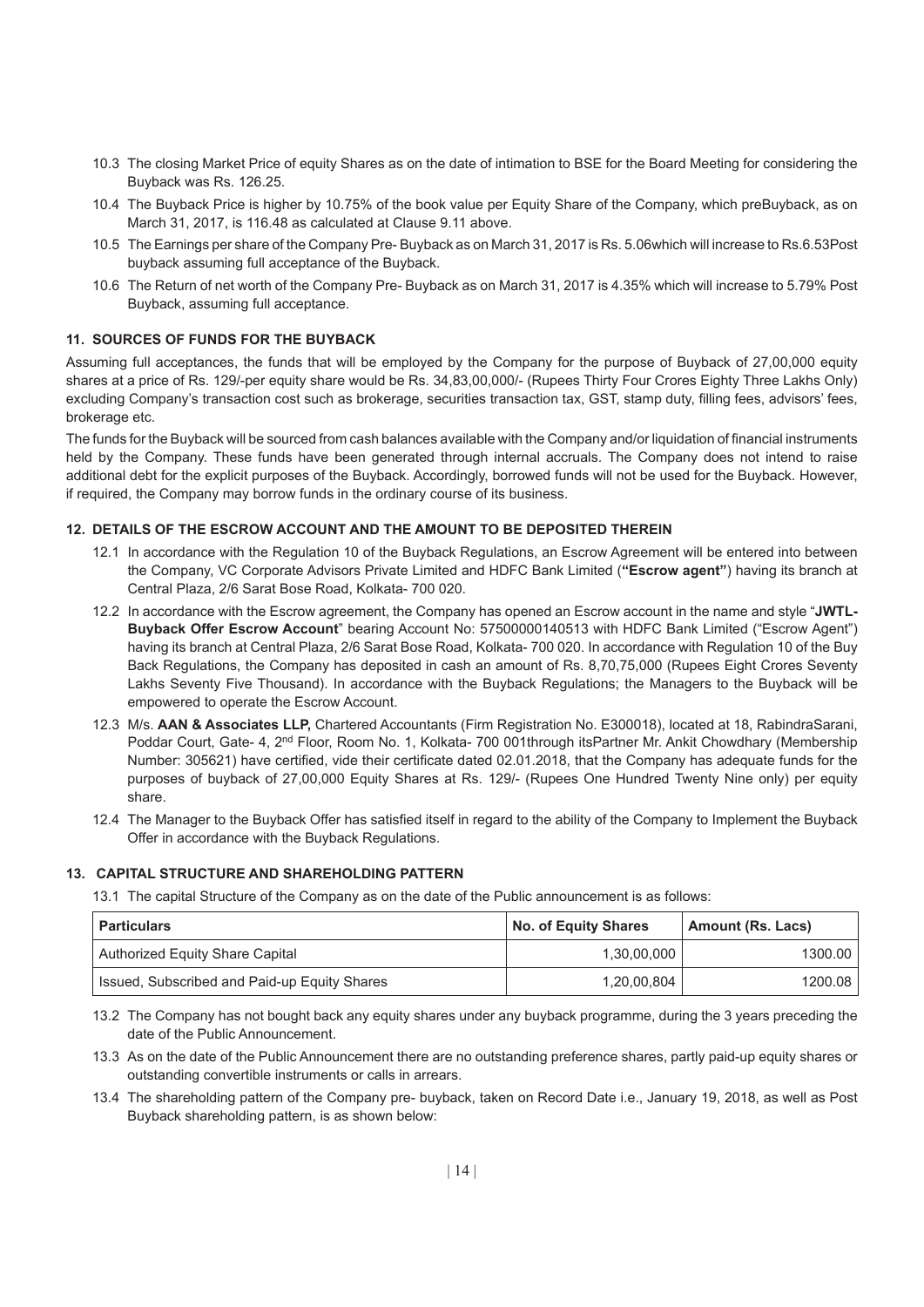|                                                                               | <b>Pre-Buyback</b>      |                                          | <b>PostBuyback</b>      |                                                         |
|-------------------------------------------------------------------------------|-------------------------|------------------------------------------|-------------------------|---------------------------------------------------------|
| <b>Particulars</b>                                                            | No. of equity<br>shares | % of existing<br>equity share<br>capital | No. of equity<br>shares | % of Post-<br><b>Buyback</b><br>equity share<br>capital |
| Promoters and persons acting in Concert<br>(Collectively "the Promoters")     | 89,97,199               | 74.9716                                  | 71,42,009               | 76.7892                                                 |
| <b>Foreign Investors</b>                                                      |                         |                                          |                         |                                                         |
| (Including Non Resident Indians, FIIs and<br>Foreign Mutual Funds)            | 8,82,486                | 7.3536                                   |                         |                                                         |
| Financial Institutions/Banks & Mutual Funds<br>promoted by Banks/Institutions | 435                     | 0.0036                                   | 21,58,795               | 23.2108                                                 |
| Others (Public, Public Bodies Corporate etc.)                                 | 21,20,684               | 17.6712                                  |                         |                                                         |
| Total                                                                         | 1,20,00,804             | 100.0000                                 | 93,00,804               | 100.0000                                                |

13.5 Assuming 100% response to the Buyback Offer, the Issued, Subscribed and Paid-up Equity Share Capital of the Company after the completion of the Buyback Offer is as follows:

| ' Particulars                                       | No. of shares | Amount(Rs. In Lakhs) |
|-----------------------------------------------------|---------------|----------------------|
| Issued, Subscribed and paid up equity share Capital | 93.00.804     | 930.08               |

13.6 Assuming response to the Buyback is 100% (full acceptance) from all the equity shareholders upto their entitlement, the aggregate shareholding of the Promoter Group/ Persons in control Post Buyback, will increase to 76.79% of the Post Buyback equity share capital of the Company.

#### **14. BRIEF INFORMATION ABOUT THE COMPANY**

- 14.1 The Company was incorporated on the November 9, 2009 as a private company limited by shares under the provisions of the Companies Act, 1956 by the name and style of 'Dashabhooja Mercantile & Tourism Private Limited'. Subsequently, the name of the Company was changed to James Warren Tea Private Limited (JWTPL) and the Main Objects of the Company changed to undertake Tea business. JWTPL was then converted into a public company and consequently its name was changed to the 'James Warren Tea Limited' with effect from June 19, 2013. The Company's current business is resultant of de-merger of Tea business of Warren Tea Limited pursuant to the Scheme of Arrangement.
- 14.2 The equity shares of the Company were listed at BSE and CSE on July 25, 2014.
- 14.3 JWTL is engaged in the business of growing, harvesting, manufacturing and selling of tea. Such business is carried on by JWTL through its following 7 tea estates situated in diverse locations in the State of Assam:
	- Balijan (H) Tea Estate
	- Deamoolie Tea Estate
	- l Dhoedaam Tea Estate
	- **•** Rajah Alli Tea Estate
	- **Thowra Tea Estate**
	- **•** Tippuk Tea Estate and
	- Zaloni Tea Estate.
- 14.4 As per audited financial statements for the financial years ended March 31, 2017, 2016 and 2015, the Company recorded total income of Rs. 12746.92 lakhs, Rs. 14346.03 lakhs and Rs. 13767.81 lakhs respectively, and Profit after Tax of Rs. 607.35 lakhs, Rs. 2738.62 lakhs and Rs. 507.43 lakhs respectively.
- 14.5 Details of the changes in share capital of the company since incorporation: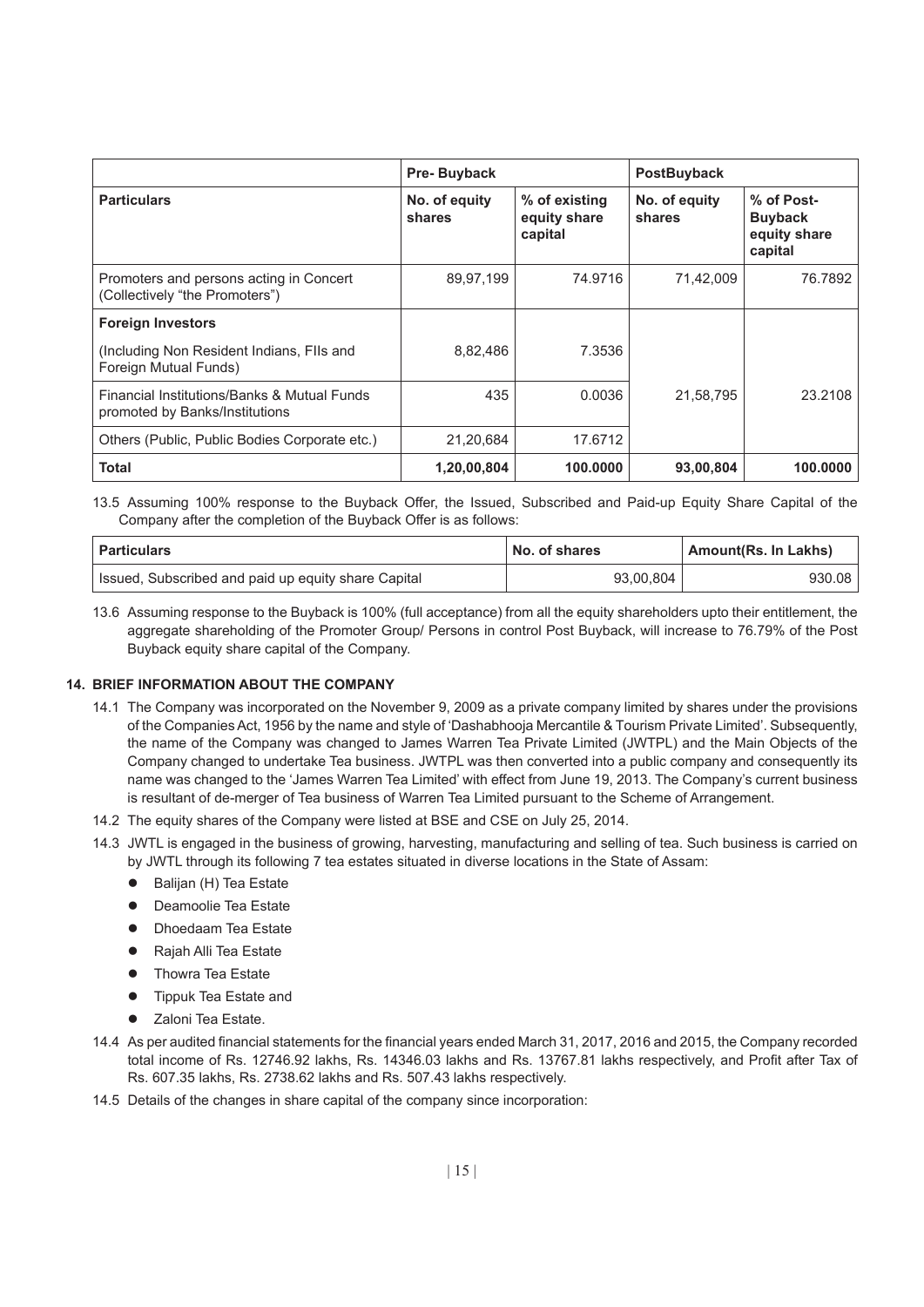| Date of the Board                   | No. of ordinary | % of total outstanding |                           | Cumulative ordinary share capital |  |
|-------------------------------------|-----------------|------------------------|---------------------------|-----------------------------------|--|
| resolution authorizing<br>allotment | shares issued   | ordinaryshare capital  | No. of ordinary<br>shares | Amt.(Rs)                          |  |
| 15.03.2012                          | 10000           | 25%                    | 10000                     | 100,000                           |  |
| 19.11.2012                          | 40000           | 100%                   | 50000                     | 500,000                           |  |
| 14.12.2014                          | 11950804        | 92.31%                 | 12000804                  | 1,20,008,040                      |  |

14.6 Details of the Board of Directors as on the date of PA:

| S.<br>No. | Name, Age and DIN                                               | <b>Designation</b>             | <b>Qualification And</b><br><b>Occupation</b>                                                                                                        | Date Of<br>Appointment /<br><b>Re-Appointment</b> | Other Directorship in Indian<br>Companies*                                                                                                                                                                                                                                 |
|-----------|-----------------------------------------------------------------|--------------------------------|------------------------------------------------------------------------------------------------------------------------------------------------------|---------------------------------------------------|----------------------------------------------------------------------------------------------------------------------------------------------------------------------------------------------------------------------------------------------------------------------------|
| 1.        | Mr. Anil Kumar Ruia<br>Age: 62 years<br>DIN: 00236660           | Chairman                       | Qualification:<br><b>Chartered Accountant</b><br>& LLB (London),<br>Occupation: Business                                                             | 24.09.2012                                        | 1. JW Properties Private Limited<br>2. JWR Properties Private<br>Limited                                                                                                                                                                                                   |
| 2.        | Mr. Akhil Kumar Ruia<br>Age: 36 years<br>DIN: 03600526          | Wholetime<br><b>Director</b>   | <b>Qualification: MBA</b><br>(U.S.A.) Masters<br>in Management<br>(London School of<br>Economics),<br><b>Occupation: Business</b>                    | 28.06.2012                                        | 1. JW Properties Private Limited<br>2. JWR Properties Private<br>Limited<br>3. JW Trading Private Limited<br>4. AR Reality Private Limited<br>5. AKR Properties Private<br>Limited<br>6. Maulshree Design Co Private<br>Limited<br>7. K R Plywood Works Private<br>Limited |
| 3.        | Mr. Sudeep Kumar<br>Ahluwalia<br>Age: 55 years<br>DIN: 07797775 | Wholetime<br><b>Director</b>   | Qualification:<br>Graduation in<br>Commerce and<br>Alumnus of St.<br>Edmunds College,<br>Shilong),<br>Occupation: Service                            | 21.04.2017                                        | <b>NIL</b>                                                                                                                                                                                                                                                                 |
| 4.        | Mr. Abhiram Kastur<br>Seth<br>Age: 38 years<br>DIN: 00473105    | Independent<br><b>Director</b> | Qualification:<br><b>B.Sc in Business</b><br>Administration&<br><b>General Management</b><br>(Finance &<br>Computer),<br><b>Occupation: Business</b> | 27.12.2013                                        | 1. Aurus Financial Advisory<br>Services Private Limited<br>2. Pink Panther Properties<br><b>Private Limited</b>                                                                                                                                                            |
| 5.        | Mr. Arup Kumar<br>Chowdhuri<br>Age: 66 years<br>DIN: 00997826   | Independent<br><b>Director</b> | Qualification:<br>Graduate from St<br>Anthony's College,<br>Shillong<br><b>Occupation: Business</b>                                                  | 27.12.2013                                        | 1. Mysore Agro Chemical<br>Company Pvt Ltd                                                                                                                                                                                                                                 |
| 6.        | Mr. Rajendra Kumar<br>Kanodia<br>Age: 69 years<br>DIN: 00101022 | Independent<br>Director        | Qualification:<br>Chartered<br>Accountant,<br><b>Occupation: Business</b>                                                                            | 27.12.2013                                        | 1. Master Trade And Finance<br>Limited<br>2. Kansons Industries Limited<br>3. Kansons Overseas Limited<br>4. Kansons Textile Private<br>Limited                                                                                                                            |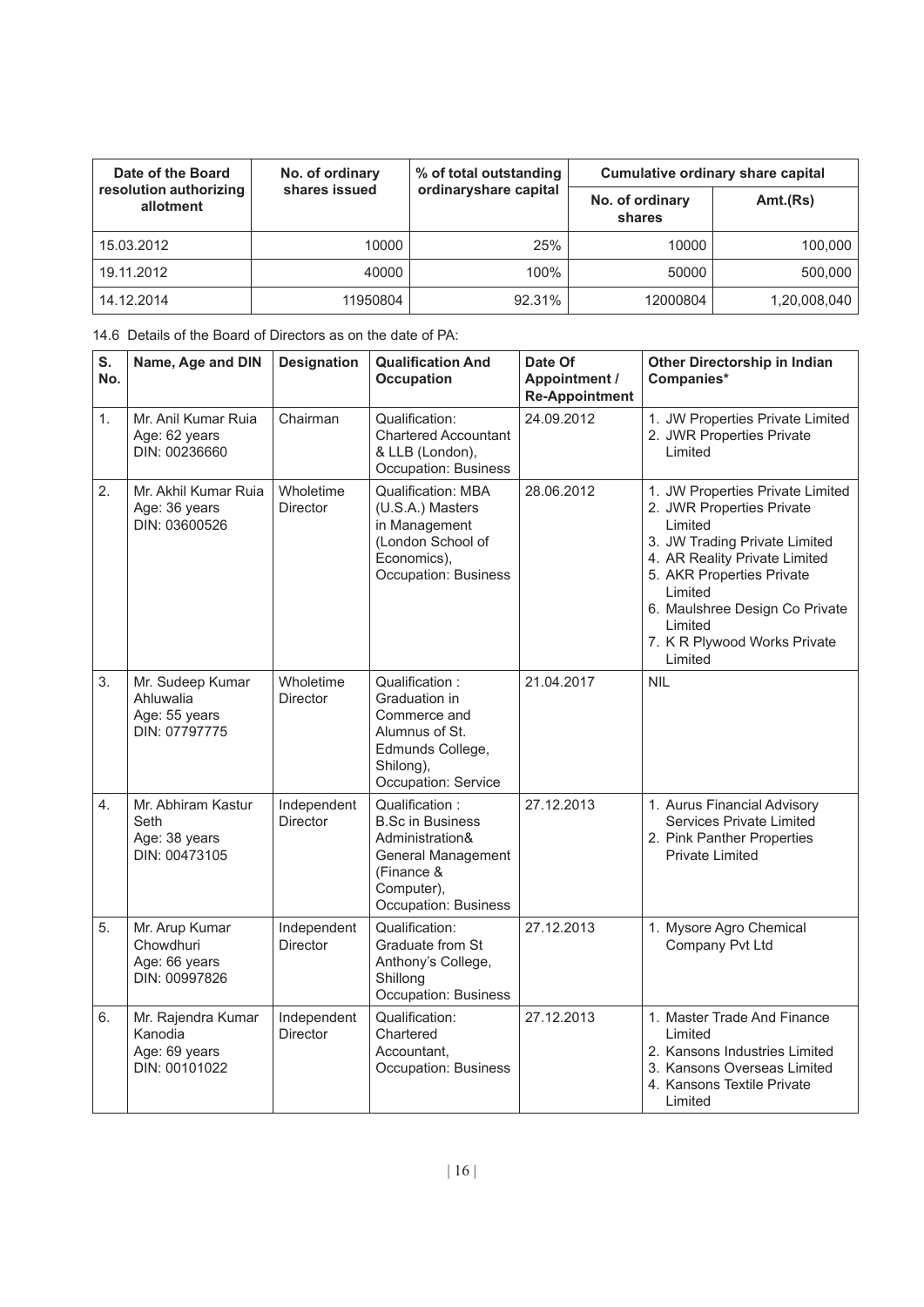| S.<br>No. | Name, Age and DIN                                           | Designation                    | <b>Qualification And</b><br><b>Occupation</b>                                                | Date Of<br>Appointment /<br><b>Re-Appointment</b> | <b>Other Directorship in Indian</b><br>Companies* |
|-----------|-------------------------------------------------------------|--------------------------------|----------------------------------------------------------------------------------------------|---------------------------------------------------|---------------------------------------------------|
|           | Mrs. Sucharita Basu<br>De<br>Age: 42 years<br>DIN: 06921540 | Independent<br><b>Director</b> | Qualification: LLB<br>(West Bengal)<br>Incorporated Law<br>Society),<br>Occupation: Business | 01.10.2014                                        | 1. Himadri Credit & Finance Ltd                   |

\* Excludes memberships of the managing committees of various chambers/bodies and alternate directorship.

|  | 14.7 The details of Changes in the Board of Directors in the last 3 years are as under: |  |
|--|-----------------------------------------------------------------------------------------|--|
|--|-----------------------------------------------------------------------------------------|--|

| Sr.<br>No.       | <b>Name</b>                 | Appointment/Cessation/<br>Re-appointment/Change<br>in Designation | <b>Effective date</b> | <b>Reasons</b>                                             |
|------------------|-----------------------------|-------------------------------------------------------------------|-----------------------|------------------------------------------------------------|
| 1.               | Mr. Ajay Kumar Singh        | Cessation                                                         | 30.06.2015            | Personal                                                   |
| 2.               | Mr. Rakesh Kumar Srivastava | Appointment                                                       | 08.07.2015            | Appointed as Whole time Director<br>(Executive)            |
| 3.               | Mrs. Sucharita Basu De      | Change in Designation                                             | 18.09.2015            | Appointed as Independent<br>Woman Director (Non-executive) |
| $\overline{4}$ . | Mr. Ankit Govind Ruia       | Cessation                                                         | 31.03.2016            | Personal                                                   |
| 5.               | Mr. Rakesh Kumar Srivastava | Cessation                                                         | 21.04.2017            | Personal                                                   |
| 6.               | Mr. Sudeep Kumar Ahluwalia  | Appointment                                                       | 21.04.2017            | Appointed as Whole time Director<br>(Executive)            |
| 7.               | Mr. Harsh Vardhan Saraf     | Cessation                                                         | 15.09.2017            | Personal                                                   |

14.8 The Buyback will not result in any benefit to any Director or Promoter of the Company except to the extent of their intention to participate in the Buyback and the change in their shareholding as per the response received in the Buyback, as a result of the extinguishment of Shares which will lead to a reduction in the share capital after the completion of the Buyback.

# **15. FINANCIAL INFORMATION ABOUT THE COMPANY**

15.1 The salient Financial Information of the Company are given below:

(Amount Rs. In lakhs)

| <b>Key Financials</b>               | <b>6 Months ended</b><br>30 <sup>th</sup> September,<br>2017<br>(Un-Audited) | Year ended<br>31 <sup>st</sup> March, 2017<br>(Audited figures) | Year ended<br>31 <sup>st</sup> March, 2016<br>(Audited figures) | Year ended<br>31 <sup>st</sup> March, 2015<br>(Audited figures) |
|-------------------------------------|------------------------------------------------------------------------------|-----------------------------------------------------------------|-----------------------------------------------------------------|-----------------------------------------------------------------|
| Revenue from operations             | 5277.82                                                                      | 12,128.64                                                       | 13,708.87                                                       | 13,446.70                                                       |
| Other income                        | 377.61                                                                       | 618.28                                                          | 637.16                                                          | 321.11                                                          |
| <b>Total Revenue</b>                | 5655.43                                                                      | 12,746.92                                                       | 14,346.03                                                       | 13,767.81                                                       |
| Cost of Materials Consumed          | -                                                                            | —                                                               | 0.04                                                            | 63.34                                                           |
| Purchase of Stock in Trade          |                                                                              | 1.95                                                            |                                                                 |                                                                 |
| (Increase) /Decrease in Inventories | (2368.59)                                                                    | 138.42                                                          | (117.78)                                                        | (108.38)                                                        |
| <b>Employees Benefits expense</b>   | 4515.25                                                                      | 7,129.16                                                        | 8,318.96                                                        | 6,869.69                                                        |
| Finance Cost                        |                                                                              | 0.14                                                            | 1.37                                                            | 0.14                                                            |
| Depreciation and Amortization       | 154.27                                                                       | 297.24                                                          | 340.82                                                          | 914.54                                                          |
| Other expenses                      | 2258.73                                                                      | 4,420.57                                                        | 4,990.63                                                        | 5,559.71                                                        |
| <b>Total Expenditure</b>            | 4559.66                                                                      | 11.987.48                                                       | 13.534.04                                                       | 13.299.04                                                       |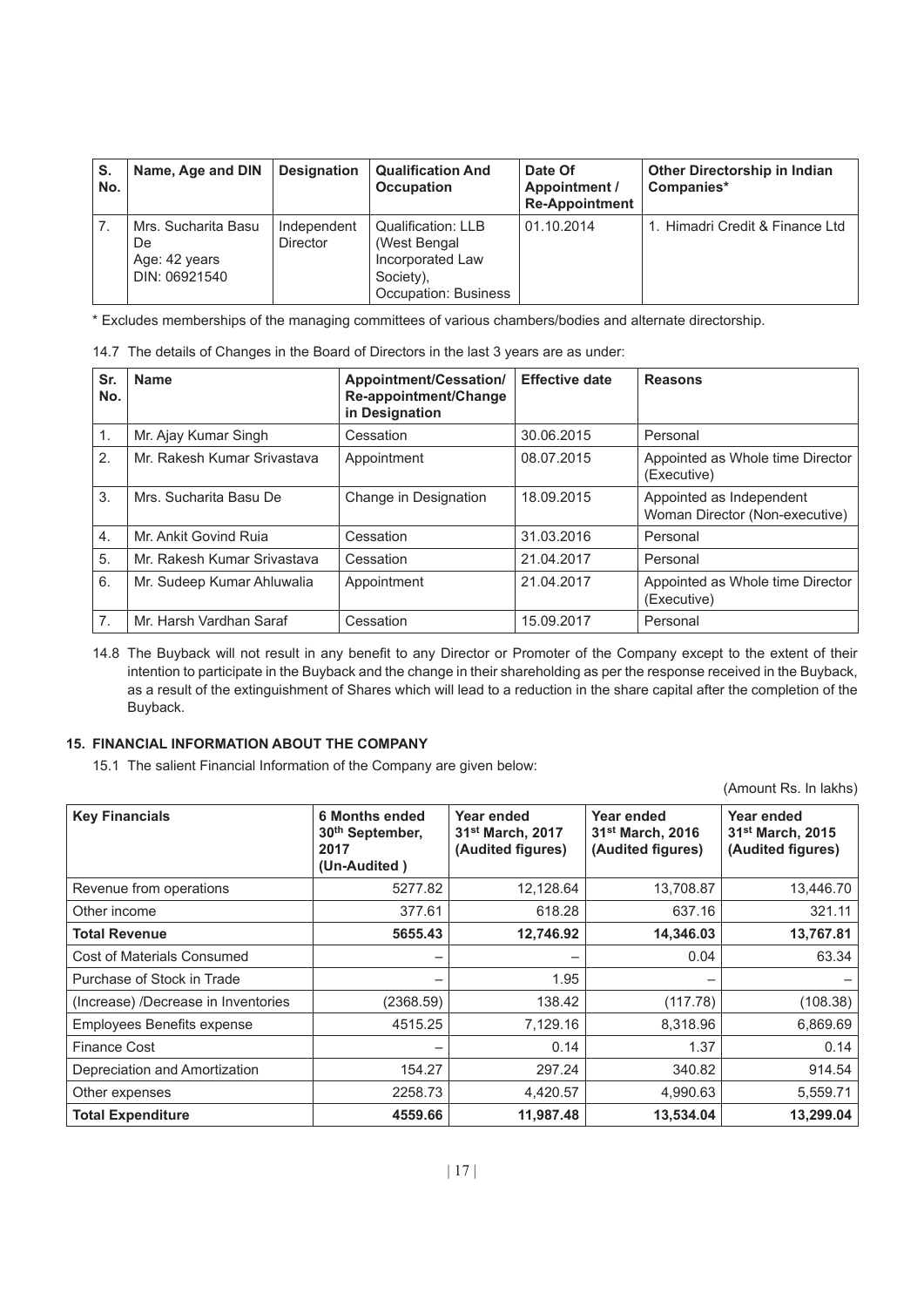| <b>Key Financials</b>                                                                                                          | <b>6 Months ended</b><br>30th September,<br>2017<br>(Un-Audited) | Year ended<br>31 <sup>st</sup> March, 2017<br>(Audited figures) | Year ended<br>31 <sup>st</sup> March, 2016<br>(Audited figures) | Year ended<br>31 <sup>st</sup> March, 2015<br>(Audited figures) |
|--------------------------------------------------------------------------------------------------------------------------------|------------------------------------------------------------------|-----------------------------------------------------------------|-----------------------------------------------------------------|-----------------------------------------------------------------|
| P/L before Exceptional Item and tax                                                                                            | 1095.77                                                          | 759.44                                                          | 811.99                                                          | 468.77                                                          |
| <b>Exceptional Item</b>                                                                                                        | 25.01                                                            | 134.40                                                          | 2,136.89                                                        |                                                                 |
| P/L before tax                                                                                                                 | 1120.78                                                          | 893.84                                                          | 2,948.88                                                        | 468.77                                                          |
| <b>Tax Expenses</b>                                                                                                            |                                                                  |                                                                 |                                                                 |                                                                 |
| <b>Current Tax</b>                                                                                                             | 231.00                                                           | 90.00                                                           | 175.00                                                          | 95.00                                                           |
| Deferred Tax                                                                                                                   | (23.39)                                                          | 196.49                                                          | 35.26                                                           | (133.66)                                                        |
| P/L after tax                                                                                                                  | 913.17                                                           | 607.35                                                          | 2,738.62                                                        | 507.43                                                          |
| Other Comprehensive Income                                                                                                     | 78.96                                                            |                                                                 |                                                                 |                                                                 |
| Total comprehensive income for the<br>period (compromising Profit / (Loss)<br>and Other Comprehensive Income for<br>the period | 992.13                                                           | 607.35                                                          | 2,738.62                                                        | 507.43                                                          |
| Paid up equity share capital                                                                                                   | 1,200.08                                                         | 1,200.08                                                        | 1,200.08                                                        | 1,200.08                                                        |
| Reserves & surplus                                                                                                             | 14438.15                                                         | 12,778.65                                                       | 12,171.30                                                       | 9432.68                                                         |
| Net worth                                                                                                                      | 15638.23                                                         | 13,978.73                                                       | 13,371.38                                                       | 10632.76                                                        |
| Total Debt \$\$                                                                                                                |                                                                  |                                                                 | 500.14                                                          | 500.14                                                          |

| \$ Total Debt                                       | 6 Months ended<br>30th September,<br>2017<br>(Un-audited) | Year ended<br>31 <sup>st</sup> March, 2017<br>(Audited figures) | Year ended<br>31 <sup>st</sup> March, 2016<br>(Audited figures) | Year ended<br>31 <sup>st</sup> March, 2015<br>(Audited figures) |
|-----------------------------------------------------|-----------------------------------------------------------|-----------------------------------------------------------------|-----------------------------------------------------------------|-----------------------------------------------------------------|
| Long Term Borrowing                                 | -                                                         | -                                                               |                                                                 |                                                                 |
| Short Term Borrowing                                |                                                           |                                                                 | 500.14                                                          | 500.14                                                          |
| Current Maturities of long Term<br><b>Borrowing</b> |                                                           | -                                                               |                                                                 |                                                                 |
| <b>Total</b>                                        |                                                           | -                                                               | 500.14                                                          | 500.14                                                          |

Financial Ratios are as under:

| <b>Key Ratios</b>            | <b>6 Months ended</b><br>30 <sup>th</sup> September,<br>2017<br>(Un-audited) | Year ended<br>31 <sup>st</sup> March, 2017 | Year ended<br>31 <sup>st</sup> March, 2016 | Year ended<br>31 <sup>st</sup> March, 2015 |
|------------------------------|------------------------------------------------------------------------------|--------------------------------------------|--------------------------------------------|--------------------------------------------|
| Basic Earnings per shares    | #7.61                                                                        | 5.06                                       | 22.82                                      | 4.23                                       |
| Diluted Earnings per shares  | #7.61                                                                        | 5.06                                       | 22.82                                      | 4.23                                       |
| Book value per equity shares | 130.31                                                                       | 116.48                                     | 111.42                                     | 88.60                                      |
| Return on Net worth (%)      | 6.34                                                                         | 4.35                                       | 20.48                                      | 4.77                                       |
| Debt/ Equity Ratio           | $\overline{\phantom{0}}$                                                     |                                            | 0.037                                      | 0.047                                      |

# not annualised.

15.2 The Company will comply with SEBI (Substantial Acquisition of Shares and Takeovers) Regulations, 2011, wherever and if applicable. The Company hereby declares that it has complied with Section 68(2)(c), 68(2)(d), 70(1) and 70(2) of the Companies Act, 2013.

# **16. STOCK MARKET DATA**

16.1 The Company's equity shares are listed on BSE and CSE only, however there has not been any trading in the equity shares of the Company at CSE. The high, low and average market prices in the preceding three calendar years (January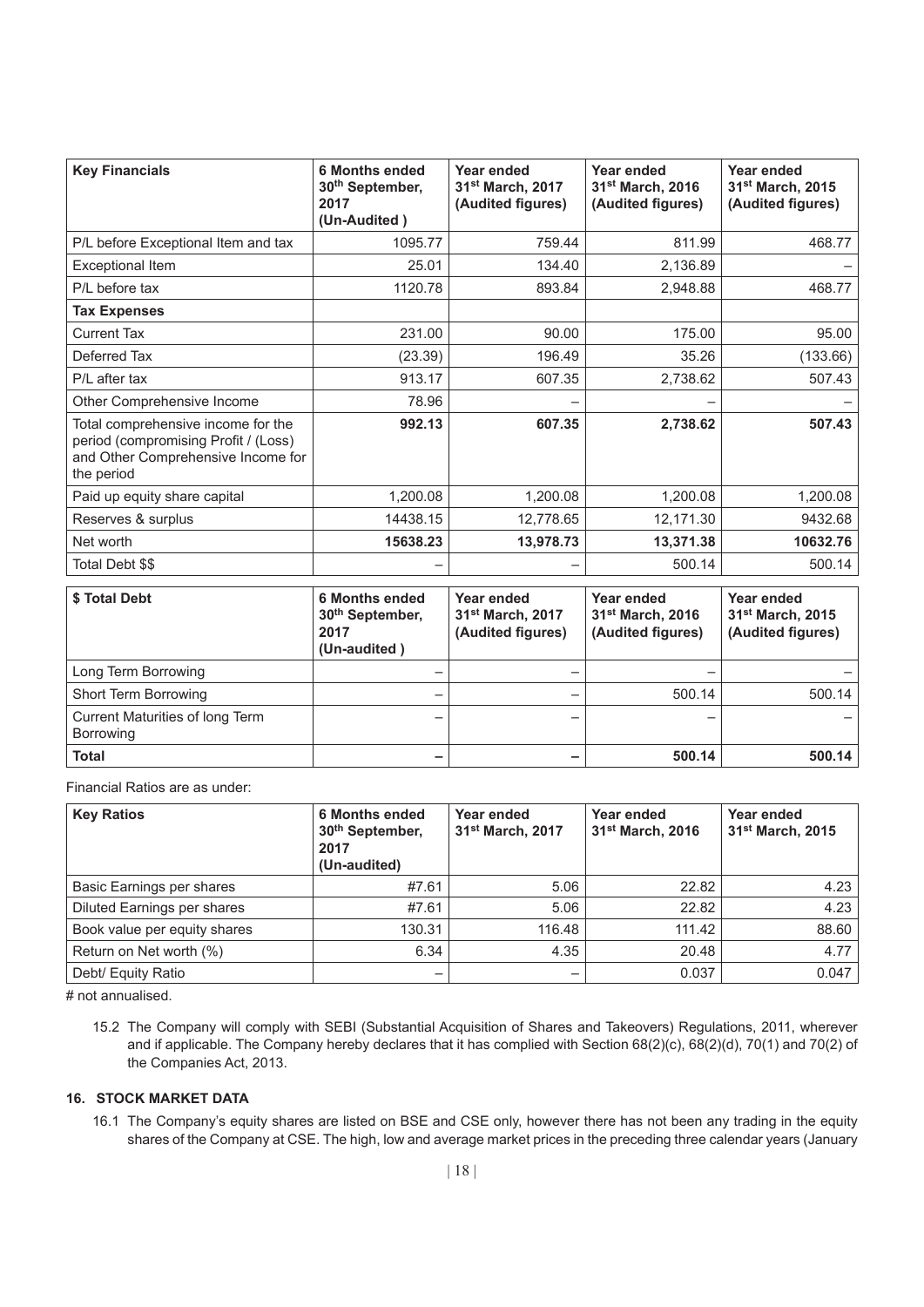to December period) and the monthly high, low and average market prices for the six months preceding the date of Public Announcement and the corresponding volumes on BSE is as follows:

| <b>Period</b>             | High<br>(Rs.) | Date of<br>High | No. of<br>shares<br>traded on<br>the date of<br>high | Low<br>(Rs.) | Date of<br>Low | No. of<br>shares<br>traded on<br>the date of<br>low | Average<br>price<br>(Rs.) | No. of<br>shares<br>traded in<br>that period |
|---------------------------|---------------|-----------------|------------------------------------------------------|--------------|----------------|-----------------------------------------------------|---------------------------|----------------------------------------------|
| <b>Preceding 3 years</b>  |               |                 |                                                      |              |                |                                                     |                           |                                              |
| 2017                      | 160.00        | 29/11/2017      | 3073                                                 | 110.00       | 29/09/2017     | 162                                                 | 139.59                    | 48,68,432                                    |
| 2016                      | 165.80        | 05/07/2016      | 2401                                                 | 110.10       | 10/02/2016     | 1207                                                | 135.35                    | 1,68,405                                     |
| 2015                      | 167.00        | 16/01/2015      | 943                                                  | 102.00       | 03/08/2015     | 2085                                                | 119.75                    | 2,98,663                                     |
| <b>Preceding 6 months</b> |               |                 |                                                      |              |                |                                                     |                           |                                              |
| July-17                   | 145.90        | 03/07/2017      | 486                                                  | 125.00       | 21/07/2017     | 3693                                                | 126.64                    | 17,458                                       |
| Aug-17                    | 134.00        | 11/08/2017      | 265                                                  | 115.00       | 29/08/2017     | 799                                                 | 125.98                    | 14,033                                       |
| Sep-17                    | 130.00        | 01/09/2017      | 91                                                   | 110.00       | 29/09/2017     | 162                                                 | 124.78                    | 11,775                                       |
| $Oct-17$                  | 129.00        | 06/10/2017      | 880                                                  | 120.00       | 23/10/2017     | 1975                                                | 123.75                    | 16,765                                       |
| <b>Nov-17</b>             | 160.00        | 29/11/2017      | 3073                                                 | 120.10       | 02/11/2017     | 1265                                                | 142.40                    | 99,986                                       |
| Dec-17                    | 160.00        | 29/12/2017      | 947                                                  | 120.00       | 12/12/2017     | 3547                                                | 140.26                    | 37,362                                       |
| Jan-18 $*$                | 151.00        | 03/01/2018      | 5930                                                 | 139.00       | 01/01/2018     | 388                                                 | 147.48                    | 6769                                         |

\*includes the trading details for the period from June 01, 2017 to June 14, 2017

16.2 Notice of the Board Meeting convened to consider the proposal of the Buy Back was given to BSE and CSE on November 10, 2017. The Board, at its meeting held on November 18, 2017, approved the proposal for the Buy Back at a price of Rs. 129/- (Rupees One Hundred Twenty Nine Only) per Share and the intimation was sent to BSE and CSE on the same day. The closing market price of the Shares on BSE i.e., only stock exchange where there has been trading in the equity shares of the Company during this period, are summarised below:

| Event                                                                            | <b>Date</b>          | <b>Share Price at BSE</b> |             |            |              |
|----------------------------------------------------------------------------------|----------------------|---------------------------|-------------|------------|--------------|
|                                                                                  |                      | Open                      | <b>High</b> | Low        | <b>Close</b> |
| Notice of the Board Meeting convened to<br>consider the proposal of the Buy Back | November 10.<br>2017 | 123.00                    | 127.00      | 121.50     | 126.25       |
| 1 Trading Day Post-Notice of Board Meeting                                       | November 13.<br>2017 | 132.45                    | 132.55      | 132.45     | 132.55       |
| 1 Trading Day Prior to Board Meeting                                             | November 17.<br>2017 | 132.25                    | 132.25      | 130.50     | 130.55       |
| <b>Board Meeting Date</b>                                                        | November 18.<br>2017 | Not Traded                | Not Traded  | Not Traded | Not Traded   |
| 1 Trading Day Post-Board Meeting                                                 | November 20.<br>2017 | 130.00                    | 131.95      | 126.05     | 130.95       |

# **17. DETAILS OF THE STATUTORY APPROVALS**

- 17.1 The Buyback offer is subject to approval, if any required, under the provisions of Companies Act, FEMA, Buyback Regulations and/or such other rules and regulations for the time being in force.
- 17.2 The Buyback from the eligible shareholders who are residents outside India including foreign corporate bodies (including erstwhile overseas corporate bodies), foreign institutional investors/foreign portfolio investors, non-resident Indians, shareholders of foreign nationality shall be subject to Foreign Exchange Management Act, 1999 and rules and regulations framed thereunder, if any. Income Tax Act, 1961 and rules and regulations framed thereunder and also subject to such approvals, is any and to the extent necessary or required from concerned authorities including, but not limited to, approvals from the RBI under Foreign Exchange Management Act, 1999 and rules and regulations framed thereunder, if any.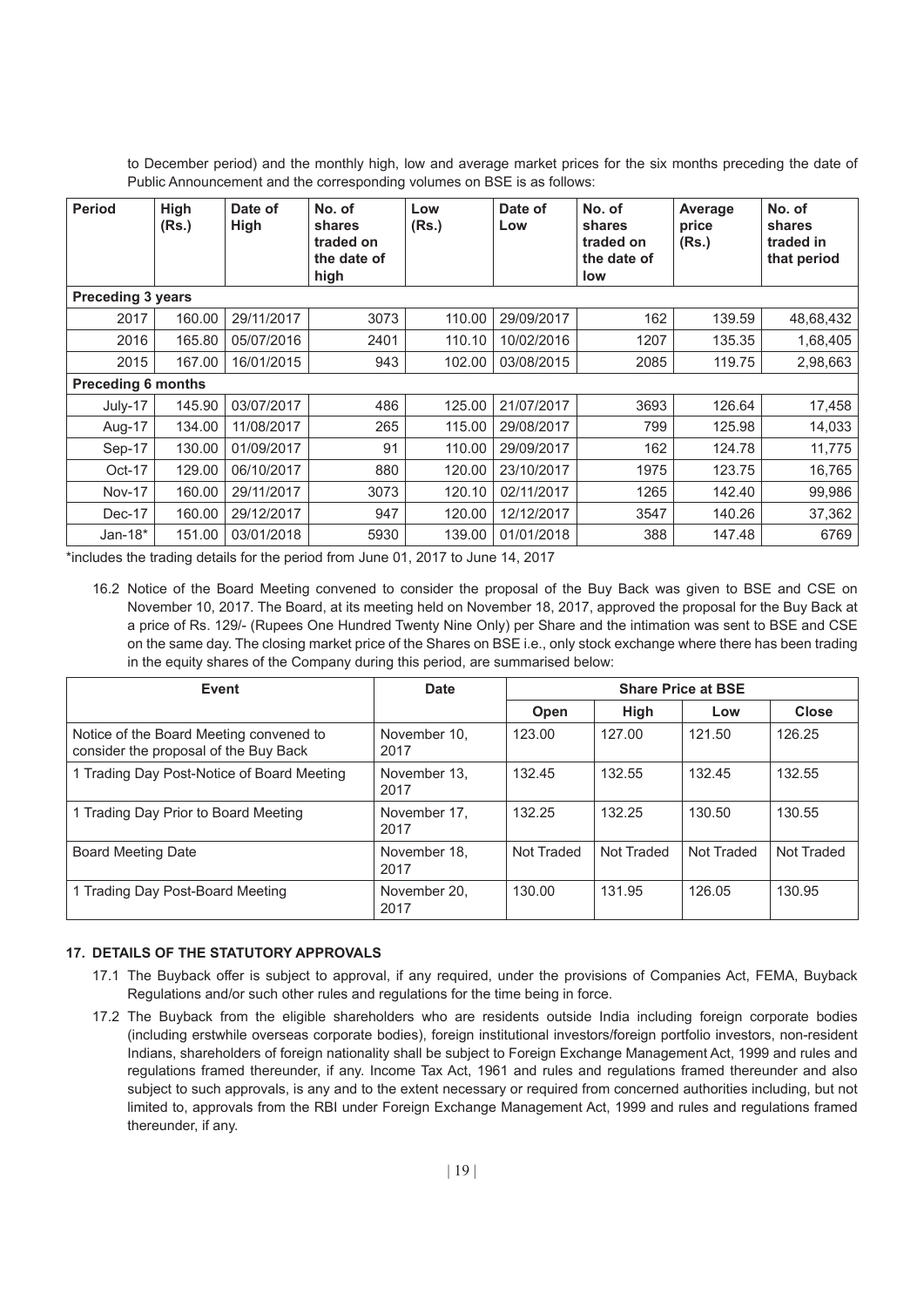- 17.3 As mentioned above, the Buyback of Equity Shares from non-residents ("NR") and nonresident Indian ("NRI") shareholders will be subject to approvals, if any, of the appropriate authorities, including RBI, as applicable. NRIs and erstwhile OCBs must obtain all specific approvals required to tender the Equity Shares held by them in this Buyback (including without limitation, approval from RBI, as applicable). It is the obligation of such NRI to obtain such approvals along with the Tender Form, so as to enable them to tender Equity Shares in the Buyback. The Company will have the right to make payment to the Eligible Shareholders in respect of whom no prior RBI approval is required and not accept Equity Shares from the Eligible Shareholders in respect of whom prior RBI approval is required in the event copies of such approvals are not submitted.
- 17.4 By agreeing to participate in the Buyback, the NR and NRI shareholders give the Company the authority to make, sign, execute, deliver, acknowledge and perform all applications to file regulatory reporting, if required, including FC-TRS form, if necessary and undertake to provide assistance to the Company for such regulatory reporting, if required by the Company.
- 17.5 As of date, there is no other statutory or regulatory approval required to implement the Buyback offer other than the mentioned above. If any statutory or Regulatory approval becomes applicable subsequently, the Buyback offer will be subject to such statutory or regulatory approval(s). In the event of any delay in the receipt of statutory or regulatory approval, the changes in the time table of the Buyback offer, if any, shall be intimated to BSE.

#### **18. DETAILS OF THE REGISTRAR TO THE BUYBACK**

Eligible Shareholders holding shares in physical form, who wish to tender their Shares in the Buyback arerequired to submit their form(s) with their broker for bidding. After entering the valid bid, the shareholders can send either themselves or through Seller Member by registered post or courier or hand deliver the Tender Form, TRS generated by the exchange bidding system upon placing of Bid along with all relevant documents by super scribing the envelope as "**James Warren Tea Limited- Buy Back Offer 2018**", to the Registrar to the Buyback at their office address as set out below, so that the same are received not later than 2 (two) days from the closure of the Tender period i.e. Thursday, March 08, 2018 (by 5 p.m.):

# **MAHESHWARI DATAMATICS PRIVATE LIMITED**

23, R.N. Mukherjee Road, (5th Floor), Kolkata – 700 001 Tel.: +91 33 2243 5029 / 5809; Fax: +91 33 2248 4787 Contact Person: Mr. S. Rajagopal, Vice President Email: mdpldc@yahoo.com Website: www.mdpl.in

In case of any query, the shareholders may contact the Registrar on any day except holidays between 10.00 a.m. and 5.00 p.m.

# **THE TRS AND OTHER DOCUMENTS SHOULD NOT BE SENT TO THE COMPANY OR THE MANAGER TO THE BUYBACK OFFER.**

#### **19. PROCESS AND METHODOLOGY FOR THE BUYBACK**

- 19.1 The Company proposes to Buyback not exceeding 27,00,000equity shares of the Company from all the existing shareholders/beneficial owners of Equity shares of the Company, on a proportionate basis, through the Tender Offer route, at a price of Rs. 129/- per equity share for an aggregate amount of Rs. 34,83,00,000/- (Rupees Thirty Four Crores Eighty Three Lakhs Only). The maximum number of Equity shares proposed to be bought back represents 22.50% of the total number of shares in the paid-up equity share capital of the Company. The Buyback is in accordance with the provisions contained in the Article 71 of the Articles of Association of the Company, Section 68, 69,70 and all other applicable provisions, if any, of the Companies Act, 2013 (the "**Companies Act**"), the Companies (Share Capital and Debentures) Rules, 2014 (hereinafter referred to as the "**Share Capital Rules**") and in compliance with the Securities and Exchange Board of India (Buyback of Securities) Regulations 1998, as amended (the **Buyback Regulations**").The Buyback Offer Size represents 24.92% of the fully paid-up equity share capital and free reserve as per latest audited Annual Financial Statement of the Company for the financial year ended March 31, 2017.
- 19.2 The aggregate shareholding of the Promoter Group/ Persons in Control as on date of this Letter of Offer is 89,97,199 equity shares which represents 74.97% of the existing equity share capital of the Company. In terms of the Buyback Regulations, under the Tender Offer Route the Promoters of the Company have the option to participate in the proposed buyback. In this regard the Promoter and Promoter Group of the Company have expressed their intention to participate in the Buyback.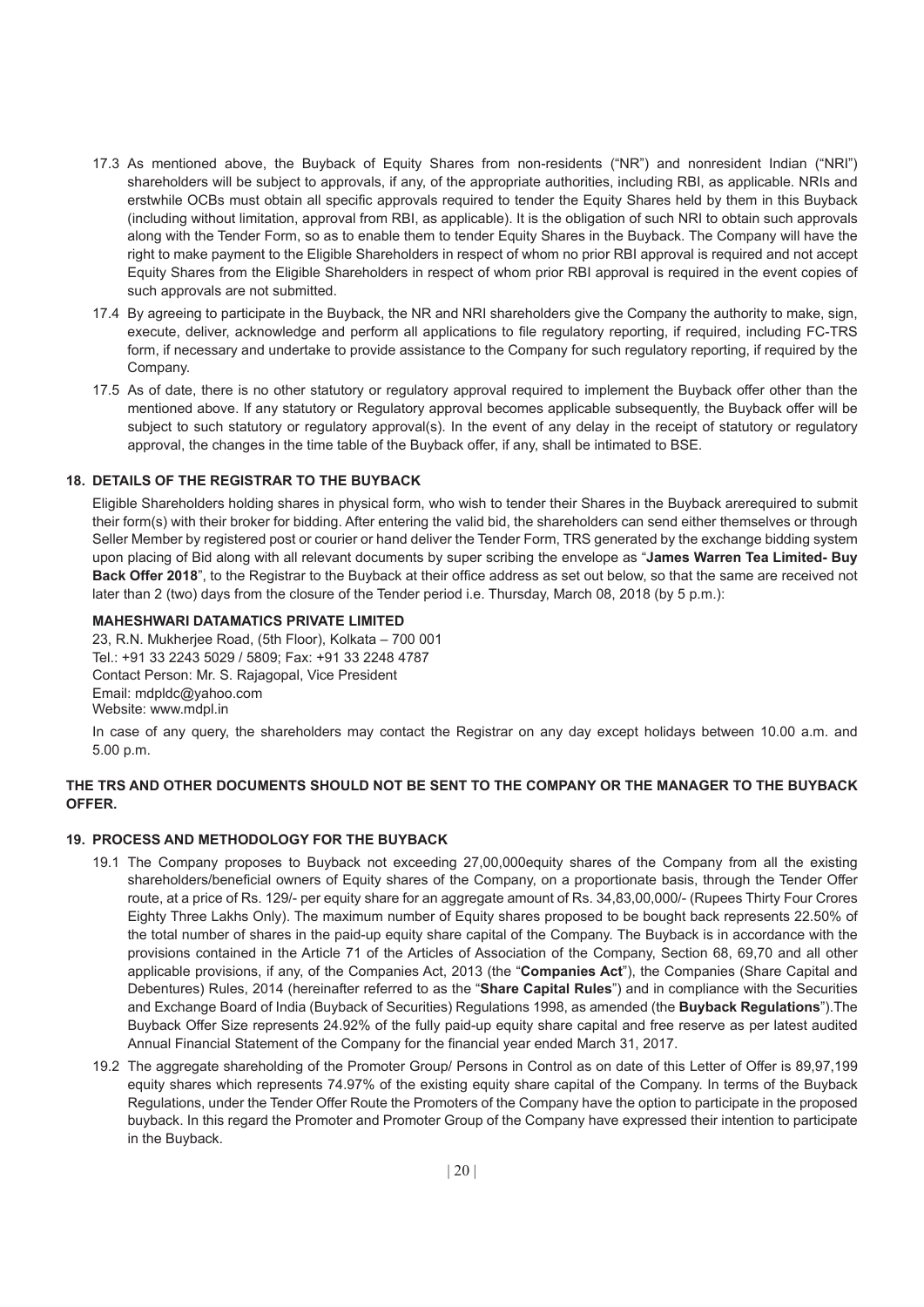19.3 Assuming response to the Buyback is to the extent of 100% (full acceptance) from all the Equity Shareholders upto their entitlement, the aggregate shareholding of the Promoter Group/Persons in Control, post Buyback will increase to 76.79% from 74.97% (Pre- Buyback shareholding) and the aggregate shareholding of the Public in the Company shall decrease to 23.21% (Post Buyback shareholding) from 25.03% (Pre Buyback shareholding).

#### **19.4 Record Date, ratio of Buyback and entitlement of each shareholder.**

- a. The Buyback Committee has fixed Friday, January 19, 2018 as the Record Date for the purpose of determining the entitlement and the names of the shareholders who are eligible to participate in the Buyback offer.
- b. The equity shares proposed to be bought back shall be divided into two categories:
	- l Reserved category for small shareholders (**"Reserved Category"**).
	- l General category for all shareholders other than small shareholders (**"General Category"**).
- c. As defined in the Buyback Regulations, a "small shareholder" is a shareholder who holds equity shares having market value, on the basis of closing price on BSE as on Record Date, of not more than Rs.2,00,000 (Rupees Two Lacs only). As on the Record Date the closing price on BSE was Rs.135.25 per Share. Accordingly all Eligible Shareholders holding not more than 1478 Shares as on the Record Date are classified as 'Small Shareholders' for the purpose of the Buy Back.
- d. Based on the above definition, there are 8863 Small shareholders with aggregate shareholding of 870241 shares as on the Record Date, which constitutes 7.2515% of outstanding paid up equity share capital of the company and 32.2311 % of the equity shares which the Company proposes to Buyback as a part of this Buyback Offer.
- e. In compliance with Regulation 6 of the Buyback Regulations, the reservation for small shareholders will be 4,05,000 equity shares which are higher of:
	- l 15% of the number of equity shares which the company proposes to buyback i.e., 15% of 27,00,000 Equity shares which works out to 4,05,000 Equity shares;
	- l The number of Equity shares entitled as per their holding as on the Record Date 870241/1,20,00,804\*27,00,000 = 195791.10 shares
- f. Accordingly, General Category shall consist of 22,95,000 Equity shares.
- g. Based on the above the entitlement ratio of Buyback for both categories is decided as below:

| Category                 | <b>Entitlement ratio of buyback</b> |
|--------------------------|-------------------------------------|
| <b>Reserved Category</b> | 121:260                             |
| <b>General Category</b>  | 340 : 1649                          |

#### **h. Fractional Entitlement**

If the entitlement under Buyback, after applying the abovementioned ratios to the Equity Shares held on Record Date, is not a round number (i.e. not in the multiple of 1 Equity Share) then the fractional entitlement shall be ignored for computation of entitlement to tender equity shares in the Buyback Offer, for both categories of Shareholders.

 On account of ignoring the fractional entitlement, those small shareholders who hold 2 or less equity shares as on Record Date, will be dispatched a Tender Form with zero entitlement. Such Small Shareholders are entitled to tender additional equity shares as part of the Buyback Offer and will be given preference in the Acceptance of one equity share, if such Small Shareholders have tendered for additional Equity Shares.

### **19.5 Basis of acceptance of equity shares validly tendered in the Reserved Category**

Subject to the provisions contained in this Letter of Offer, the Company will accept the Shares tendered in the Buyback Offer by the Small Shareholders in the Reserved Category in the following order of priority:

- a) Full acceptance of shares from Small Shareholders in the Reserved Category who have validly tendered their shares, to the extent of their Buyback Entitlement, or the number of Shares tendered by them, whichever is less.
- b) Post the acceptance as described in paragraph 19.6 (a), in case, there are any shares left to be bought back in the Reserved Category, the Small Shareholders who were entitled to tender zero Shares (on account of ignoring the fractional entitlement), and have tendered Additional Shares, shall be given preference and one Equity Share each from the Additional Shares tendered by these Small Shareholders shall be bought back in the Reserved Category.
- c) Post the acceptance as described in paragraph 19.6 (a) and (b), in case there are any validly tendered unaccepted shares in the Reserved Category (**"Reserved Category Additional Shares"**) and shares left to be bought back in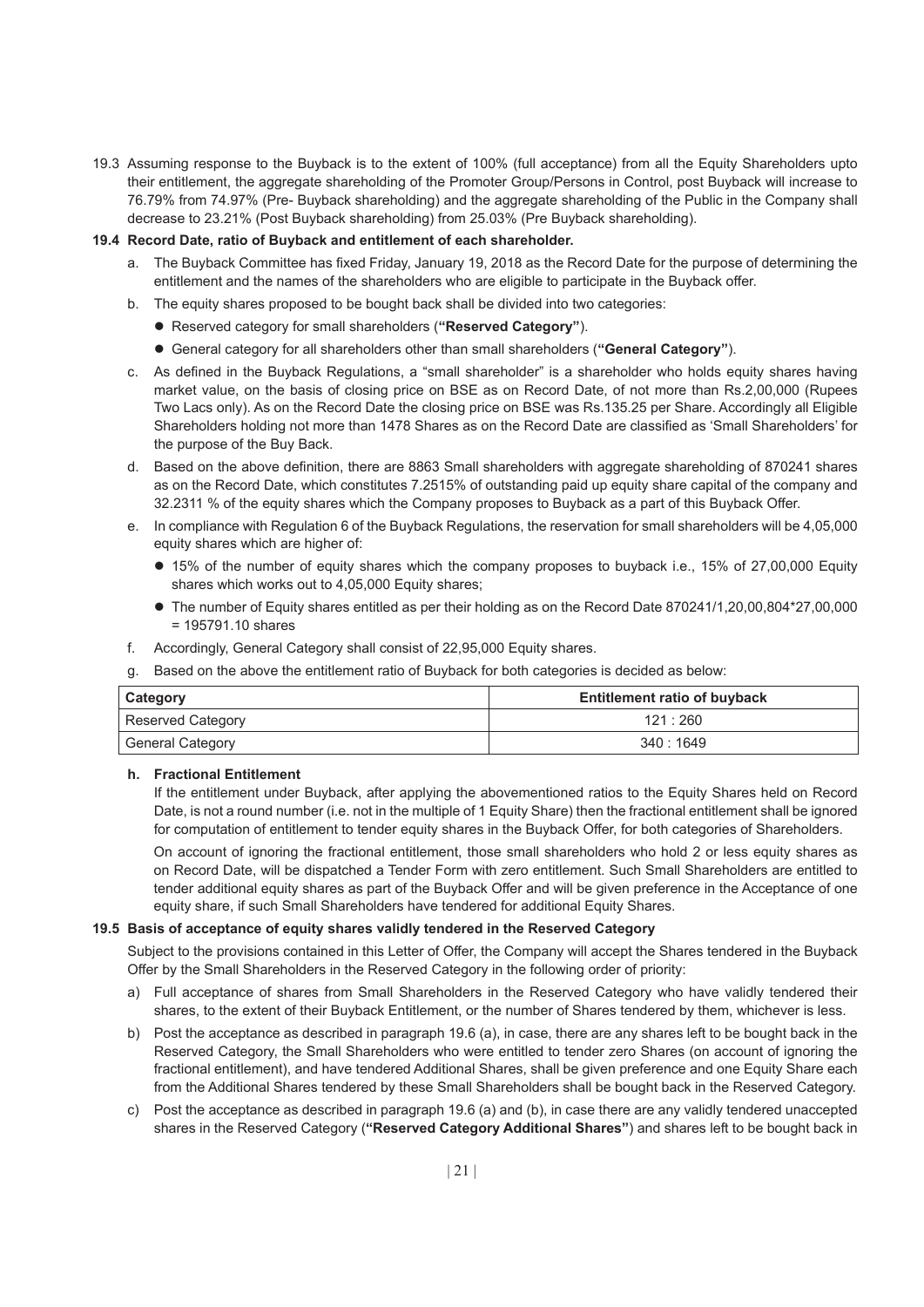the Reserved Category, the Reserved Category Additional Shares shall be accepted in a proportionate manner and the acceptances shall be made in accordance with the Buyback Regulations, i.e. valid acceptances per Shareholder shall be equal to the Reserved Category Additional Shares by the Shareholder divided by the total Reserved Category Additional Shares and multiplied by the total number of Shares remaining to be bought back in Reserved Category. For the purpose of this calculation, the Reserved Category Additional Shares taken into account for such Small Shareholders, from whom one Equity Share has been accepted in accordance with paragraph 19.6 (b), shall be reduced by one.

- d) Adjustment for Fractional results in case of proportionate acceptance, as described in Paragraph 19.6 (c), will be made as follows:
	- For any shareholder, if the number of additional shares to be accepted, calculated on a proportionate basis is not in the multiple of 1 and the fractional acceptance is greater than or equal to 0.50, then the fraction would be rounded off to the next higher integer.
	- l For any shareholder, if the number of additional shares to be accepted, calculated on a proportionate basis is not in the multiples of 1 and the Fractional acceptance is less than 0.50, then the Fraction shall be ignored.

### **19.6 Basis of acceptance of equity shares validly tendered in the General Category**

Subject to the provisions contained in this Letter of Offer, the Company will accept the shares tendered in the Buyback Offer by shareholders (other than the small shareholders) in the General category in the following order of priority:

- a. Full acceptance of shares from shareholders in the General Category who have validly tendered their shares, to the extent of their Buyback entitlement, or the number of shares tendered by them, whichever is less.
- b. Post the acceptance as described in paragraph 19.7(a), in case there are any validly tendered unaccepted shares in the General Category (**"General Category Additional Shares"**) and shares left to be bought back in General Category, the General Category shares will be accepted in a proportionate manner and the acceptances shall be made in accordance with Buyback Regulations, i.e., valid acceptances per shareholders shall be equal to General Category additional shares by the shareholders divided by the total General Category Additional shares and multiplied by the total number of additional shares remaining to be bought back in the General Category.
- c. Adjustment for Fractional Results in case of proportionate acceptance as described in paragraph 19.7(b) will be made as follows:
	- For any shareholder, if the number of additional shares to be accepted, calculated on a proportionate basis is not in the multiple of 1 and the fractional acceptance is greater than or equal to 0.50, then the fraction would be rounded off to next higher integer.
	- l For any shareholder, if the number of additional shares to be accepted, calculated on a proportionate basis is not in the multiple of 1 and the fractional acceptance is less than equal to 0.50, then the fraction shall be ignored.

#### **19.7 Basis of acceptance of equity shares between the two Categories**

- a. After acceptance of tenders, as mentioned in paragraph 19.6 and 19.7, in case there are any shares left to be bought back in one category (**"Partially Filled Category"**) and there are additional unaccepted validly tendered shares (**"Further Additional Shares"**) in the second category (**"Over Tendered Category"**), then the further additional shares in the over tendered category shall be accepted in a proportionate manner i.e., valid acceptances per shareholder shall be equal to further additional shares validly tendered by the shareholder in the over tendered category divided by the total further additional shares in the over tendered category and multiplied by the total shares left to be bought back in the partially filled category.
- b. If the Partially Filled Category is the General Category and the Over Tendered Category is the Reserved Category, then any Small Shareholder who has received a Tender Form with zero Buyback Entitlement and who has tendered Additional Shares shall be eligible for priority acceptance of one Equity Share before acceptance in paragraph 19.8(a) out of the Shares left to be bought back in the Partially Filled Category provided no acceptance could take place from such Shareholder in accordance with paragraph 19.6.
- c. Adjustment for Fractional Results in case of proportionate acceptance as described in paragraph 19.8(b) will be made as follows:
	- For any shareholder, if the number of additional shares to be accepted, calculated on a proportionate basis is not in the multiple of 1 and the fractional acceptance is greater than or equal to 0.50, then the fraction would be rounded off to next higher integer.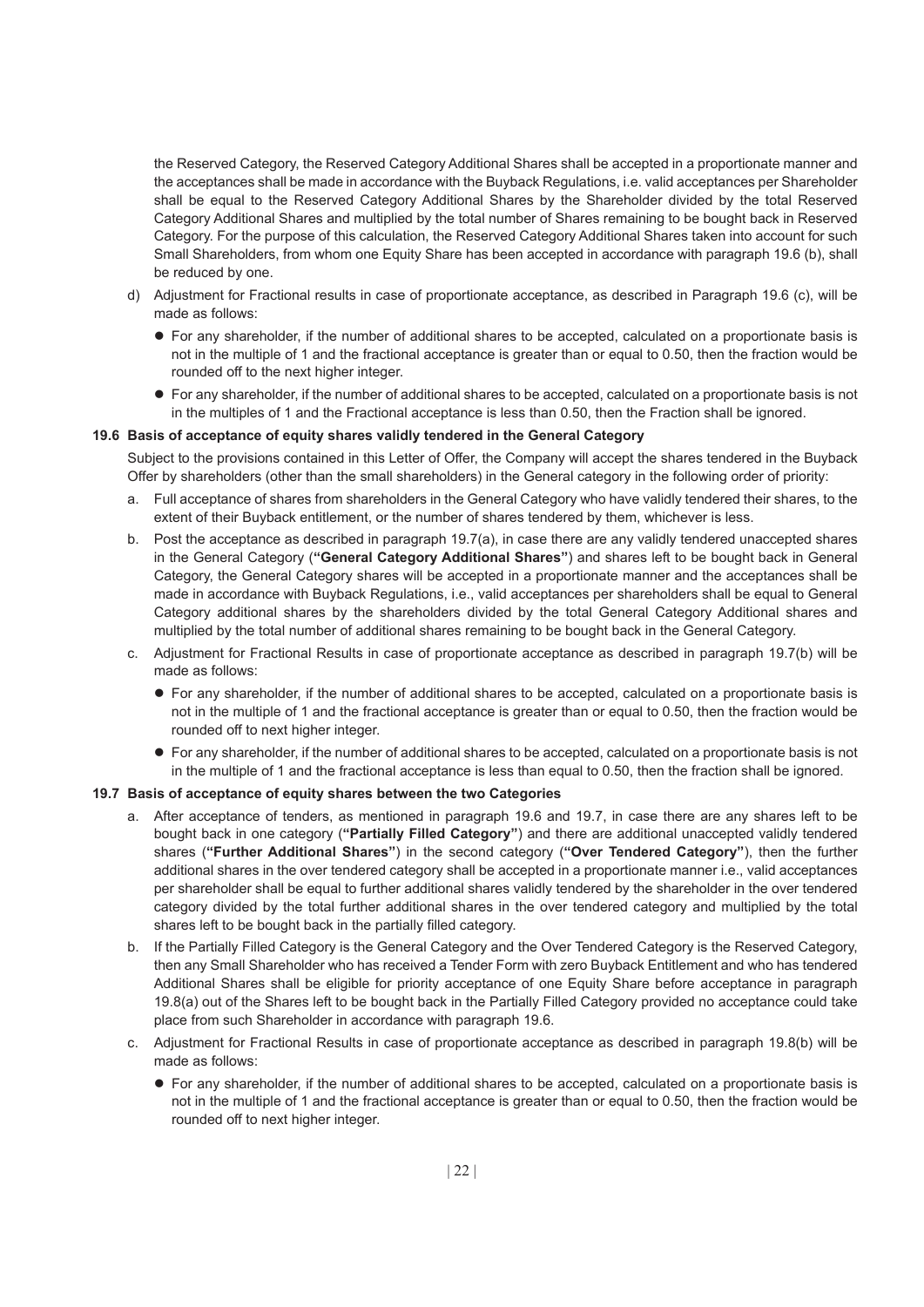For any shareholder, if the number of additional shares to be accepted, calculated on a proportionate basis is not in the multiple of 1 and the fractional acceptance is less than equal to 0.50, then the fraction shall be ignored.

#### **19.8 For the avoidance of doubts it is clarified that as per Paragraphs above**

19.8.1 Equity shares accepted under the Buybackfrom each eligible shareholder shall be lower of the following:

- **•** The Number of shares tendered by the respective Shareholder and
- $\bullet$  The Number of Equity Shares held by the respective Shareholders, as on Record Date.
- 19.8.2 Equity Shares tendered by any Shareholder over and above the number of Equity Shares held by such Shareholder as on the Record Date shall not be considered for the purpose of Acceptance.
- 19.8.3 Post allocation, up to the Entitlement of each Eligible Shareholder or the number of Equity Shares tendered by each Eligible Shareholder, whichever is lower, all over-tendered Equity Shares will be accepted by the Company on a proportionate basis. The ratio computed for over-tendered Equity Shares will be computed separately for the Reserved Category and the General Category.

#### **20. PROCEDURE FOR TENDER/OFFER AND SETTLEMENT**

- 20.1 The Buyback is open to all equity shareholders/ beneficial owners of the Company holding Equity Shares either in physical and/or electronic form on the Record Date.
- 20.2 The Buyback shall be implemented using the "Mechanism for Acquisition of Shares through Stock Exchange" notified by SEBI vide circular CIR/CFD/POLICYCELL/1/2015 dated April 13, 2015 read with Circular No. CFD/DCR2/CIR/ P/2016/131 dated December 09, 2016 and following the procedure prescribed in the Companies Act and the Buyback Regulations and as may be determined by the Board (including the committee authorized to complete the formalities of the buyback) and on such terms and conditions as may be permitted by law from time to time.

For implementation of the Buyback, the Company has appointed **Bindal Equities Limited** as the registered broker of the Company (the **"Company's Broker"**) through whom the purchases and settlements on account of the Buyback would be made by the Company. The contact details of the Company's Broker are as follows:

# Name: **Bindal Equities Limited**

Address: 6, Brabourne Road, Viashno Chamber, 2nd Floor, Room No. 206B, Kolkata – 700 001. Tel No. 033-30222316, Email Id: sureshsaraf@bindalgroup.in, Website: www.bindalgroup.in Contact Person: Mr. Suresh Kumar Saraf

20.3 The Company has requested BSE to provide the separate Acquisition Window to facilitate placing of sell orders by shareholders who wish to tender equity shares in the Buyback. BSE is the Designated Stock Exchange for this Buyback. The details of the Buyback Offer will be as specified by BSE, from time to time.

During the tendering period, the order for selling the shares will be placed in the Acquisition Window by eligible shareholders through their respective stock brokers during normal trading hours of the secondary market. The stock brokers (**"Seller Member(s)"**) can enter orders for demat shares as well as physical shares. In the event Selling Member of any Eligible Shareholder is not registered with BSE trading member / stock broker, then that Eligible Shareholder can approach any BSE registered stock broker and can register himself by using quick unique client code (UCC) facility through that BSE registered stock broker (after submitting all details as may be required by such BSE registered stock broker in compliance with applicable law). In case the Eligible Shareholder is unable to register himself by using quick UCC facility through any other BSE registered stock broker, then that Eligible Shareholder may approach the Company's Broker, viz. Bindal Equities Limited, to register himself by using quick UCC facility.

# **20.4 Procedure to be followed by Equity Shareholders holding Equity Shares in the dematerialized form:**

- 20.4.1 Shareholders who desire to tender their equity shares in the electronic form under the Buyback would have to do so through their respective Seller Member by indicating to their broker the details of equity shares they intend to tender under the Buyback.
- 20.4.2 The Seller Member would be required to place an order/bid on behalf of the Shareholders who wish to tender equity shares in the Buyback using the acquisition window of the BSE. Before placing the bid, the concerned Seller Member would be required to transfer the tendered Equity Shares to the special account of Clearing Corporation of India Limited (**"Clearing Corporation"**), by using the settlement number and the procedure prescribed by the Clearing Corporation. This shall be validated at the time of order/bid entry.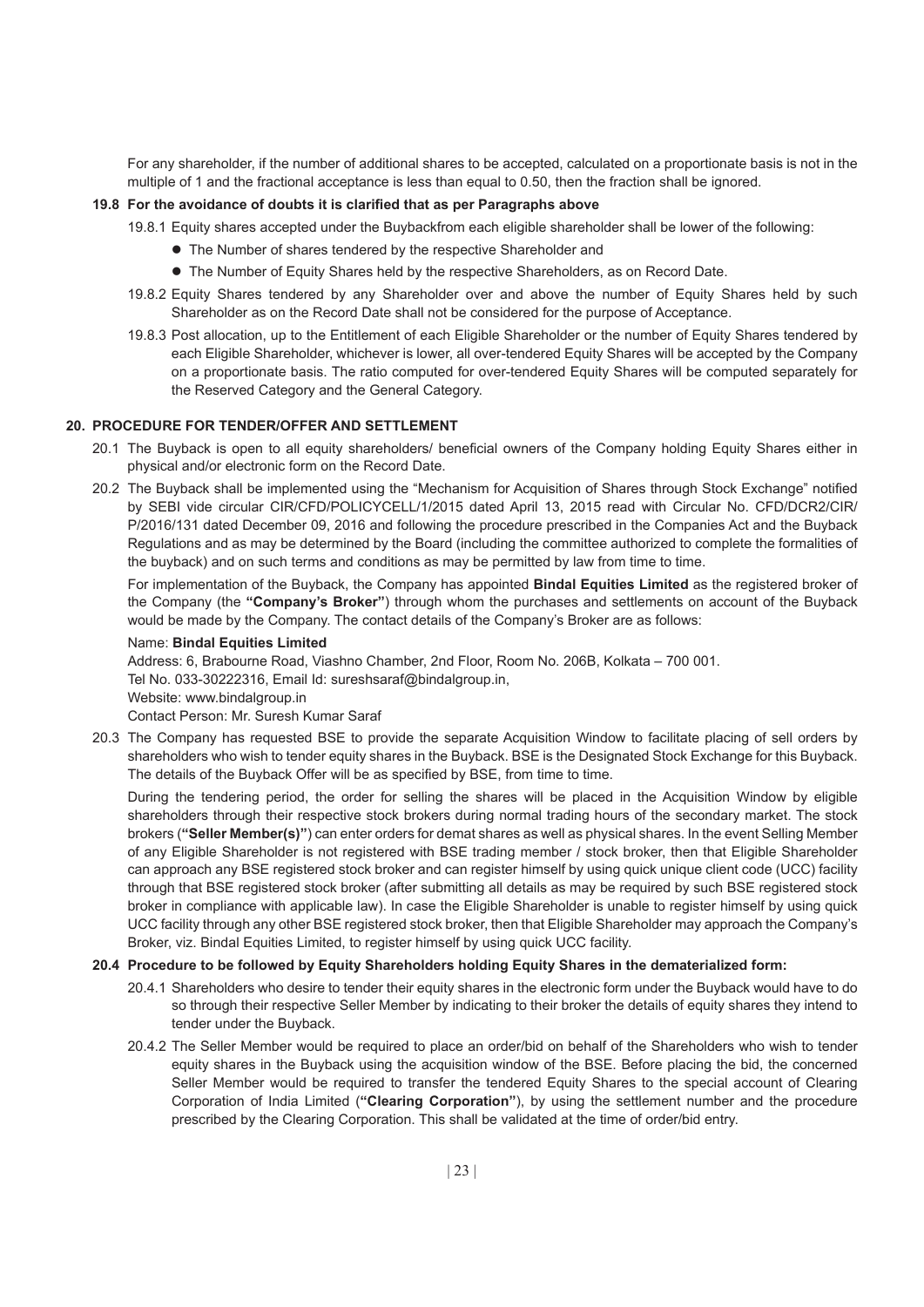- 20.4.3 The details of the Special Account of Clearing Corporation shall be informed in the issue opening circular that will be issued by BSE Limited/Clearing Corporation.
- 20.4.4 For Custodian Participant orders for demat Equity Shares early pay-in is mandatory prior to confirmation of order by custodian. The custodian shall either confirm or reject the orders not later than the closing of trading hours on the last day of the tendering period. Thereafter, all unconfirmed orders shall be deemed to be rejected. For all confirmed Custodian Participant orders, order modification shall revoke the custodian confirmation and the revised order shall be sent to the custodian again for confirmation.
- 20.4.5 Upon placing the bid, the Seller Member shall provide a Transaction Registration Slip ("TRS") generated by the BSE Exchange Bidding System to the shareholder. TRS will contain the details of order submitted like Bid ID No., Application No., DP ID, Client ID, No. of Equity Shares tendered etc.

# **20.5 Procedure to be followed by Registered Equity Shareholders holding Equity Shares in the Physical form:**

- 20.5.1 Shareholders who are holding physical Equity Shares and intend to participate in the Buyback will be required to approach the Seller Member along with the complete set of documents for verification procedures to be carried out including the (i) original share certificate(s), (ii) valid share transfer forms duly filled and signed by the transferors (i.e. by all registered shareholders in same order and per the specimen signatures registered with the Company) and duly witnessed at the appropriate place authorizing the transfer in favour of the Company (iii) Self attested copy of the shareholder's PAN Card (iv) any other relevant documents such as power of attorney, corporate authorization (including board resolution/specimen signature), notarized copy of death certificate and succession certificate or probated will, if the original shareholder has deceased, etc., as applicable, in addition, if the address of the shareholder has undergone a change from the address registered in the Register of Shareholders of the Company, the shareholder would be required to submit a self-attested copy of address proof consisting of any one of the following documents: valid Aadhaar Card, Voter Identity Card or Passport or any other document Seller Member may require.
- 20.5.2 Based on these documents, the concerned Seller Member shall place a bid on behalf of the Eligible Shareholders holding Equity Shares in physical form and who wish to tender Equity Shares in the Buyback, using the acquisition window of BSE. Upon placing the bid, the Seller Member shall provide a TRS generated by the Exchange Bidding System to the shareholder. TRS will contain the details of order submitted like Folio No., Certificate No., Distinctive No., No. of Equity Shares tendered etc.
- 20.5.3 The Seller Member/Shareholder has to deliver the original share certificate(s) and documents (as mentioned in Paragraph 20.5.1above) along with TRS either by registered post or courier or hand delivery to the Registrar and Transfer Agent ("RTA") (at the address mentioned at paragraph 18 below or the collection centers of the RTA details of which will be included in the Letter of Offer) within 2 (two) days of bidding by Seller Member. The envelope should be superscribed as "James Warren Tea Limited Buyback Offer 2018". One copy of the TRS will be retained by RTA and it will provide acknowledgement of the same to the Seller Member/shareholder.
- 20.5.4 Shareholders holding physical equity shares should note that physical Equity Shares will not be accepted unless the complete set of documents is submitted. Acceptance of the physical Equity Shares for Buyback by the Company shall be subject to verification as per the Buyback Regulations and any further directions issued in this regard. RTA will verify such bids based on the documents submitted on a daily basis and till such time the BSE Limited shall display such bids as 'unconfirmed physical bids'. Once, RTA confirms the bids it will be treated as 'Confirmed Bids'.
- 20.5.5 Modification/cancellation of orders will be allowed during the tendering period of the Buyback.
- 20.5.6 The cumulative quantity tendered shall be made available on BSE Limited's website www.bseindia.comthroughout the trading session and will be updated at specific intervals during the tendering period.

### **20.6 For equity shares held by Eligible shareholders who are Non Resident Shareholders of Equity Shares (Read with Paragraph 16 "Statutory Approvals")**

- a. Eligible Shareholders who are non-resident shareholders of equity shares (excluding FIIs) shall also enclose a copy of the permission received by them from RBI, if applicable, to acquire the equity shares held by them.
- b. In case the equity shares are held on repatriation basis, the Non-Resident Eligible Shareholders shall obtain and enclose a letter from its authorised dealer / bank confirming that at the time of acquiring such equity shares, payment for the same was made by the non-resident Eligible Shareholders from the appropriate account (e.g. NRE a/c.) as specified by RBI in its approval. In case the Non-Resident Seller is not in a position to produce the said certificate, the Equity Shares would be deemed to have been acquired on non-repatriation basis and in that case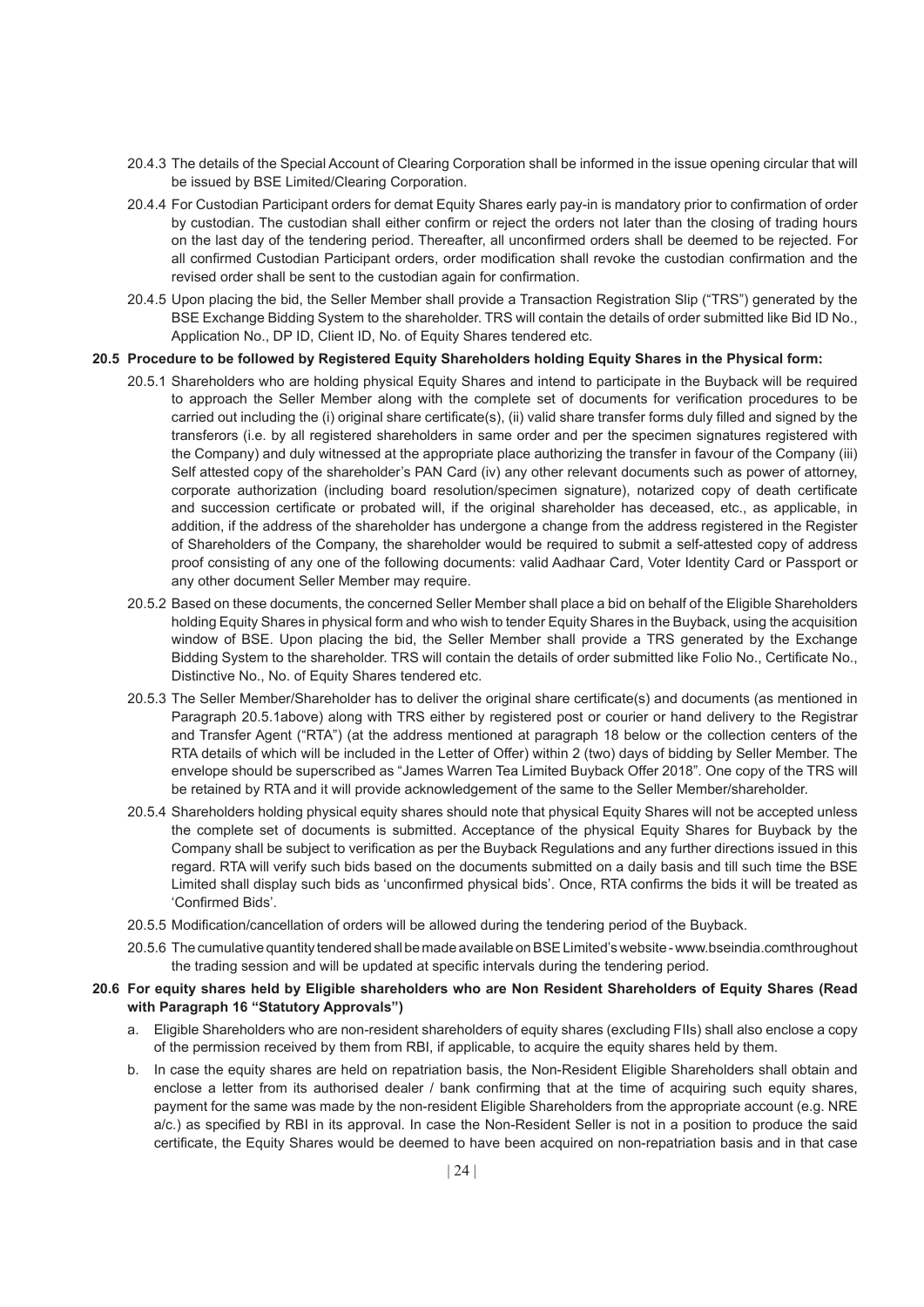the Non-Resident Seller shall submit a consent letter addressed to the Company, allowing the Company to make the payment on a non-repatriation basis in respect of the valid equity shares accepted under the Buyback.

c. If any of the above stated documents (as applicable) are not enclosed along with the Tender Form, the equity shares tendered under the Buyback are liable to be rejected

### **20.7 METHOD OF SETTLEMENT:**

Upon finalization of the basis of acceptance as per Buyback Regulations:

- 20.7.1 The settlement of trades shall be carried out in the manner similar to settlement of trades in the secondary market.
- 20.7.2 The Company will pay the consideration to the Clearing Corporation on or before the pay-in date for settlement for Equity Shares accepted under the Buyback, the Shareholders whose shares have been accepted in the Buyback will receive funds payout in their settlement bank account from Clearing Corporation.
- 20.7.3 The equity shares bought back in the demat form would be transferred directly to the demataccount of the Company opened for Buyback (the **"SpecialDemat Account"**) provided it is indicated by the Company's Broker or it will be transferred by the Company's Broker to the SpecialDemat Account on receipt of the equity shares from the clearing and settlement mechanism of BSE.
- 20.7.4 The Eligible Shareholders will have to ensure that they keep the depository participant ("DP") account active and unblocked to receive credit in case of return of Equity Shares, due to rejection or due to non-acceptance.
- 20.7.5 Excess demat Equity Shares or unaccepted demat Equity Shares, if any, tendered by the Eligible Shareholders would be returned to them by Clearing Corporation. Any excess Equity Shares held in physical form pursuant to proportionate acceptance/rejection will be returned back to the shareholders directly by the Registrar. The Company is authorized to split the share certificate and issue new consolidated share certificate for the unaccepted Equity Shares, in case the Equity Shares accepted by the Company are less than the Equity Shares tendered in the Buyback by Eligible Sellers holding Equity Shares in the physical form.
- 20.7.6 The Clearing Corporation would settle the trades by making direct funds payout to the Eligible Shareholders and the Seller Member would issue contract note. Company's Broker would also issue a contract note to the Company for the Equity Shares accepted under the Buyback. If Eligible Sellers bank account details are not available or if the fund transfer instruction is rejected by Reserve Bank of India or bank, due to any reasons, then the amount payable to Eligible Shareholders will be transferred to the Seller Member for onward transfer to the Eligible Sellers.
- 20.7.7 Eligible Shareholders who intend to participate in the Buyback should consult their respective Seller Member for payment to them of any cost, applicable taxes, charges and expenses (including brokerage) that may be levied by the Seller Member upon the Eligible Shareholders for tendering Equity Shares in the Buyback (secondary market transaction). The Buyback consideration received by the Eligible Shareholders, in respect of accepted Equity Shares, could be net of such costs, applicable taxes, charges and expenses (including brokerage) and the Company accepts no responsibility to bear or pay such additional cost, charges and expenses (including brokerage) incurred solely by the Eligible Shareholders

The Equity Shares lying to the credit of the Special Demat Account and the Equity Shares bought back and accepted in physical form will be extinguished in the manner and following the procedure prescribed in the Buyback Regulations.

#### **20.8 Incase of Non- Receipt of the Letter of Offer**

- 20.8.1 **In case the equity shares are in Dematerialized form:** An eligible person may participate in the offer by downloading the Tender form from the website of the Company www.jameswarrentea.com or by providing their application in writing on plain paper, signed by all joint shareholders, stating name and address of shareholder(s), number of equity shares held as on the record date, Client ID Number, DP name/ID, beneficiary account number, and number of equity shares tendered for the Buyback.
- 20.8.2 **In case the Equity shares are in Physical Form:** An eligible person may participate in the Offer by providing their application in writing on plain paper signed by all joint shareholders stating name, address, folio number, number of equity shares held, share certificate number, number of equity shares tendered for the Buyback offer and the distinctive numbers thereof, enclosing the Original share certificate(s), copy of Equity shareholder(s) PAN card(s) and executed share transfer form in favour of the Company. The transfer form SH-4 can be downloaded from the Company's website www.jameswarrentea.com Equity shareholders must ensure that the tenderform,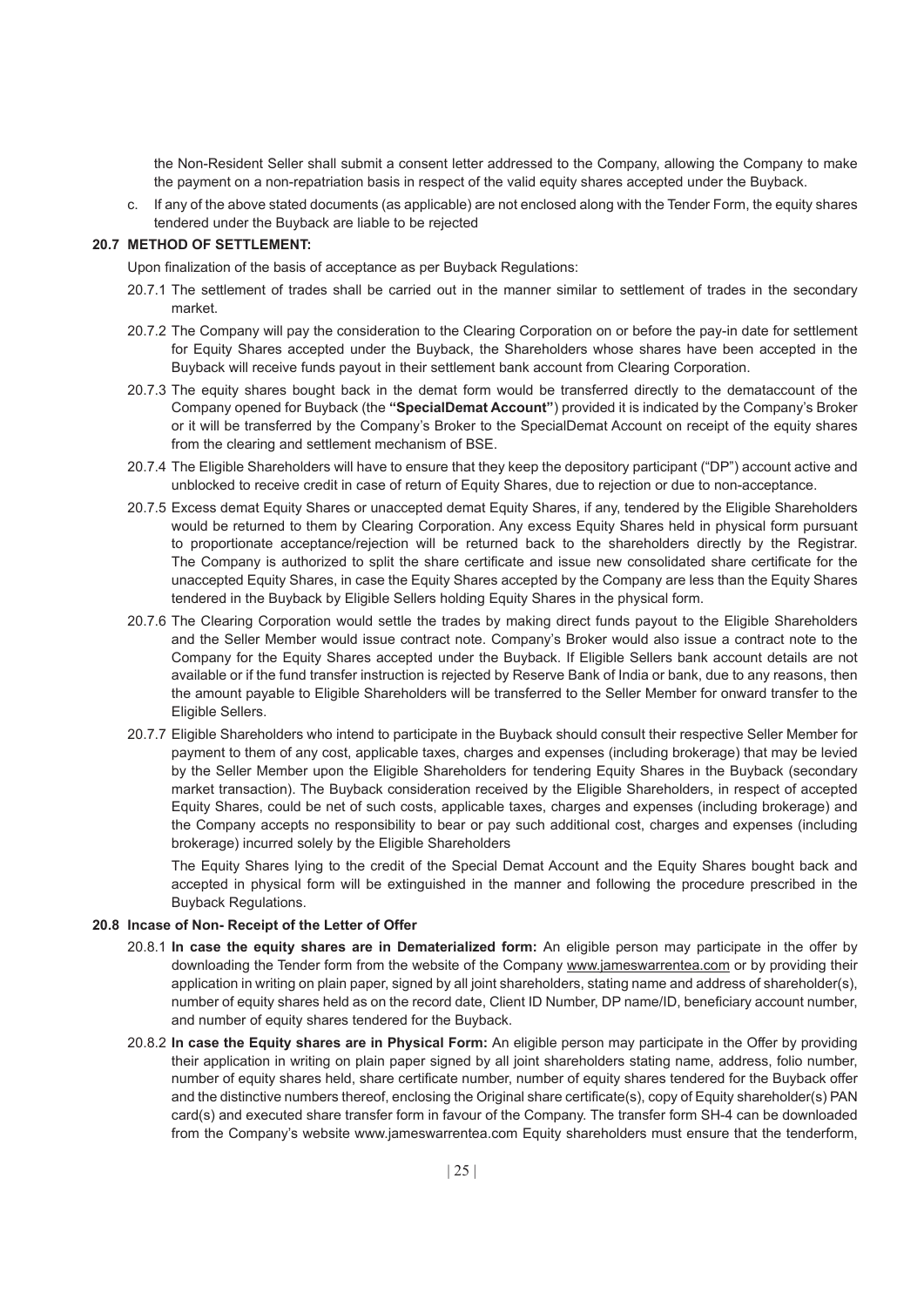along with the TRS and requisite documents (as mentioned in paragraph 20.7.(a), reach the collection centers before 5.00 PM (IST) on the closing date. If the signature(s) of the Equity Shareholders provided in the plain paper application differs from the specimen signature(s) recorded with the Registrar of the Company or not in the same order (although attested), such applications are liable to be rejected under this Buyback offer.

 **Please note that Eligible Person(s) who intend to participate in the Buyback will be required to approach their respective Seller Member (along with the complete set of documents for verification procedures) and have to ensure that their bid is entered by their respective Seller Member or broker in the electronic platform to be made available by BSE before the Closing Date.**

 **The Company shall accept Equity Shares validly tendered by the Shareholder(s) in the Buyback on the basis of their shareholding as on the Record Date and the Buyback Entitlement. Eligible Person(s) who intend to participate in the Buyback using the 'plain paper' option as mentioned in this paragraph are advised to confirm their entitlement from the Registrar to the Buyback Offer, before participating in the Buyback.**

- 20.8.3 Non receipt of the Letter of Offer by, or accidental omission to dispatch the Letter of Offer to, any Eligible Person shall not invalidate the Buyback Offer in any way.
- 20.8.4 The acceptance of the Buyback Offer made by the Company is entirely at the discretion of the Equity shareholders of the Company. The Company does not accept any responsibility for the decision of any equity shareholder to either participate or not to participate in the buyback offer. The Company will not be responsible in any manner for any loss of share Certificate(s) and other documents during transit and the Equity shareholders are advised to adequately safeguard their interest in this regard.

# **20.9 Rejection Criteria**

The Equity Shares tendered by Eligible Shareholders will be liable to be rejected on the following grounds:

For Eligible Shareholders holding Equity Shares in the dematerialized form if:

- a. The Shareholder is not a Eligible Shareholder of the Company as on the Record Date; or
- b. If there is a name mismatch in the dematerialized account of the Shareholder

#### **For Eligible Shareholders holding Equity Shares in the physical form if:**

- a. The documents mentioned in the Tender Form for Eligible Shareholders holding Equity Shares in physical form are not received by the Registrar on or before the close of business hours of Thursday, March 08, 2018 by 5:00 p.m. Indian Standard Time;
- b. If the transmission of Equity Shares is not completed, and the Equity Shares are not in the name of the Eligible Shareholders;
- c. If the Eligible Shareholders bid the Equity Shares but the Registrar does not receive the physical EquityShare certificate; or
- d. In the event the signature in the Tender Form and Form SH-4 do not match as per the specimensignature recorded with Company or Registrar.

# **21. NOTE ON TAXATION**

# **Indian Taxation**

THE SUMMARY OF THE INCOME-TAX CONSIDERATIONS IN THIS SECTION ARE BASED ON THE CURRENT PROVISIONS OF THE INCOME-TAX ACT, 1961 AND THE REGULATIONS THEREUNDER, THE JUDICIAL AND THE ADMINISTRATIVE INTERPRETATIONS THEREOF, WHICH ARE SUBJECT TO CHANGE OR MODIFICATION BY SUBSEQUENT LEGISLATIVE, REGULATORY, ADMINISTRATIVE OR JUDICIAL DECISIONS. ANY SUCH CHANGES COULD HAVE DIFFERENT INCOME-TAX IMPLICATIONS.

IN VIEW OF THE PARTICULARISED NATURE OF INCOME-TAX CONSEQUENCES, SHAREHOLDERS ARE REQUIRED TO CONSULT THEIR TAX ADVISORS FOR THE APPLICABLE TAX PROVISIONS INCLUDING THE TREATMENT THAT MAY BE GIVEN BY THEIR RESPECTIVE TAX OFFICERS IN THEIR CASE, AND THE APPROPRIATE COURSE OF ACTION THAT THEY SHOULD TAKE.

THE COMPANY DOES NOT ACCEPT ANY RESPONSIBILITY FOR THE ACCURACY OR OTHERWISE OF SUCH ADVICE. THEREFORE, SHAREHOLDERS CANNOT RELY ON THIS ADVICE AND THE SUMMARY INCOME-TAX IMPLICATIONS RELATING TO THE TREATMENT OF INCOME-TAX IN THE CASE OF BUYBACK OF LISTED EQUITY SHARES ON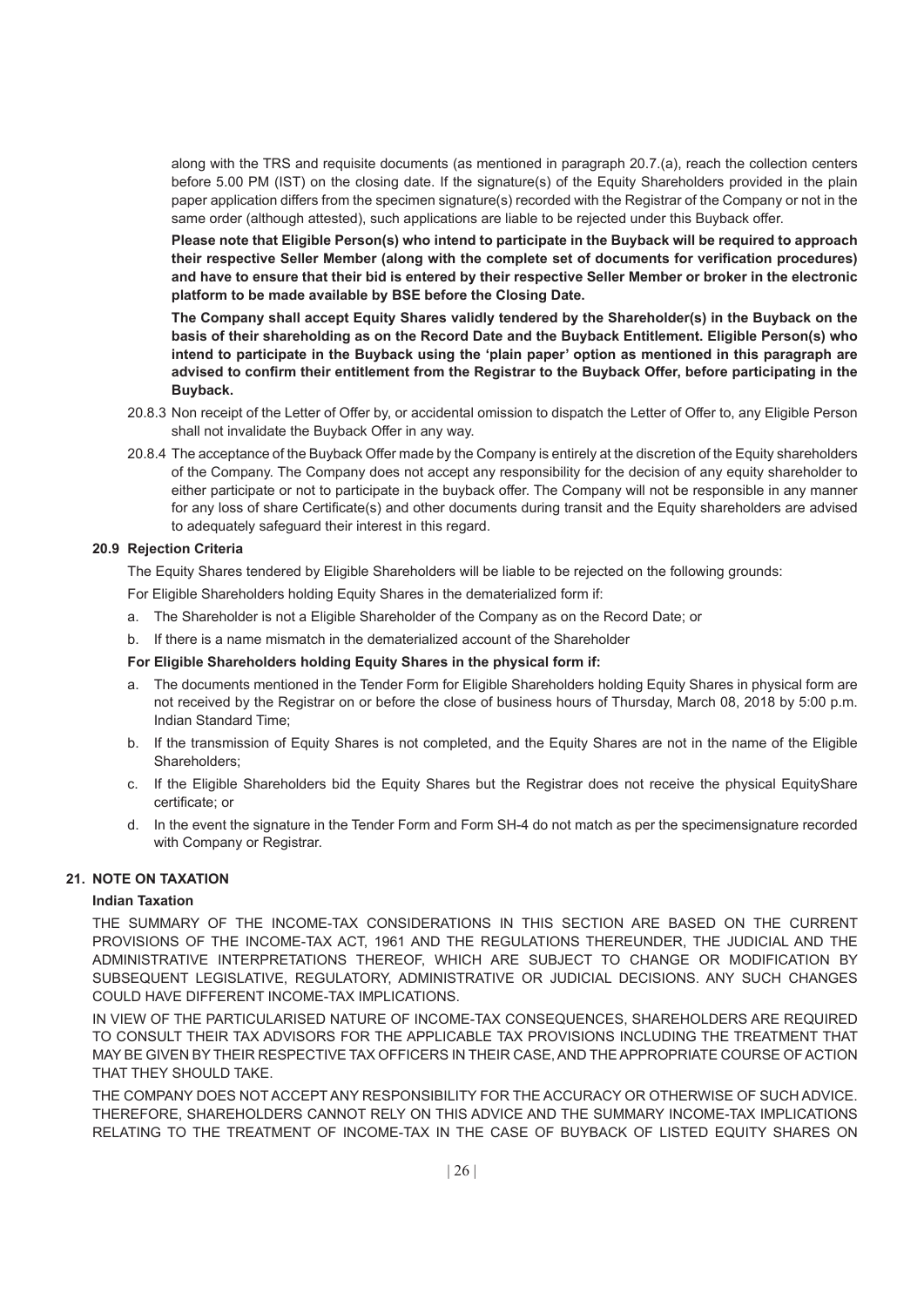# THE RECOGNISED STOCK EXCHANGE IN INDIA SET OUT BELOW SHOULD BE TREATED AS INDICATIVE AND FOR GUIDANCE PURPOSES ONLY.

**General:** The basis of charge of Indian income-tax depends upon the residential status of the taxpayer during a tax year. The Indian tax year runs from April 1 until March 31. A person who is an Indian tax resident is liable to income-tax in India on his worldwide income, subject to certain tax exemptions, which are provided under the Income-tax Act, 1961 (the "IT Act").

A person who is treated as a non-resident for Indian income-tax purposes is generally subject to tax in India only on such person's India-sourced income (i.e. income which accrues or arises or deemed to accrue or arise in India) and income received by such persons in India. In case of shares of a company, the source of income from shares would depend on the "situs" of such shares. As per judicial precedents, generally the "situs" of the shares is where a company is "incorporated" and where its shares can be transferred.

Accordingly, since the Company is incorporated in India, the Company's shares should be deemed to be "situated" in India and any gains arising to a non-resident on transfer of such shares should be taxable in India under the IT Act.

Further, the non-resident shareholder can avail benefits of the Double Taxation Avoidance Agreement (**"DTAA"**) between India and the respective country of which the said shareholder is tax resident subject to satisfying relevant conditions including nonapplicability of General Anti-Avoidance Rule (**"GAAR"**) and providing and maintaining necessary information and documents as prescribed under the IT Act.

The IT Act also provides for different income-tax regimes/ rates applicable to the gains arising from the buyback of shares, based on the period of holding, residential status, classification of the shareholder and nature of the income earned, etc. The summary of income-tax implications on buyback of listed equity shares on the Recognized Stock Exchange in India is set out below. All references to equity shares herein refer to listed equity shares unless stated otherwise.

**Classification of Shareholders:** Shareholders can be classified under the following categories:

Resident Shareholders being:

- Individuals, Hindu Undivided Family (HUF), Association of Persons (AOP) and Body of Individuals (BOI)
- **•** Others

Non Resident Shareholders being:

- Non Resident Indians (NRIs)
- **•** Foreign Portfolio Investors (FPIs)
- **•** Others:
	- Company
	- Other than company

**Classification of Income:** Shares can be classified under the following two categories:

- l Shares held as investment (Income from transfer taxable under the heading "Capital Gains")
- Shares held as stock-in-trade (Income from transfer taxable under the heading "Profits and Gains from Business or Profession")

Gains arising from the transfer of shares may be treated either as "capital gains" or as "business income" for income-tax purposes, depending upon whether such shares were held as a capital asset or trading asset (i.e. stock-in-trade).

Further, investments by FPIs in any securities in accordance with the regulations made under the Securities Exchange Board of India Act, 1992 would be treated as capital asset under the provisions of the IT Act.

**Shares held as investment:** As per the provisions of the IT Act, where the shares are held as investments (i.e. capital asset), income arising from the transfer of such shares is taxable under the head "Capital Gains". Capital gains on buyback of shares are governed by the provisions of section 46A of the IT Act and such capital gains in the hands of shareholders would be computed as per provisions of section 48 of the IT Act. The provisions of buyback tax under section 115QA in Chapter XII-DA of the IT Act do not apply for shares listed on the Recognised Stock Exchange in India.

**Period of holding**: Depending on the period for which the shares are held, the gains would be taxable as "short-term capital gain" or "long-term capital gain"

In respect of equity shares held for a period less than or equal to 12 months prior to the date of transfer, the same should be treated as a "short-term capital asset", and accordingly the gains arising therefrom should be taxable as "short term capital gains" (**"STCG"**).

Similarly, where equity shares are held for a period more than 12 months prior to the date of transfer, the same should be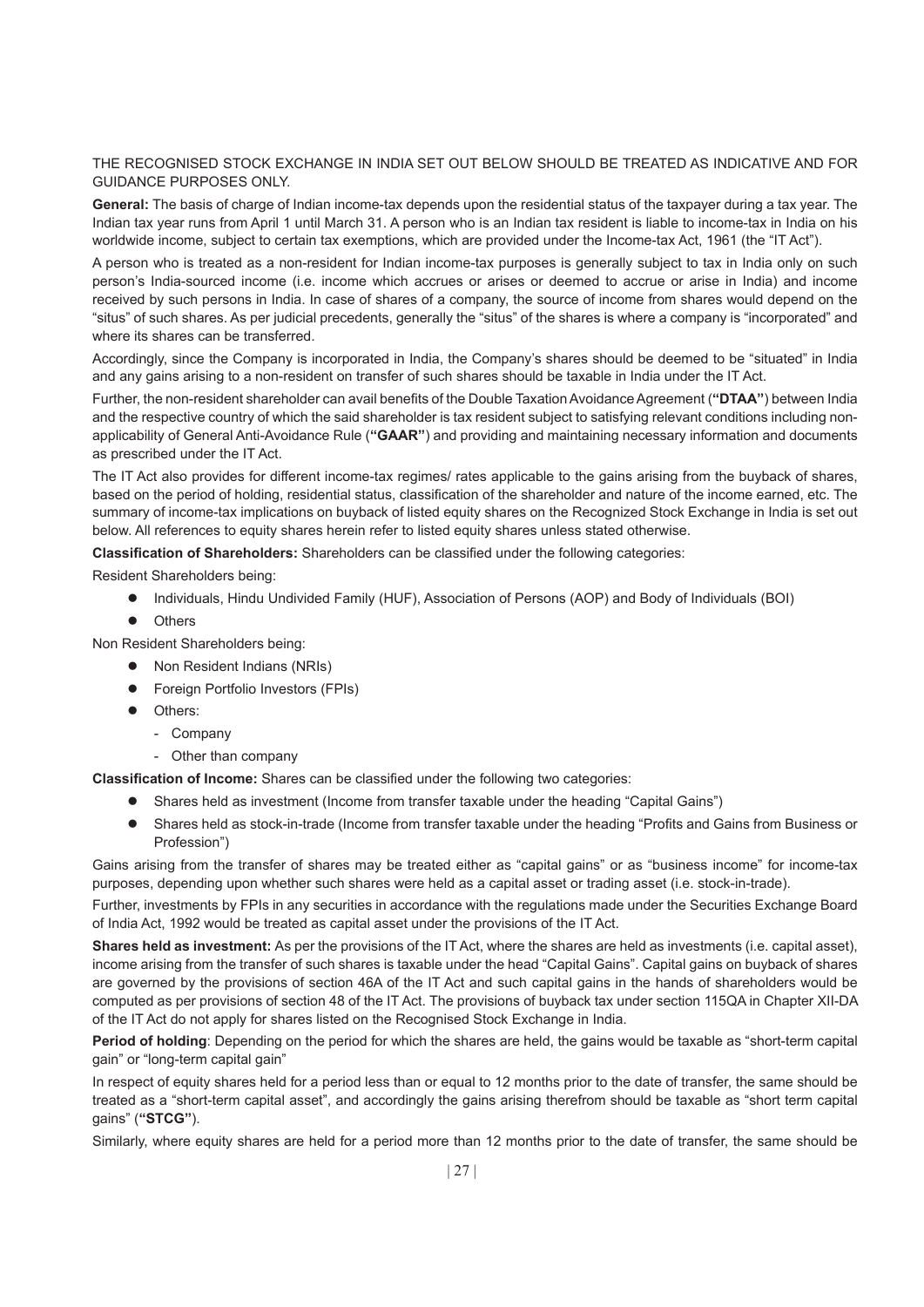treated as a "long-term capital asset", and accordingly the gains arising therefrom should be taxable as "long-term capital gains" (**"LTCG"**).

**Buyback of shares through a Recognized Stock Exchange in India:** Where a transaction for transfer of such equity shares (i.e. buyback) is transacted through a Recognized Stock Exchange and is chargeable to Securities Transaction Tax (**"STT"**), then the taxability will be as under (for all categories of shareholders):

LTCG arising from such transaction would typically be exempt from tax under section 10(38) of the IT Act. However, in certain specified cases, the said exemption is available only if purchase of such shares is chargeable to STT; and

STCG arising from such transaction would be subject to tax at 15% under section 111A of the IT Act.

Further, in case of resident Individual or HUF, the benefit of maximum amount which is not chargeable to income tax is considered while computing the income-tax on such STCG taxable under section 111A of the IT Act.

In addition to the above STCG tax, surcharge, education cess and secondary and higher education cess are leviable.

Non-resident shareholders can avail benefits of the DTAA between India and the respective country of which the said shareholder is a tax resident subject to satisfying relevant conditions (including non-applicability of GAAR) and providing and maintaining necessary information and documents as prescribed under the IT Act.

As an overall point, since the Buyback is to be undertaken on the BSE, such transaction is chargeable to the STT. STT is a tax payable in India on the value of securities on every purchase or sale of specified securities that are listed on the Recognised Stock Exchanges in India. Currently, the STT rate applicable on the purchase or sale of shares on the stock exchange is 0.1% of the value of the security.

**Shares held as stock-in trade:** If the shares are held as stock-in-trade by any of the shareholders of the Company, then the gains would be characterized as business income and taxable under the heading "Profits and Gains from Business or Profession." In such a case, the provisions of section 46A of the IT Act would not apply.

**Resident Shareholders:** For individuals, HUF, AOP, BOI, profits would be taxable at applicable slab rates.

For persons other than stated in (a) above, profits would be taxable at 30%.

No benefit of indexation (inflation adjustment on cost base) by virtue of the period of holding would beavailable in any case.

#### **Non Resident Shareholders:**

Non-resident shareholders can avail benefits of the DTAA between India and the respective country of which the said shareholder is tax resident subject to satisfying relevant conditions (including non-applicability of GAAR) and providing and maintaining necessary information and documents as prescribed under the IT Act.

Where DTAA provisions are not applicable:

For non-resident individuals, HUF, AOP, BOI, profits would be taxable at applicable slab rates.

For foreign companies, profits would be taxed in India at 40%.

For other non-resident shareholders, such as foreign firms, profits would be taxed in India at 30%.

In addition to the above, surcharge, education cess and secondary and higher education cess are leviable.

(Please see below for rate of surcharge and cess).

#### **Tax Deduction at Source:**

**In case of Resident Shareholders:** In absence of any specific provision under the IT Act, the Company is not required to deduct tax on the consideration payable to resident shareholders pursuant to the Buyback.

#### **In case of Non-resident Shareholders:**

**In case of FPIs:** Section 196D of the IT Act provides for specific exemption from withholding tax in case of capital gains arising in hands of FPIs. Thus, no withholding of tax is required in case of consideration payable to FPIs.

**In case other than FPIs:** Section 195(1) of the IT Act provides that any person responsible for paying to a non-resident, any sum chargeable to tax is required to deduct tax at source (including applicable surcharge and cess). Subject to regulations in this regard, wherever applicable and it is required to do so, tax at source (including applicable surcharge and education cess) shall be deducted at appropriate rates as per the IT Act. In doing this, the Company will be guided by generally followed practices and make use of data available in its records except in cases where the non-resident shareholders provide a specific mandate in this regard. Since the Buyback is through the Recognised Stock Exchanges in India, the responsibility of discharge of the tax due on the gains (if any) is primarily on the non-resident shareholder given that practically it is very difficult to withhold taxes. It is therefore important for the non-resident shareholders to suitably compute such gains (if any) on this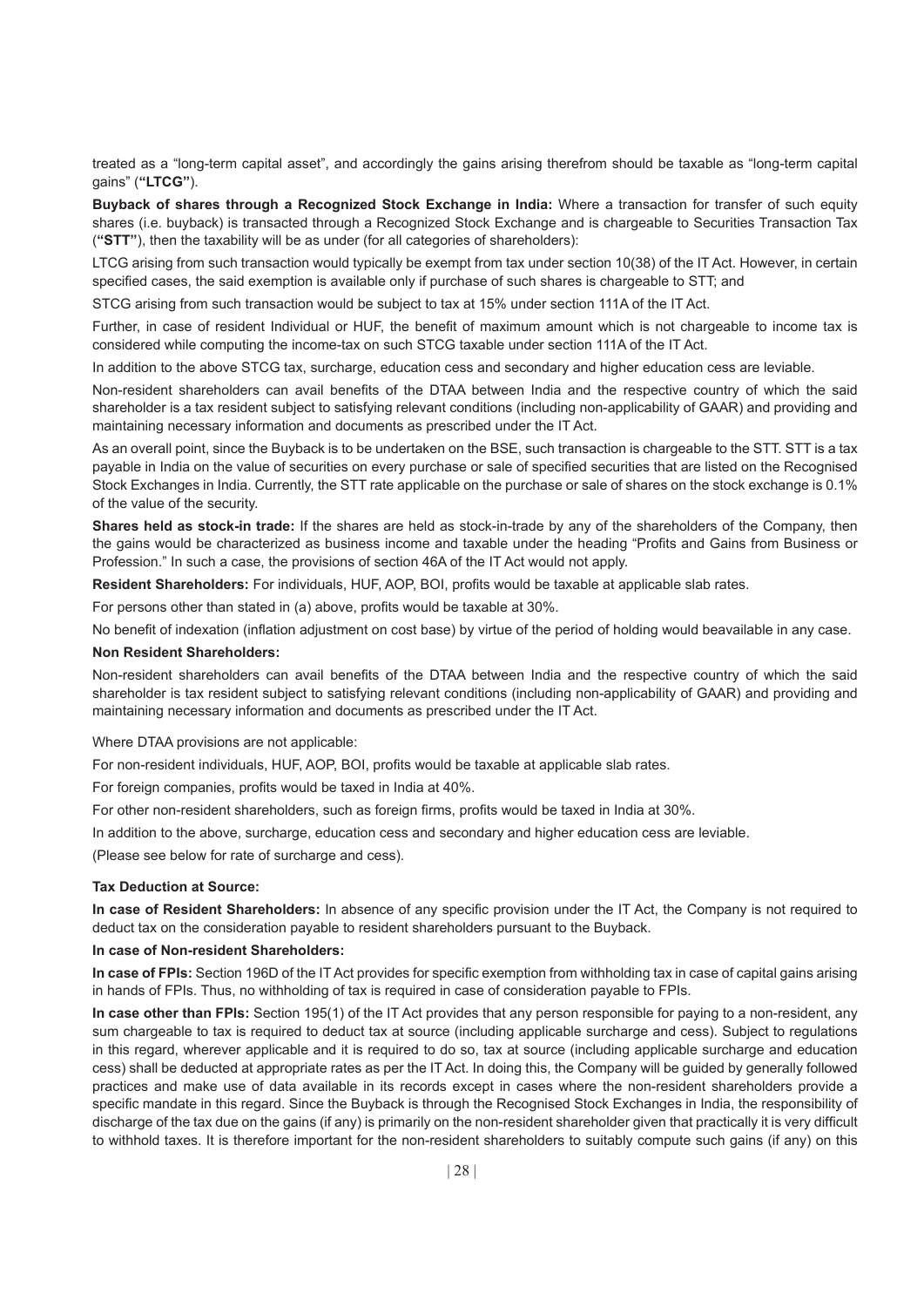transaction and immediately pay taxes in India in consultation with their custodians, authorized dealers and/or tax advisors, as appropriate.

**Rate of Surcharge and Cess:** In addition to the basic tax rate, surcharge, education cess and secondary and higher education cess are leviable as follows:

**Surcharge:** In case of individuals, HUF, AOP and BOI: Surcharge at 15% is leviable where the total income exceeds Rs. 10 million (approximately US\$ 0.15 million) and at 10% where the total income exceeds Rs. 5 million (approximately US\$ 0.08 million).

In case of domestic companies: Surcharge at 12% is leviable where the total income exceeds Rs. 100 million (approximately US\$ 1.5 million) and at 7% where the total income exceeds Rs. 10 million (approximately US\$ 0.15 million).

In case of foreign companies: Surcharge at 5% is leviable where the total income exceeds Rs. 100 million (approximately US\$ 1.5 million) and at 2% where the total income exceeds Rs. 10 million (approximately US\$ 0.15 million).

#### **Cess:**

Education Cess at 2% and Secondary and Higher Education Cess at 1% is leviable in all cases.

THE ABOVE DISCLOSURE ON TAXATION SETS OUT THE PROVISIONS OF LAW IN A SUMMARY MANNER ONLY AND IS NOT A COMPLETE ANALYSIS OR LISTING OF ALL POTENTIAL TAX CONSEQUENCES OF THE DISPOSAL OF EQUITY SHARES. THIS DISCLOSURE IS NEITHER BINDING ON ANY REGULATORS NOR CAN THERE BE ANY ASSURANCE THAT THEY WILL NOT TAKE A POSITION CONTRARY TO THE COMMENTS MENTIONED HEREIN. HENCE, SHAREHOLDERS SHOULD CONSULT WITH THEIR OWN TAX ADVISORS FOR THE TAX PROVISIONS APPLICABLE TO THEIR PARTICULAR CIRCUMSTANCES.

#### **THE TAX RATES AND OTHER PROVISIONS MAY UNDERGO CHANGES**

### **22. DECLARATION BY THE BOARD OF DIRECTORS**

Declaration as required under Clause (ix) and (x) of the Schedule II, Part A to the Securities and Exchange Board of India (Buyback of Securities) Regulations, 1998, as under:

- i) The Board of Director Confirms that are no defaults subsisting in repayment of deposits, redemptions of debentures or preference shares or repayment of term loans to any financial institutions or banks.
- ii) The Board of Directors of the Company has confirmed on the date of Board Meeting (i.e., November 18, 2017) that it has made a full enquiry into the affairs and prospects of the Company and has formed the opinion:
	- i. That immediately following the date of the Board Meeting held on November 18, 2017 and the date on which the special resolution is passed, there will be no grounds on which the Company can be found unable to pay its debts;
	- ii. That as regards the Company's prospects for the year immediately following the date of the board meeting as well as the year immediately following the date on which the special resolution is passed, approving the Buyback and having regards to the Board's intentions with respect to the management of the Company's business during that year and to the amount and character of the financial resources, which will, in the Board's view, be available to the Company during that year, the Company will be able to meet its liabilities as and when they fall due and will not be rendered insolvent within a period of one year from the date of the board meeting approving the Buyback as well as within a period of one year from the date on which the special resolution is passed;
	- iii. In forming its opinion aforesaid, the Board has taken into account the liabilities (including prospective and contingent liabilities) as if the Company were being wound up under the provisions of the Companies Act, 2013

This declaration is made and issued pursuant to the resolution passed at the meeting of the Board of Directors held on November 18, 2017.

### **For and on behalf of the Board of Directors of James Warren Tea Limited**

| $Sd/-$        | Sd                                                                       |
|---------------|--------------------------------------------------------------------------|
|               | Gyanendra Singh                                                          |
|               | <b>Company Secretary &amp; Compliance Officer</b>                        |
| DIN: 00997826 | ACS: 49488                                                               |
|               | <b>Arup Kumar Chowdhuri</b><br><b>Non-Executive Independent Director</b> |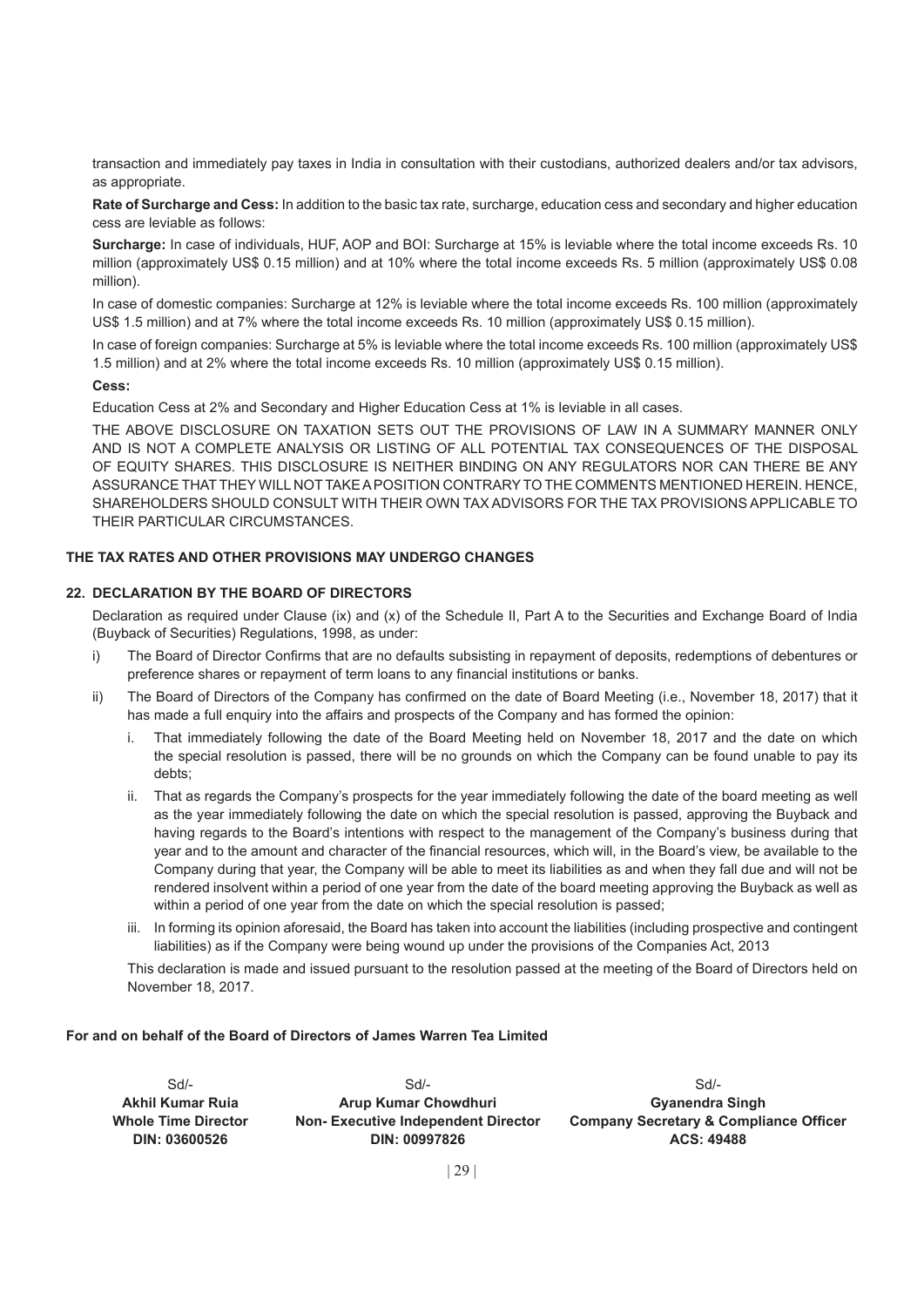# **23. AUDITORS CERTIFICATE**

The text of the Report dated November 18, 2017 received from M/s. Singhi & Co. the Statutory Auditors of the Company, addressed to the Board of Directors of the Company is reproduced below:

# QUOTE

To,

**The Board of Directors**, **James Warren Tea Limited**, Aspirations Vintage, 12 Pretoria Street, Kolkata- 700 071

# **Sub: Proposed Buyback Offer of Equity Shares of James Warren Tea Limited (the "Company")**

Dear Sir,

At the request of the Company, vide their letter dated 18.11.2017, we the statutory auditors of the Company, are providing the certificate on the proposed Buyback of Equity Shares of the Company. The Certificate is required for the purpose of inclusion of the same (a) in the explanatory statement to be annexed to the notice for general meeting for authorizing Buyback by passing a special resolution and (b) in the Public Announcement and Letter Of Offer for Buyback of its share by the Company and for submission to the Securities and Exchange Board of India (SEBI) and other Regulatory Authorities.

- 1) We have been informed that the board of directors of the Company in their meeting held on November 18, 2017 have decided to Buyback 27,00,000 equity shares under Section 68, 70(1) of the Companies Act, 2013, as amended from time to time (the "Act") at a price of Rs. 129/- per share for an aggregate consideration of Rs. 34,83,00,000 (Rupees Thirty Four Crores Eighty Three Lakhs Only). In terms of the requirements of Clause (xi) of Schedule II, Part A of the Securities and Exchange Board of India (Buyback of Securities), Regulations, 1998 as amended from time to time, (hereinafter called the **"Buyback Regulations"**) we confirm as under:
	- a) We have enquired into the state of affairs of the Company in relation to its audited accounts for the year ended March 31, 2017.
	- b) The amount of permissible capital payment towards Buyback of Equity Shares if any, as ascertained below in our view has been properly determined in accordance with Section 68 of the Companies Act, 2013.

| <b>Particulars</b>                                                                                 | Amount<br>(Rs. in lakhs) |
|----------------------------------------------------------------------------------------------------|--------------------------|
| Issued, Subscribed and Paid-up share capital as at March 31, 2017                                  | 1200.08                  |
| Free reserves as at March 31, 2017                                                                 |                          |
| - General Reserve                                                                                  | 3821.70                  |
| - Surplus in Statement of Profit & Loss                                                            | 8956.95                  |
| <b>Total</b>                                                                                       | 13978.73                 |
| Maximum amount permissible for buy-back i.e. 25% of the total<br>paid-up capital and free reserves | 3494.68                  |

- 2) The opinion expressed by the directors of the Company in the Declaration as to any of the matters mentioned in the declaration as per Schedule II- Clause (x) of the rules is reasonable;
- 3) The Board of Directors of the Company is responsible for :
	- i. properly determining the amount of capital payment for Buyback;
	- ii. making a full enquiry into the affairs and prospects of the Company and forming the opinion that the Company will not be rendered insolvent within a period of one year from the date on which the special resolution is passed.
- 4) Based on the representation made by the Company and other information and explanations given to us, which to the best of our knowledge and belief were necessary for this purpose, we report that we are not aware of anything to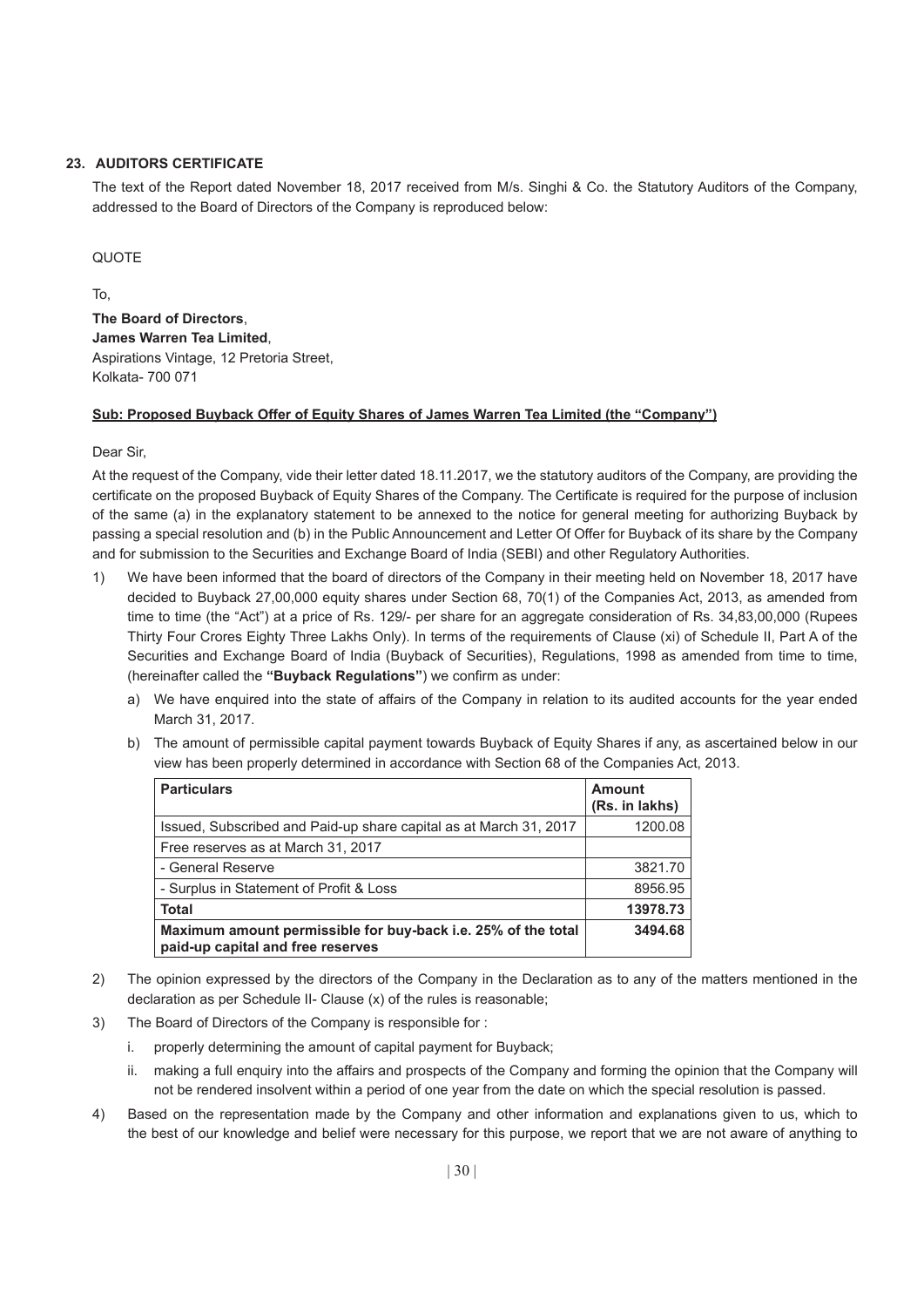indicate that the opinion expressed by Directors in the declaration as to any of the matters mentioned in the declaration as approved by the Board of Directors in their meeting held on 18.11.2017 is unreasonable in the circumstances in the present context.

5) Compliance with the provisions of the Act and Rules is the responsibility of the Company's management. Our responsibility is to verify the factual accuracy based on our review procedures. This report is intended solely for your information and for the purpose of inclusion of the same (a) in the explanatory statement to be annexed to the notice for general meeting for authorizing Buyback by passing a special resolution and (b) in the Public Announcement and Letter of Offer for Buyback of its share by the Company and is not to be used, referred or distributed for any other purpose without our written consent. Nothing contained in this report should be construed to be representation as to the future. We do not accept or assume any liability or duty of care for any other purpose, save where expressly agreed by our prior consent in writing.

Place: Kolkata For Singhi & Co., Chartered Accountants Dated: 18.11.2017 **Firm Registration No. 302049E** 

Sd/- **(Pradeep Kumar Singhi)** Partner (1999) and the control of the control of the control of the control of the control of the control of the control of the control of the control of the control of the control of the control of the control of the cont Membership Number: 50773

# **24. DOCUMENTS FOR INSPECTION**

The following material documents are available for inspection by the shareholders of James Warren Tea Limited at their Corporate Office and Correspondence Address: Aspirations Vintage, 12 Pretoria Street, Kolkata - 700 071 from to 10 a.m. to 4 p.m on any day except Saturdays, Sundays and public holidays, during the Tendering Period.

- a) Copy of the Certificate of Incorporation and the Memorandum and Articles of Association of James Warren Tea Limited.
- b) Copy of the Annual Reports of James Warren Tea Limited for the year ended March 31, 2017, March 31, 2016 and March 31, 2015.
- c) Copy of the Resolution passed by the Board of Directors at its meeting held on November 18, 2017 approving proposal for Buyback.
- d) Copy of the Resolution passed by the Shareholders through postal ballot notice dated November 18, 2017, the results of which were declared on January 01, 2018 approving proposal for Buyback.
- e) Copy of the Certificate dated November 18, 2017, received from M/s Singhi& Co. the Statutory Auditors of the company, in terms of Clause (xi) of Part A to Schedule II of the Buyback Regulations.
- f) Copy of the Declaration of Solvency and an Affidavit in form SH-9 as prescribed under section 68(6) of the Companies Act.
- g) Copy of the Escrow Agreement.
- h) Copy of the Certificate from CA for sufficient resources.
- i) Copy of the Public Announcement published in the newspapers on January 03, 2018.
- j) Copy of SEBI observation letter CFD/DCR2/OW/P/2018/3642/1 dated February 02, 2018.

# **25. COMPLIANCE OFFICER**

Mr. Gyanendra Singh; Company Secretary & Compliance Officer, C/o. James Warren Tea Limited, Tel no. +91 (033) 4034 1000 Email: investors@jameswarrentea.com

In case of any clarifications or to address investor grievance, the shareholders may contact the Compliance Officer, from Monday to Friday between 10:00 a.m. and 5:00 p.m on all working days, at the above mentioned address.